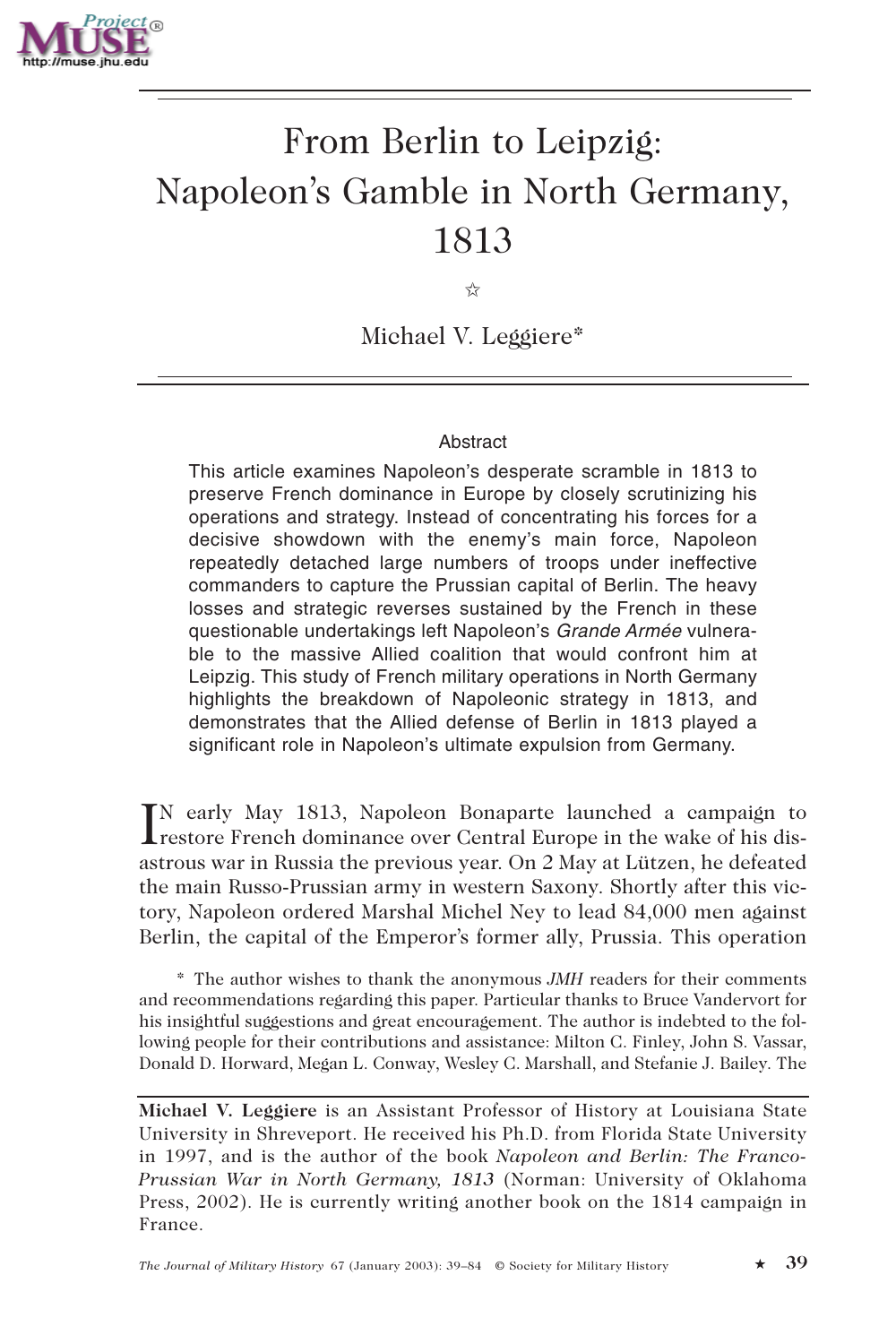ended in failure when Ney mistakenly reversed his march in an attempt to reach the battle of Bautzen with his entire army. On 22 May at Bautzen, Napoleon defeated the main Allied army for the second time in less than a month. Shortly after, Marshal Nicolas Oudinot resumed the operation against Berlin with a smaller force of 25,000 men. As the main Allied army retreated to Silesia, only one corps of 30,000 men, commanded by the Prussian General Friedrich Wilhelm von Bülow, stood between Oudinot and Berlin. On 4 June, Bülow defeated Oudinot in a hard-fought engagement at Luckau. All operations then ceased when both commanders learned that an armistice had been signed at Pläswitz.

After negotiations failed to end the war, hostilities recommenced on 17 August. To begin the autumn campaign of 1813, Napoleon placed the 67,000-man Army of Berlin under Oudinot's command to resume the offensive against the Prussian capital. On 23 August, Oudinot's operation ended in defeat at Groß Beeren, just twelve miles from the gates of Berlin. Despite Oudinot's rebuff, the emperor ordered another operation against the Prussian capital and again entrusted Ney with his pet project. On 6 September, the Allies routed Ney's troops from the fields around Dennewitz, approximately forty miles south of Berlin; this victory ultimately set the stage for the epic struggle at Leipzig in October.<sup>1</sup>

Napoleon's excessive and misplaced belief in the value of Berlin raises fundamental questions regarding the operational art of war and strategy. At a time when he needed all of his forces to destroy the main Allied army in Saxony, why did he allocate resources to a secondary theater? Why was his attention fixed on North Germany when his own principles of war demanded the annihilation of the main enemy army? Was it more profitable for Napoleon to allocate force to pursue a geographic objective rather than his adversary's army? Did Napoleon violate his own military maxim of minimizing the value of political objectives? Was Berlin the Allied center of gravity in 1813? Would the fall of Berlin make the enemy coalition any more vulnerable? Finally, did vengeance or a deep hatred of Prussia influence Napoleon's strategic planning?

author also thanks Fermand Garlington and Brian Sherman of the Noel Library at Louisiana State University in Shreveport for diligently obtaining books on the shortest notice.

<sup>1.</sup> Berthier to Ney and Berthier to Oudinot, 2 September 1813, Correspondance du Major-général Berthier, en exécution des ordres de l'Empereur, Carton C17 180, Service historique de l'armée de la terre, Château de Vincennes, MSS (hereafter AAT), Archives de la guerre, France; Napoleon to Ney, 4, 6, and 13 May 1813, *Correspondance de Napoléon Ier, publiée par l'ordre de l'Empereur Napoléon III* (Paris: Henry Plon, 1868), Nos. 19956, 19972, 20006, 24:264–65, 273–74, 292–93; Napoleon to Berthier, 24 May 1813, ibid., No. 20037, 25:312–13; Napoleon to Oudinot, 12 August 1813, ibid., No. 20365, 26:37–38; Napoleon to Berthier, 2 September 1813, ibid., No. 20502, 26:162–63.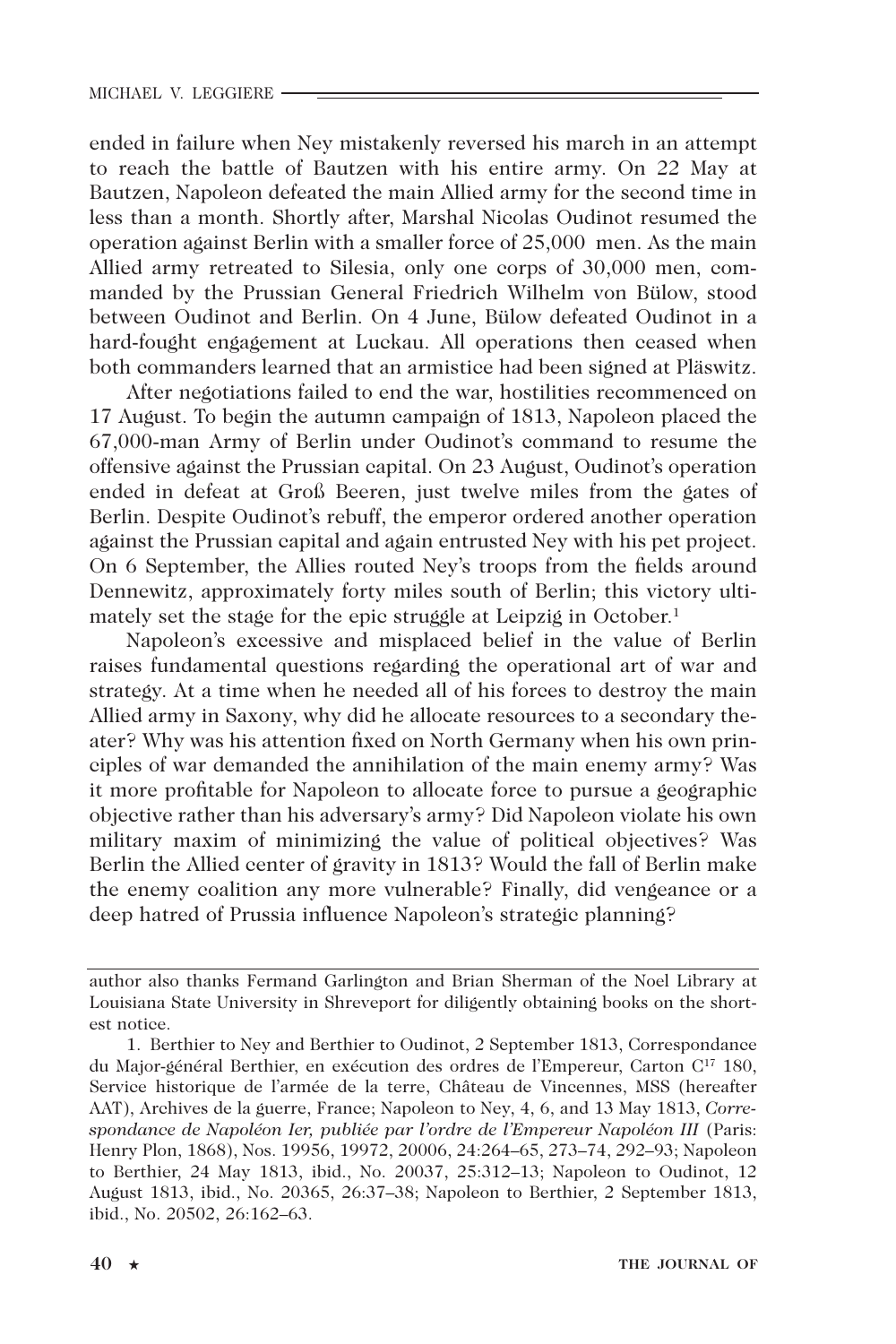#### **Napoleon and Prussia**

Between 1795 and 1805, Prussia pursued an official policy of neutrality. After French First Consul Napoleon Bonaparte engineered agreements with the German states in 1801 and 1802, Prussia received 7,440 square miles with a population of some 900,000 in Westphalia and Thuringia as compensation for the 1,674 square miles and 125,000 subjects that had been lost to French expansion along the left bank of the Rhine during the Revolutionary Wars. Bonaparte not only solved the issue of compensation, but also initiated the long overdue process of reorganizing the long-defunct Holy Roman Empire. For the Prussians, a good agreement had been struck with Bonaparte, since the First Consul had fatally undermined Austrian influence over German affairs. Nevertheless, Austria's decline did not facilitate Prussian ascendancy over Germany. In fact, French encroachments in Germany directly challenged Prussian interests. Berlin soon discovered the fallacy of the old adage "the enemy of my enemy is my friend," for although Austria had been displaced as the dominant power in Germany, France rather than Prussia now assumed leadership over German affairs.

The year 1805 found Austria, Russia, and Great Britain at war with Napoleon, who had recently crowned himself Emperor of the French. Disillusioned with Bonaparte and incensed by the French army's violation of Prussian neutrality during the Ulm campaign, King Frederick William III of Prussia signed the 3 November 1805 Treaty of Potsdam with the Russian Tsar Alexander I.2 Frederick William agreed to serve as an armed mediator between Napoleon and the Emperors of Russia and Austria. The treaty demanded a complete French withdrawal from Italy and Switzerland; the separation of the French and Italian crowns; and the evacuation of French forces in Germany, Holland, and Naples. A force of 180,000 Prussians would join the ranks of the Third Coalition should Napoleon refuse to withdraw behind his natural frontiers within four weeks. However, Napoleon's decisive victory at Austerlitz one month later smashed the Third Coalition before the Prussians could deliver their ultimatum. Aware of the Potsdam Treaty, an unforgiving Napoleon met with Prussian Foreign Minister Count Christian von Haugwitz in Vienna shortly after Austerlitz. After berating him for his master's "treachery," the emperor forced Haugwitz to sign the Treaty of Schönbrunn, which reduced Prussia to a mere French satellite. Bonaparte also ordered the Prussians to annex officially the Electorate of Hanover—the homeland of the British royal family—in order to maneuver Berlin into France's war with Great Britain. Hoping to renegotiate after the disaster

<sup>2.</sup> French Marshal Jean-Baptiste Bernadotte marched his corps through the Prussian territory of Ansbach during the Ulm campaign; the Prussians responded by occupying Hanover, a French possession since 1803.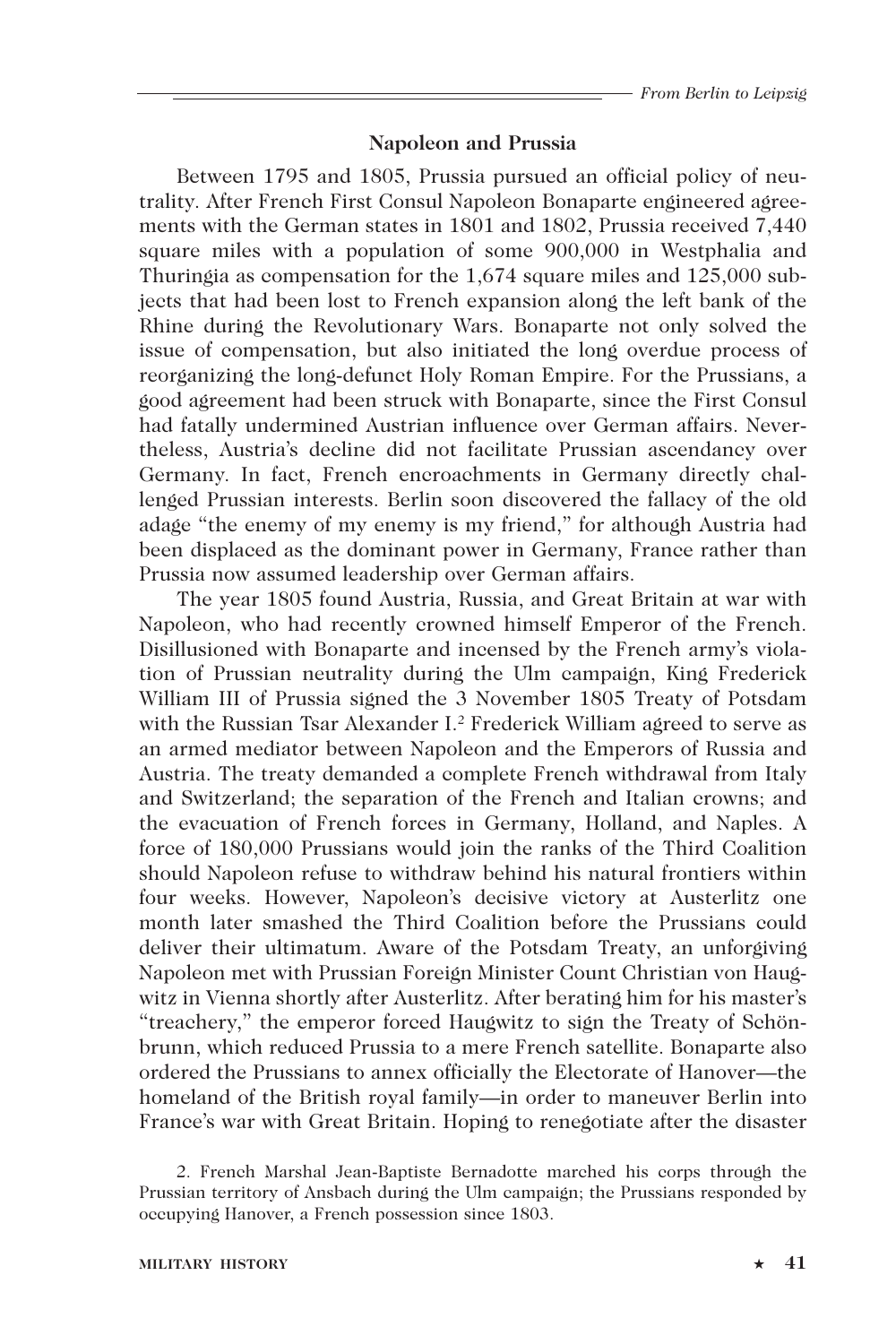in Vienna, Haugwitz met with Napoleon two months later in Paris. Enraged over Frederick William's apparent ingratitude, the emperor presented the more stringent Treaty of Paris, which required Prussia to close the North German coast to all British shipping and commerce. With French forces already in Germany and his own army partially demobilized, the Prussian king had no choice other than to ratify the treaty on 3 March 1806. One month later the British responded by blockading the mouths of the Elbe and the Weser Rivers. On 20 April 1806, Great Britain finally declared war on Prussia.

Later that year, Napoleon created the *Rheinbund,* or Confederation of the Rhine, which consisted of sixteen autonomous German states united under the protection of the French Emperor. Prussia was excluded from this new French-dominated satellite. Furthermore, Napoleon's vague promises of forming a North German Confederation under Berlin's leadership remained empty, and Frederick William learned that Napoleon had offered to return Hanover to George III if British forces withdrew from Sicily—their main base for operations against Joseph Bonaparte's Kingdom of Naples. A hawkish anti-French party, the army's outrage, and Frederick William's own refusal to become Napoleon's puppet finally pushed the king to declare war on France in September 1806. In the twin battles of Jena-Auerstädt on 14 October 1806, the French crushed both the Prussian army and the legacy of Frederick the Great. Less than two weeks later, Napoleon entered Berlin. Continuing the war despite the loss of his capital, Frederick William fled to Königsberg with a handful of stragglers to meet the approaching Russians. The fall of Magdeburg and its 22,000-man garrison on 6 November highlighted the series of calamities and feeble surrenders that brought the Jena campaign to an end. In a little over one month of fighting, the Prussians lost 165,000 men.

Although some Prussian auxiliaries helped the Russians check Napoleon in East Prussia at the battle of Eylau on 7–8 February 1807, the Russians sought terms after their defeat at Friedland on 14 June. Eleven days later, peace talks between the French and Russians began on a raft moored in the middle of the Niemen River not far from Tilsit. After two weeks of negotiations, Alexander and Napoleon signed the Treaty of Tilsit on 7 July 1807. This Franco-Russian treaty stipulated that Alexander would participate in Napoleon's Continental System by closing his ports to British shipping in return for French support of Russia's war against the Ottoman Empire. The Tsar also accepted Napoleon's plan to create the Grand Duchy of Warsaw by stripping Prussia of the Polish territory gained in the Partitions of 1793 and 1795. Two days later, on 9 July 1807, a dejected Frederick William concluded his own peace with Napoleon. Alexander intervened to save Silesia for Prussia, but the Franco-Prussian Treaty of Tilsit diminished Prussia to a third-rate power. Prussia's prewar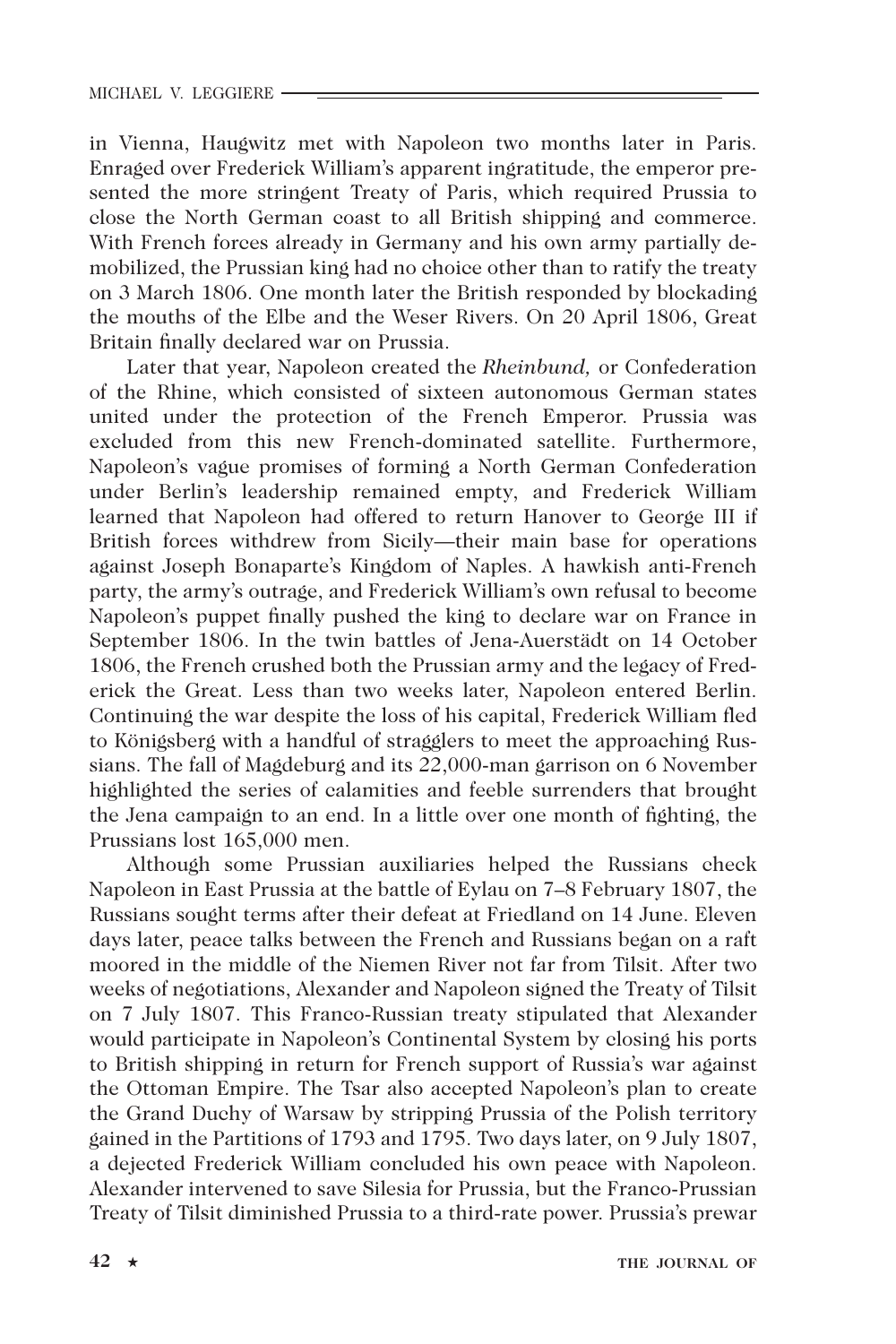

*Prussia in 1806.*

population of 9,752,731 inhabitants shrank to 4,938,000, and the state's 5,570 square miles were reduced to 2,877. In addition to being stripped of new Prussian Poland, Frederick William lost all territory west of the Elbe.3 Danzig became a free city under French authority, and French troops occupied the three great fortresses on the Oder River—Glogau, Küstrin, and Stettin—until the Prussians paid an indemnity of 140 million francs.<sup>4</sup> Berlin also had to cover the costs of provisioning the imperial garrisons that would be spread throughout Prussia and of maintaining the imperial highways that would be built to connect the Grand Duchy of Warsaw with the *Rheinbund,* an estimated total cost of

3. The Prussians lost the provinces of New East Prussia and South Prussia to the Grand Duchy of Warsaw, but kept West and East Prussia. Most of Prussia's western possessions, which included the Universities of Duisberg, Erlangen, and Halle, went to Jérôme Bonaparte's new Kingdom of Westphalia, or to the Grand Duchy of Berg.

4. Napoleon did not set this specific amount until August 1808; the Prussians paid it in full by 5 November 1808. John F. Weinzierl, "Marshal Victor as Governor of Berlin," *Consortium on Revolutionary Europe, 1750–1850: Selected Papers* (1996): 216; *Napoleon's Conduct towards Prussia since the Peace of Tilsit, from the Original Documents Published under the Authority of the Prussian Government* (London: H. Colburn, 1814), 9–10.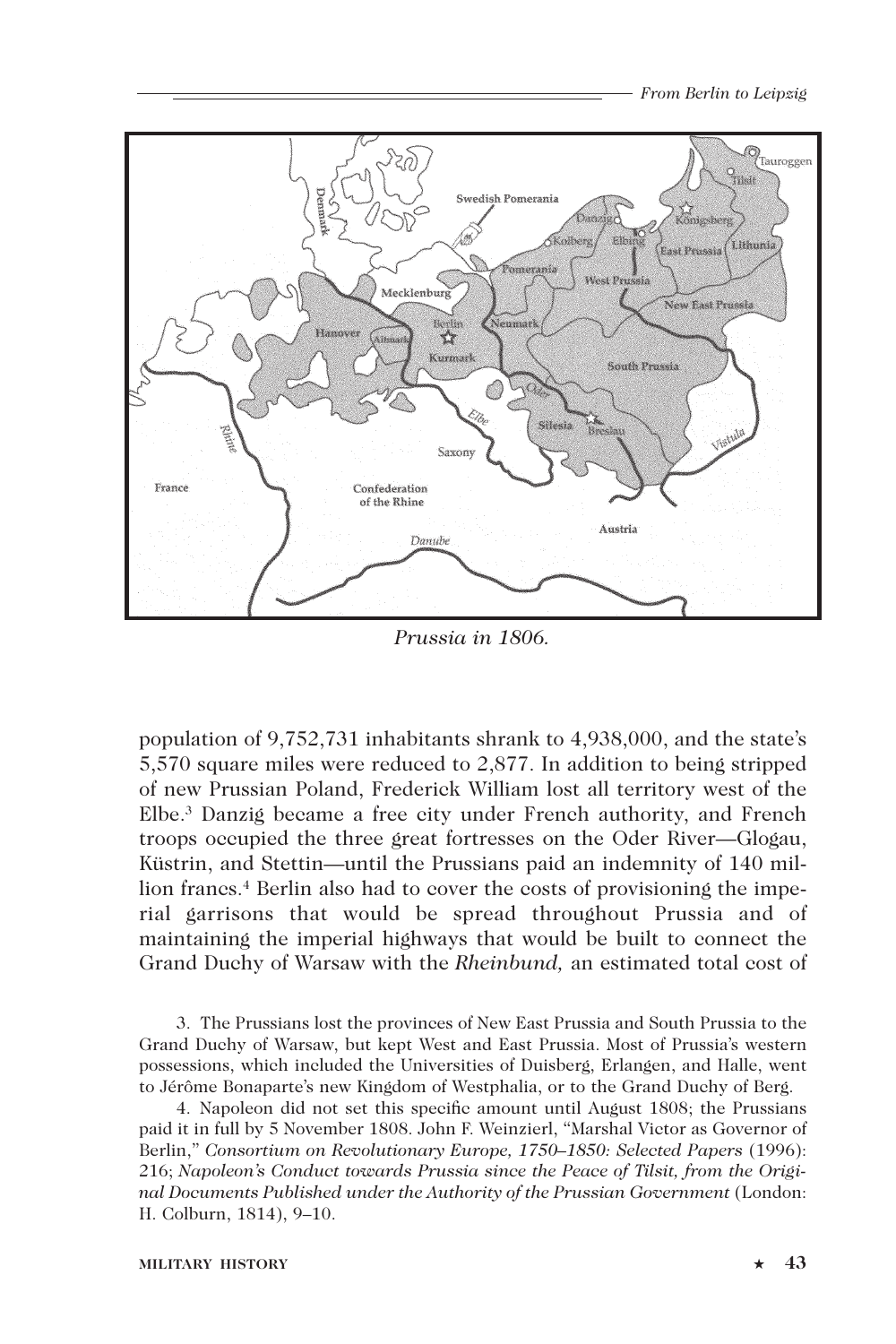216 million francs.<sup>5</sup> Finally, Tilsit forced Berlin into Napoleon's new Continental System, which devastated the Prussian economy.6

Prussia's humiliation did not end with the signing of the Treaty of Tilsit. Four months after the Spanish insurrection of 2 May 1808, Napoleon forced another Treaty of Paris on Frederick William. Reflecting the growing French commitment in Iberia, the new treaty limited the Prussian army to 42,000 men and prohibited conscription, a militia, and a national guard.7 Almost four years passed before Napoleon forced yet a third Treaty of Paris on the hapless Prussians. Just as French policy concerning Iberia had adversely affected Prussia in 1808, the rupture between France and Russia similarly affected Prussia in 1812. Franco-Russian relations had steadily deteriorated since the heady days at Tilsit five years earlier. By early 1812, Napoleon was committed to forcefully imposing his will on Alexander. The terms of the 1812 Franco-Prussian Treaty of Paris opened Prussia's borders to imperial troops en route to the Russian frontier. Moreover, Frederick William had to support Napoleon's invasion of Russia with a corps of 20,000 men. Similar to 1805, French forces amassed along Prussia's frontier prompted Frederick William to ratify the treaty on 5 March 1812. His endorsement sparked a wave of protest; over three hundred officers—almost onefourth of the officer corps—left the Prussian army.8 Never in the history of the Hohenzollern monarchy had a reigning monarch received such clear censure of his policy.

# **The Sixth Coalition**

On 24 June 1812, perhaps the finest European army ever assembled crossed the Russian frontier and embarked on one of history's greatest

5. The Prussians bore the cost of the occupation, which strained the state's poor resources. According to historian C. B. A. Behrens, of the 5,846 children born in Berlin between 1806 and 1808, 4,300 died in infancy, presumably of sickness and malnutrition. French requisitions bankrupted thousands of businesses and peasants. Behrens, *Society, Government, and the Enlightenment of Eighteenth-Century France and Prussia* (London: Weidenfeld and Nicolson, 1985), 191; Martin Kitchen, *A Military History of Germany* (London: Thames and Hudson, 1954), 38.

6. The price of imports such as cotton, sugar, tobacco, and coffee rose sharply, while Prussian exports of grain, wood, wool, and Silesian linen declined sharply. Both the linen and silk industries fell by fifty percent. Kitchen, *Military History of Germany,* 38.

7. *Recueil des traités de la France, publié sous les auspices du ministère des affaires étrangères* (Paris, 1864–1907), 2:272–73.

8. Gordon A. Craig, *The Politics of the Prussian Army: 1640–1945* (Oxford: Clarendon Press, 1956), 58–59; Gordon A. Craig, "Problems of Coalition Warfare: The Military Alliance against Napoleon, 1813–14," in *War, Politics, and Diplomacy: Selected Essays by Gordon Craig* (London: Weidenfeld and Nicolson, 1966), 41.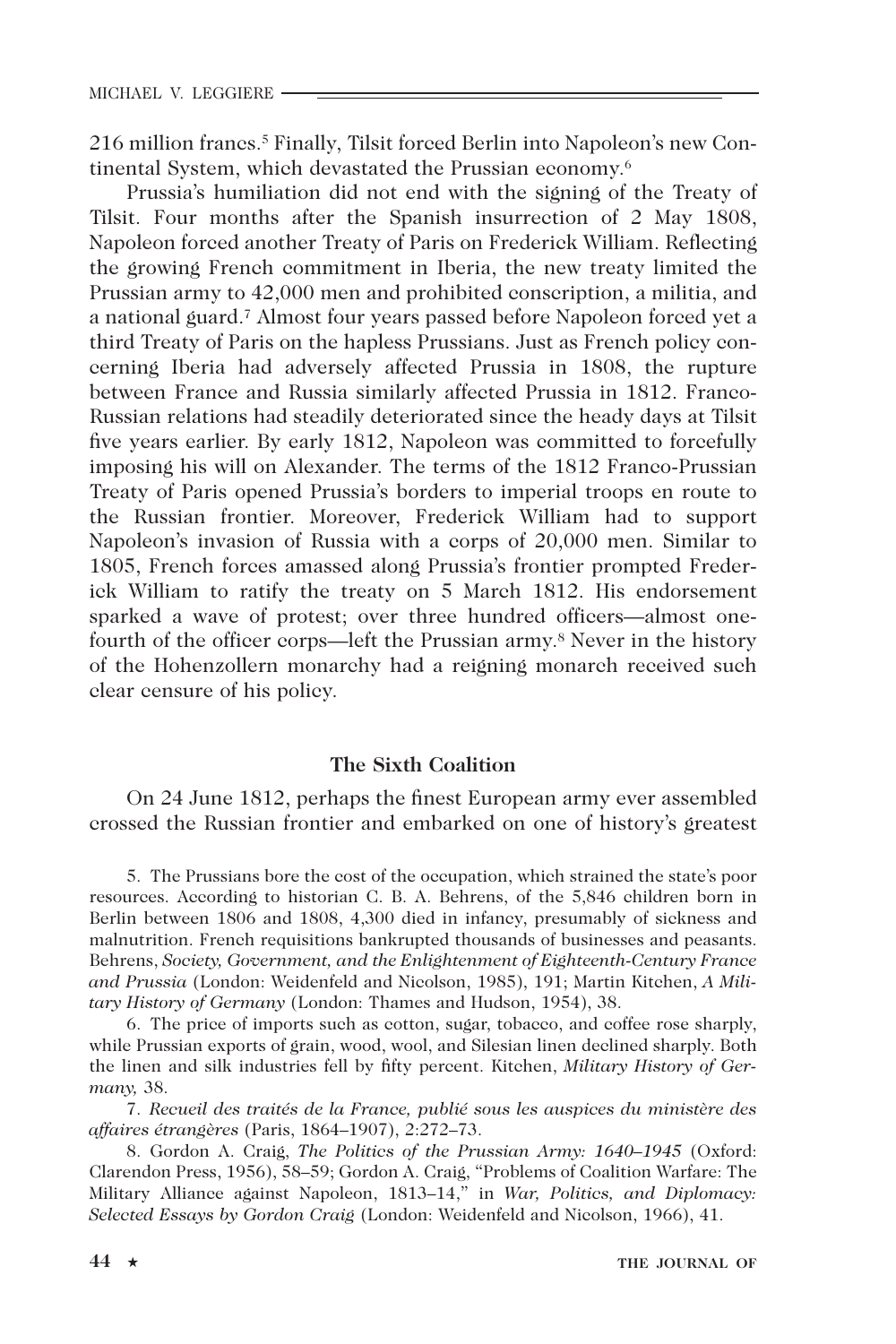

*Europe in 1812.*

military disasters. Napoleon's multinational *Grande Armée* of 1812, almost 600,000 strong with contingents from every continental European state west of the Niemen, descended upon Russia in three army groups. Napoleon himself led the main group toward Moscow. One week after the badly mauled Russian army limped away from the field of Borodino on 7 September 1812, French forces entered Moscow. Finding the Russian capital deserted, the soldiers of the *Grande Armée* enjoyed one night of looting before a great fire swept Moscow on the fifteenth. Unconcerned about the sea of flames that engulfed three-fourths of the city, Napoleon sought to negotiate a peace. Tsar Alexander, however, ignored all French entreaties to end the war. Alexander's intransigence added to Napoleon's concerns over the French army's tenuous lines of communication. Faced with the onset of winter, Bonaparte had two options: take up quarters in the remains of Moscow or retreat. The distance from Paris weighed heavily on the emperor, who feared, and rightfully so as the Malet Conspiracy would soon prove, that his absence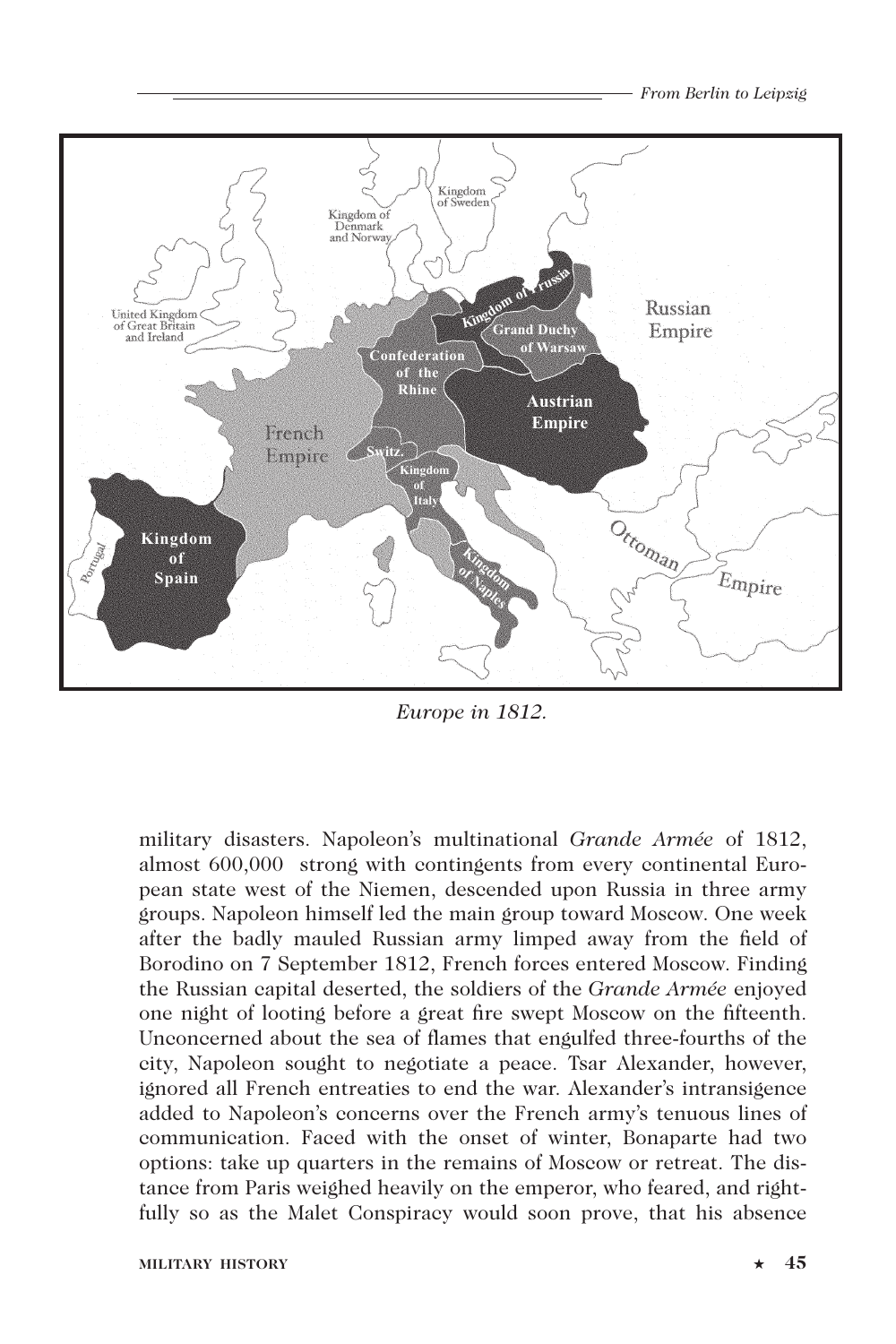might encourage opposition at home.<sup>9</sup> Although he had conquered half of Russia and taken Moscow, Napoleon ordered the fateful retreat to begin on 19 October. In the ensuing weeks rumors spread through Europe of a French disaster. Despite imperial propaganda, nothing could conceal the *Grande Armée's* dreadful fate. The emperor himself quit the army on 5 December and raced back to Paris to begin the arduous task of rebuilding his forces and mending the strained relations with his satellites. His main army finally staggered out of Russia on 14 December with barely 7,000 men under arms; over two-thirds of the soldiers who had crossed the Niemen six months earlier had been lost.

In the waning days of 1812, general mobilizations occurred in France, the *Rheinbund,* and Italy to replace the men lost in Russia. As early as September, Napoleon had ordered the conscription of 140,000 men in France and 30,000 in Italy.10 Despite growing bitterness, Napoleon's vassals obeyed. Most of the recruits had already reached their depots by the time Napoleon returned to Paris in December; basic training ensued during the march to the front. Awaiting the arrival of these reinforcements, French commanders in the East struggled to organize the remnants of the *Grande Armée* into a first line of defense to stop the pursuing Russian army.11 Although far from the front, Napoleon believed that with Prussian support, his commanders could hold the Russians at the Niemen. The Prussian contingent, commanded by General-Lieutenant Hans David von Yorck, had participated in the siege of Riga as part of Marshal Jacques Macdonald's 10th Corps. Although Macdonald's troops had not suffered like those that had retreated from Moscow, the 10th Corps had not yet reached the Niemen. For this reason, Napoleon requested the mobilization of a second Prussian corps to help stop the Russians at the frontier.12

9. After claiming that Napoleon had died in Russia, General Claude François de Malet attempted to form a republican government in Paris. Although many imperial officials believed him, the Military Governor of Paris demanded proof. A deranged Malet, who had just escaped a private mental institution, shot the Military Governor. Malet and his fellow conspirators were arrested, tried, and executed only six days after initiating the coup.

10. Napoleon to Maret, 23 September 1812, *Correspondance,* No. 19218, 24:226–27.

11. French losses had been most severe in the army that had retreated from Moscow. Marshal Louis Davout's 1st Corps, which had numbered 66,345 officers and men in June 1812, had barely 2,300 men left after six months of campaigning. Of the 50,000-strong Imperial Guard, only 500 remained fit for service. The combined strength of the 1st, 2d, 3d, and 4th Corps had been over 125,000 men in June 1812; their musters now totaled 6,400 effectives. Unfit for field service, these survivors garrisoned Stettin, Küstrin, Glogau, and Spandau. F. L. Petre, *Napoleon's Last Campaign in Germany, 1813* (London, 1912; reprint ed., London: Greenhill Books, 1992), 9.

12. Napoleon to Frederick William, 14 December 1812, Nr. 27, Nachlaß Albrecht, Rep. 92, Geheimes Staatsarchiv Preußischer Kulturbesitz zu Berlin (hereafter cited as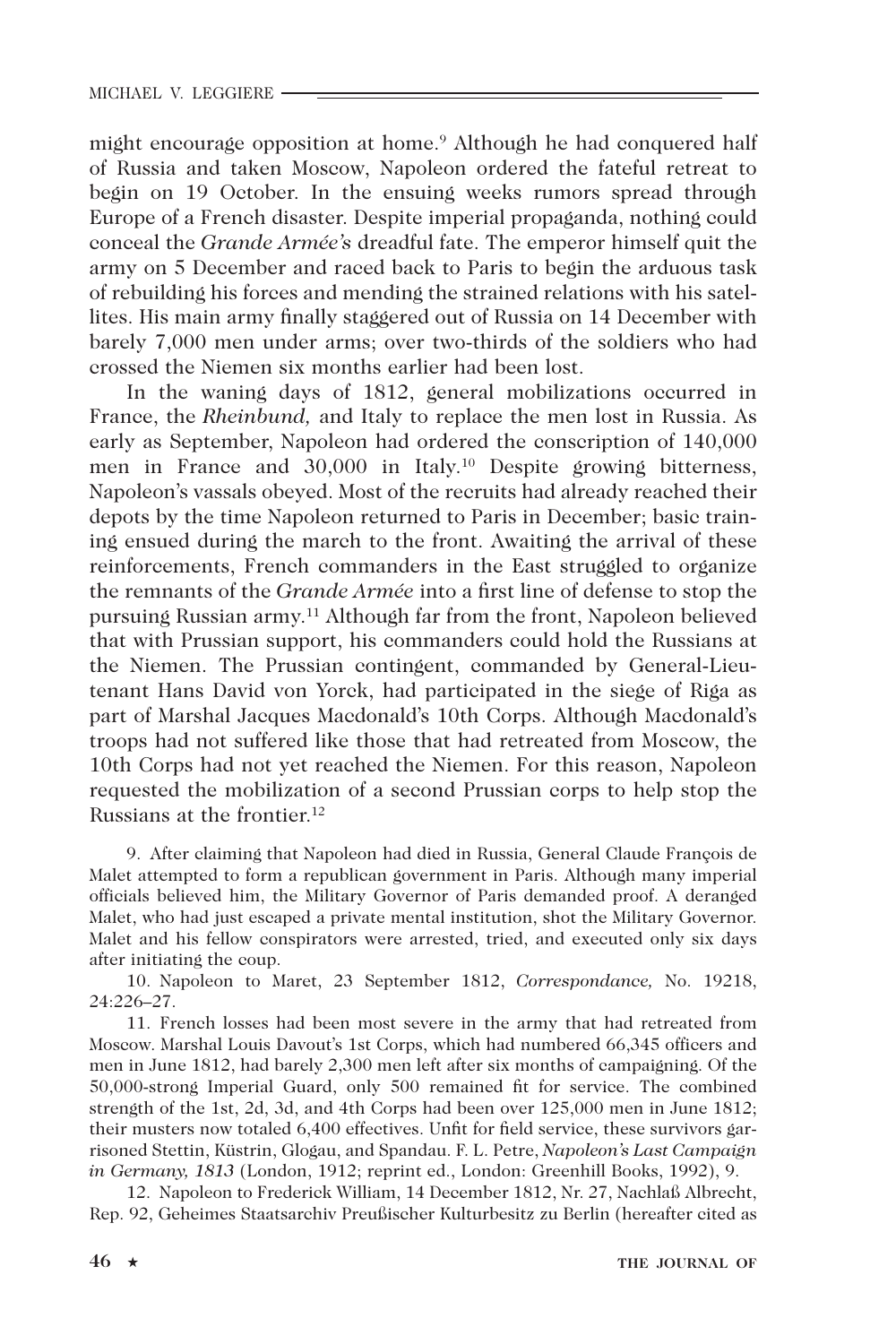In Berlin, Frederick William wanted to take advantage of Prussia's increased importance and possibly mediate a Franco-Russian peace rather than exploit Napoleon's setback.13 Prussian Chancellor Karl von Hardenberg, however, saw an opportunity not only for Prussia's liberation, but also for territorial expansion in Germany, and possible political hegemony over all of North Germany. He went along with the pro-French party to gain time but recognized that the moment had arrived to renounce the hated French alliance and join the Russians.14 His goal ultimately became intertwined with that of the army: getting Frederick William to take a stand. Although Prussia was hardly prepared either militarily or diplomatically for war, the army took matters into its own hands. Since October, the Russians had been urging Yorck to defect. He informed Frederick William of the Russian proposals, but received no instructions. Yorck met with the Russian commander on 30 December just twenty-five miles east of the Russo-Prussian border, where he signed the Convention of Tauroggen. The Convention neutralized his corps, enabled Russian troops to enter East Prussia unopposed, forced the French to abandon the Niemen, and provided Napoleon with another example of Prussian treachery.

In the wake of Yorck's defection, the Prussian government received numerous reminders to remain faithful to the French alliance. In French-controlled Berlin, the fear that imperial troops might seize Frederick William induced the king to flee to Breslau, the provincial capital of Silesia, which he reached on 25 January. To soothe imperial authorities, the Prussians complied with Napoleon's earlier request to form an auxiliary corps, the importance of which was greatly magnified by the loss of Yorck's troops. Hardenberg assured the French that the new corps would be organized quickly and commanded by Bülow.15 Napoleon

14. On 26 December, Hardenberg wrote that it "is of the utmost importance to show for the present devotion to Napoleon's system and alliances, and to give all our measures the appearance that they are being taken to support France." Quoted in Paul Sweet, *Wilhelm von Humboldt: A Biography* (Columbus: Ohio State University Press, 1980), 2:120.

15. Hardenberg to Saint-Marsan, 13 and 15 February 1813 in D'Ussel, *La défection de la prusse,* 254–56.

GStA), Germany; Jean d'Ussel, *Études sur l'année 1813: La défection de la prusse, décembre 1812–mars 1813* (Paris: Plon Nourrit and Company, 1907), 146.

<sup>13.</sup> As late as 4 February 1813, Frederick William proposed that in return for mediating between the two empires, Prussia be restored to a middle-sized state *between* the Elbe and the Vistula. To entice the belligerents, the Prussians offered East Prussia to Russia, and assured the French continued control of the *Rheinbund*. Napoleon rejected this offer, but the fact that Frederick William was ready to sacrifice East Prussia in return for peace and a partial restoration is telling evidence of the king's fear of war. Frederick William to Hardenberg, 25 December 1812, Nr. 33, Nachlaß Albrecht, Rep. 92, GStA; Paul Schroeder, *The Transformation of European Politics, 1763–1848* (Oxford: Clarendon Press, 1994), 452–53.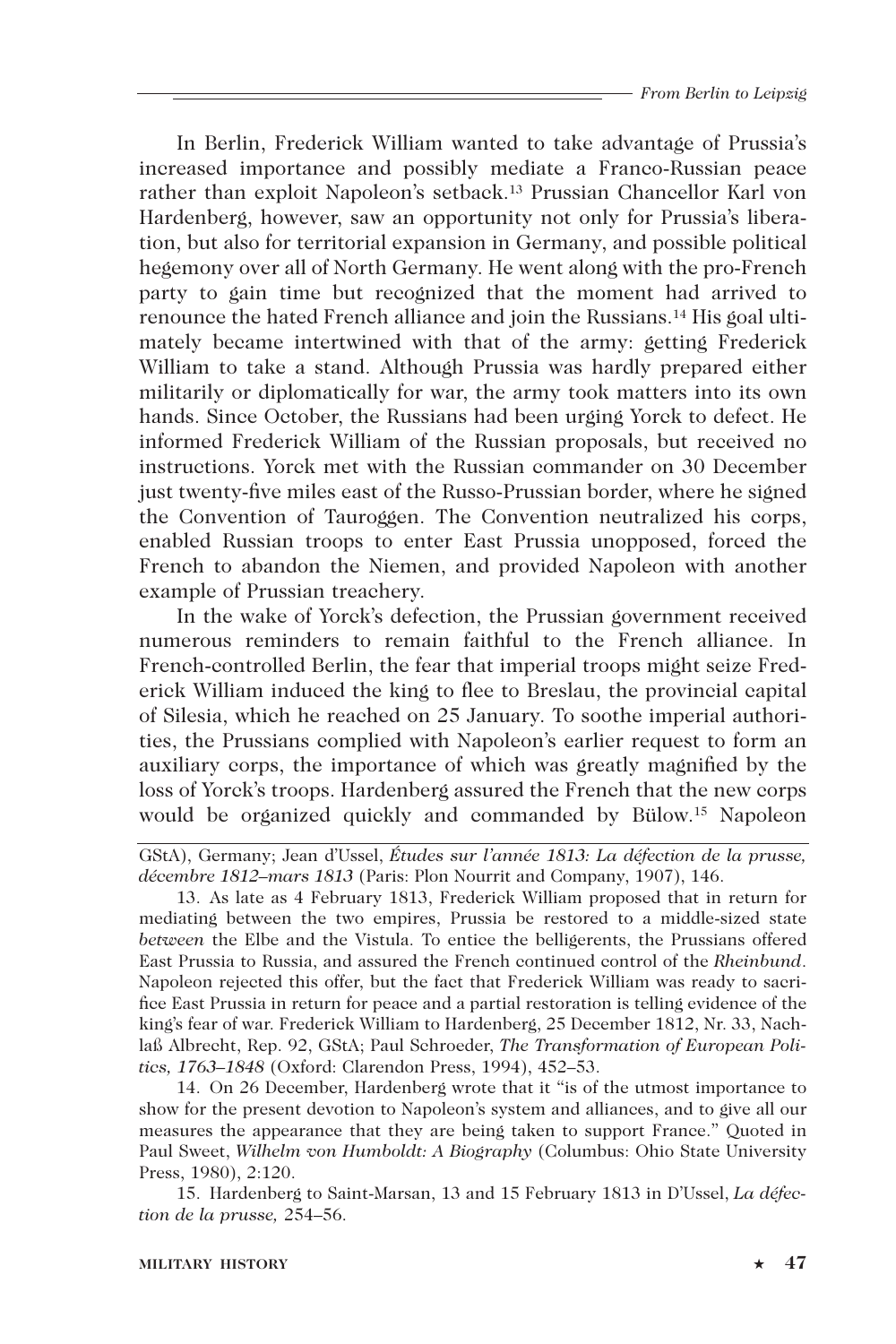expected the Prussians to fight the Russians, but became concerned that rebels controlled Frederick William's army.16 Made wary by Yorck's defection, he placed Bülow's corps under the command of Marshal Claude Victor.17 Acting on the orders of his king, Bülow refused to obey Victor's commands; instead, his corps simply melted into the wilderness of Pomerania. Bülow's defiance convinced the French that another Prussian general had defected.18 Uncertainty over Prussia's next move, the continued Russian advance, and manpower shortages forced the French to withdraw to the Oder in mid-February. Without Bülow's support, the French could not hold the Oder either. Expecting to receive a Prussian declaration of war at any moment, the French commander, Eugène de Beauharnais, continued the retreat to Berlin on the eighteenth.

While Eugène gave up land for time, direct negotiations between the Russians and Prussians had commenced in early February, but suspicion stood in the way of compromise. Alexander's desire to reestablish the kingdom of Poland under Russian suzerainty emerged as a point of contention. Concessions from both sides finally cleared the way for the signing of the Treaty of Kalisch on 28 February and the formation of the Sixth Coalition. In this much-anticipated Russo-Prussian military alliance, the Prussians agreed to field an army of 80,000 men to assist a Russian contingent of 150,000. Alexander vowed to restore Prussia's pre-Jena material status while Frederick William acknowledged that he would cede much of his Polish territory to Russia in return for compensation in Germany. The British did their part to bolster the new coalition by reestablishing diplomatic relations with the Prussians and promptly dispatching fifty-four cannon along with arms and ammunition for 23,000 men to be divided between the Russians and Prussians.19

### **The Armies**

The burden of waging war in Central Europe fell on the Russians in this early stage of the contest. After suffering 250,000 casualties in the defense of the Motherland in 1812, the Tsar's front-line army consisted

16. Hatzfeld to Hardenberg, 29 January 1813, in Wilhelm Oncken, *Österreich und Preußen im Befreiungskrieg* (Berlin: G. Grote, 1876–79), 1:94; Napoleon to Maret, 10 February 1813, *Correspondance,* No. 19565, 24:510; Napoleon to Eugène, 10 February 1813, ibid., No. 19567, 510.

17. Napoleon to Eugène, 8 February 1813, *Correspondance,* No. 19558, 24:502.

18. MF 19 Dossier Marshal Victor, AAT; Eugène to Napoleon, 15 February 1813 in Eugène de Beauharnais, *Mémoires et correspondance politique et militaire du prince Eugène,* ed. and annotated by Baron Albert du Casse (Paris: Michel Lévy, 1858–60), 8:358.

19. Rory Muir, *Britain and the Defeat of Napoleon, 1807–1815* (London: Yale University Press, 1996), 248.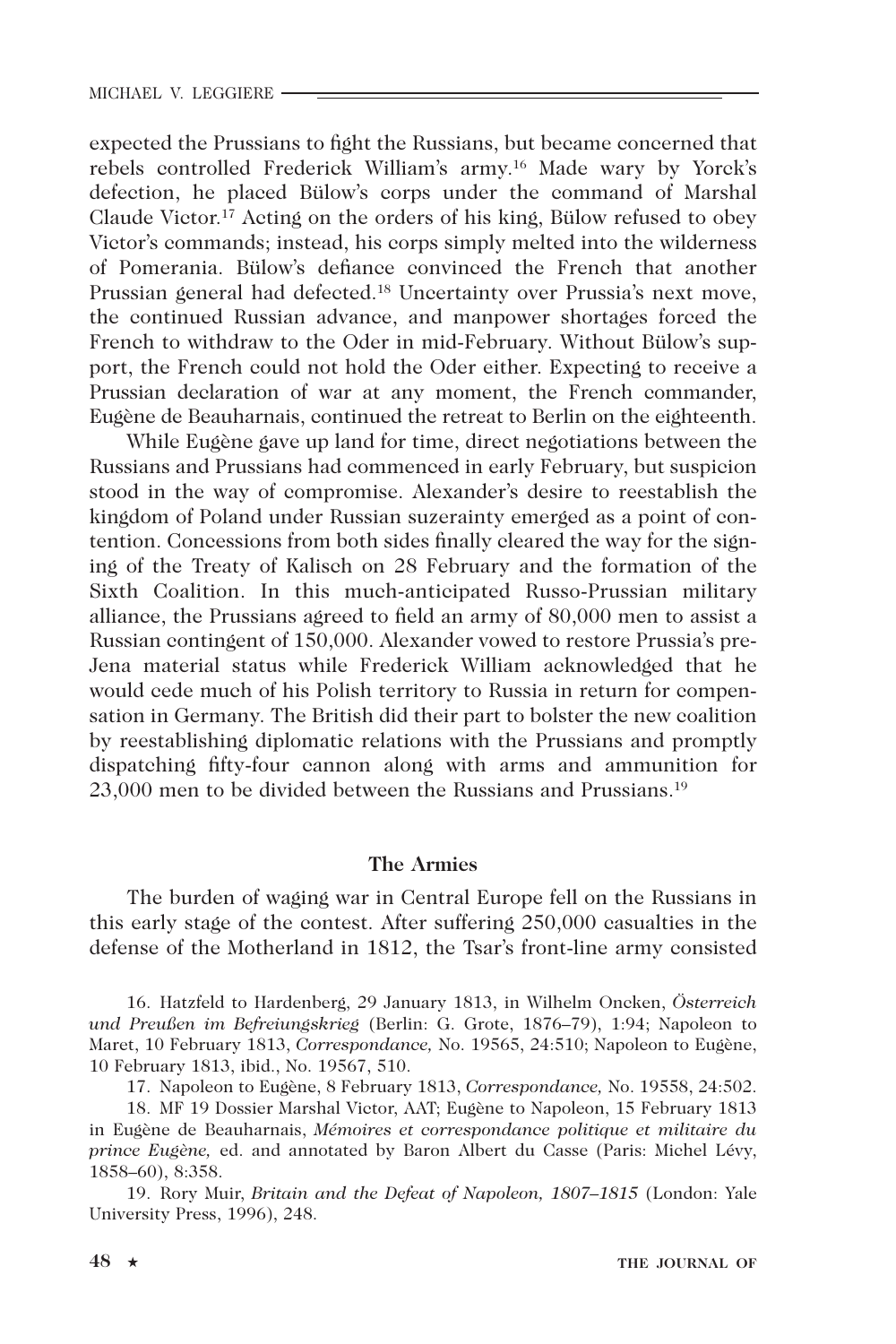of only 51,745 men, 12,283 Cossacks, and 439 guns when it crossed the Prussian frontier. Reinforcements, not expected to reach the front until the beginning of April, amounted to 12,674 men, 2,307 Cossacks, and 48 guns. Russian second-line troops—56,776 men, 9,989 Cossacks, and 319 guns—besieged the Vistula and Oder fortresses.20 A reserve of 48,100 men was assembling in Russia. Directly opposing the Russian front line, Eugène fielded a force of 44,110 men and 81 guns. French garrisons stranded on the Elbe, Oder, and Vistula, and in the Grand Duchy of Warsaw totaled 69,250 men.21 By February, Eugène had 80,000 men in the field. One month later, he was able to deploy 113,360 men and 185 guns to confront the smaller Russian army. Additional French reinforcements between the Rhine and the Elbe amounted to 142,905 men and 320 guns.<sup>22</sup>

As the Russians labored to move their exhausted army to the front, several factors hampered Prussian mobilization in January and February. French troops still held all of Prussia's significant fortresses and occupied half the country. Moreover, the diplomatic front had to be secured before the concentration of the field army could begin. For this reason, Frederick William delayed issuing a formal declaration of war against France until 16 March to allow the army more time to mobilize. Mobilization of the regular army then accelerated, augmented by the 17 March decrees that created a national militia, the *Landwehr.* Of the 127,394 men that comprised the Prussian army in March 1813, only 65,675 men had received sufficient training to be utilized in the field.23

For Napoleon, the new year had brought a fresh series of challenges. As French forces in the east steadily retreated, his strategic political-military situation likewise deteriorated. Failure in Russia not only resulted in the loss of the Grand Duchy of Warsaw, but also threatened French control of the *Rheinbund.* As Napoleon's prestige plummeted, German nationalists called for a *Befreiungskrieg,* a war of liberation. Prussia's

20. The siege corps of Stettin, Küstrin, and Glogau totaled 2,280 men, 1,570 Cossacks, and 16 guns. The siege corps of Danzig and Thorn numbered 21,289 men, 3,687 Cossacks, and 155 guns. A third group, which operated in the Grand Duchy of Warsaw, included the siege corps of Modlin, Zamosc, and the Warsaw garrison—a total of 27,115 men, 425 Cossacks, and 148 guns. Ottomar Osten-Sacken und vom Rhein, *Vom Niemen bis zur Elbe,* vol. 1 of *Militärisch-politische Geschichte des Befreiungskrieges im Jahre 1913* (Berlin: E. S. Mittler, 1903), and D'Ussel, *La défection de la prusse,* 360.

21. "Situation," 13 March 1813, Carton 1651, AF IV, Archives Nationales. At Stettin were 7,715 men and 148 guns; Küstrin 3,372 men; Spandau 2,926 men; Glogau 4,501 men; Thorn 3,908 men; Danzig 27,328 men; Modlin 4,300 men; Zamosc 4,000 men; Czenstochau 1,200 men; Magdeburg 5,000 men; Wittenberg 3,000 men; and Torgau 2,000 Saxons.

22. Ibid.

23. Großer Generalstab, Kriegsgeschichtliche Abteilung, *Das Preußische Heer im Jahre 1813,* part 2 of *Das Preußische Heer der Befreiungskriege* (Berlin: E. S. Mittler and Son, 1914), 162–63, 421–57, 548–51.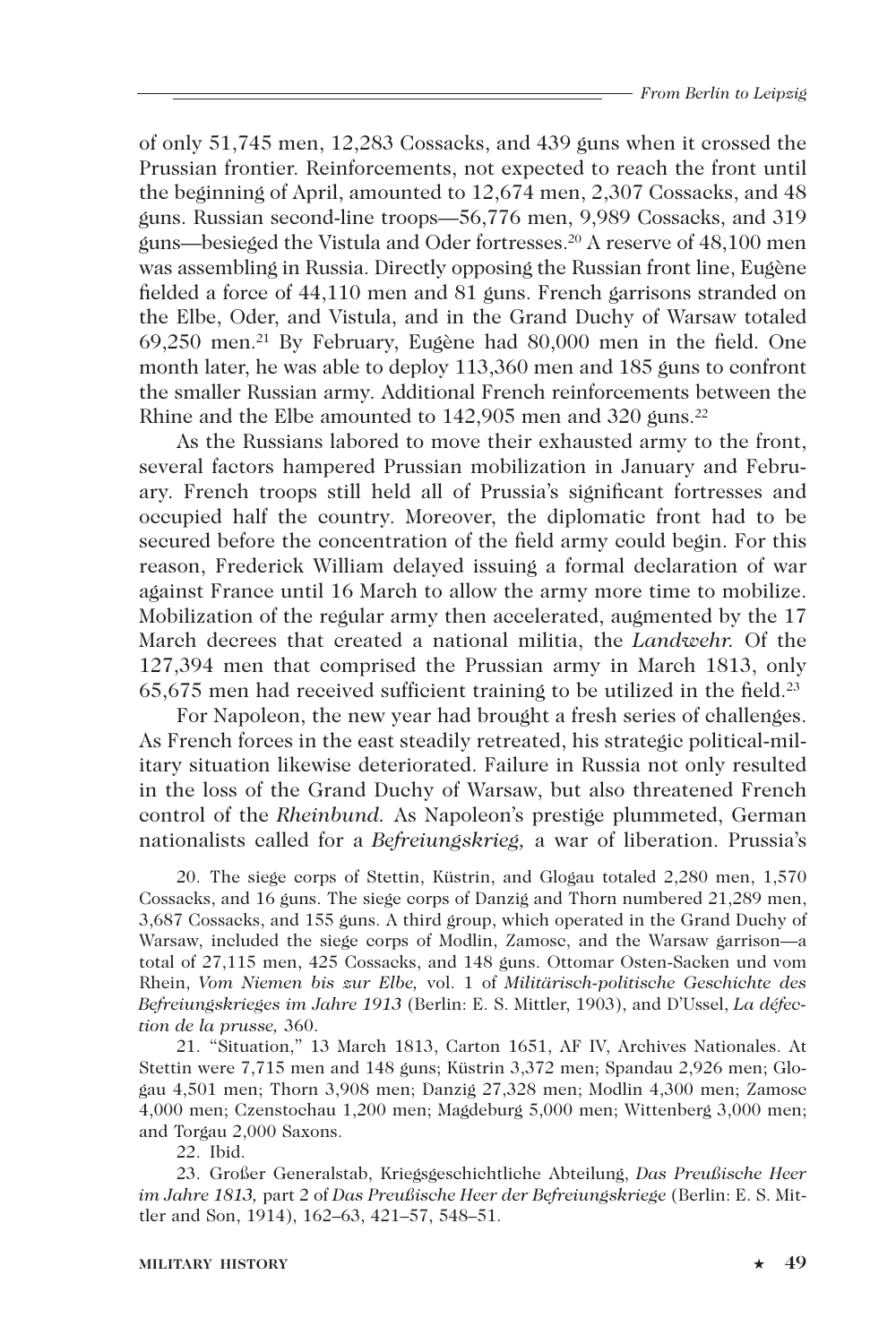declaration of war only added to the complex problems that confronted the French emperor. The situation required nothing short of a masterful campaign that would produce a decisive victory over his adversaries. Napoleon's needs were many. Austria stood as an armed neutral, endeavoring to mediate between Napoleon and his enemies. Despite the dynastic ties between France and Austria due to the marriage between Napoleon and Marie Louise, the daughter of Emperor Francis I, the Austrians could not be trusted. A decisive French victory over the Russians and Prussians would certainly impress Francis, whose multinational state had been ravaged by Napoleon's treaties on four previous occasions. As for the Russians, their councils of war had been divided for some time. While Alexander fashioned himself as the liberator of Germany, his commander-in-chief, Mikhail Kutusov, opposed carrying the war into Central Europe to emancipate the same countries that had supported Napoleon's bid to conquer Russia. Other Russian commanders expressed concerns over their tenuous lines of communication. Crushing the Russian army on the field of battle amid so much disagreement would certainly put the Russians to flight, similar to the 1805 campaign. Little question surrounded Prussia's fate: Frederick William would be fortunate to keep his throne in the event of another Jena.

To achieve such a victory Napoleon had to rebuild his army after the catastrophic losses in Russia. Of the 600,000 men and 1,300 guns of the *Grande Armée* of 1812, only 93,000 men and 250 pieces returned. In a little more than four months, Napoleon employed his unrivaled organizational skills to produce the 140,000-strong Army of the Main. Together with Eugène's Army of the Elbe, French forces amounted to 202,000 men by the end of April. Later combined into the *Grande Armée* of 1813, this new force contained a fair number of veteran units that had not served in Russia, but almost 75,000 French conscripts as well as 40,000 raw recruits from imperial satellites. After losing 180,000 horses in Russia, the cavalry had critical deficiencies; this robbed the army not only of its shock tactics, but also of its eyes and ears. Of artillery, the French had adequately replaced the losses sustained in Russia, but draft horses remained in short supply. Reflective of the army itself, the French officer corps in 1813 also contained strengths and weaknesses. In the senior ranks, the Russian campaign had taken its toll on the aging marshalate. One asset, however, was the army's field-grade officers, most of whom were battle-hardened veterans. As Colonel Charles Louis Marie Lanrezac notes, the *Grande Armée* of 1813 provided Napoleon with an effective fighting force, "but one that suffered from the internal germs of weakness."24

24. Charles Louis Marie Lanrezac, *La manoeuvre de Lützen* (Paris: Berger-Levrault, 1904), 29. Lanrezac would go on to command the French Fifth Army in the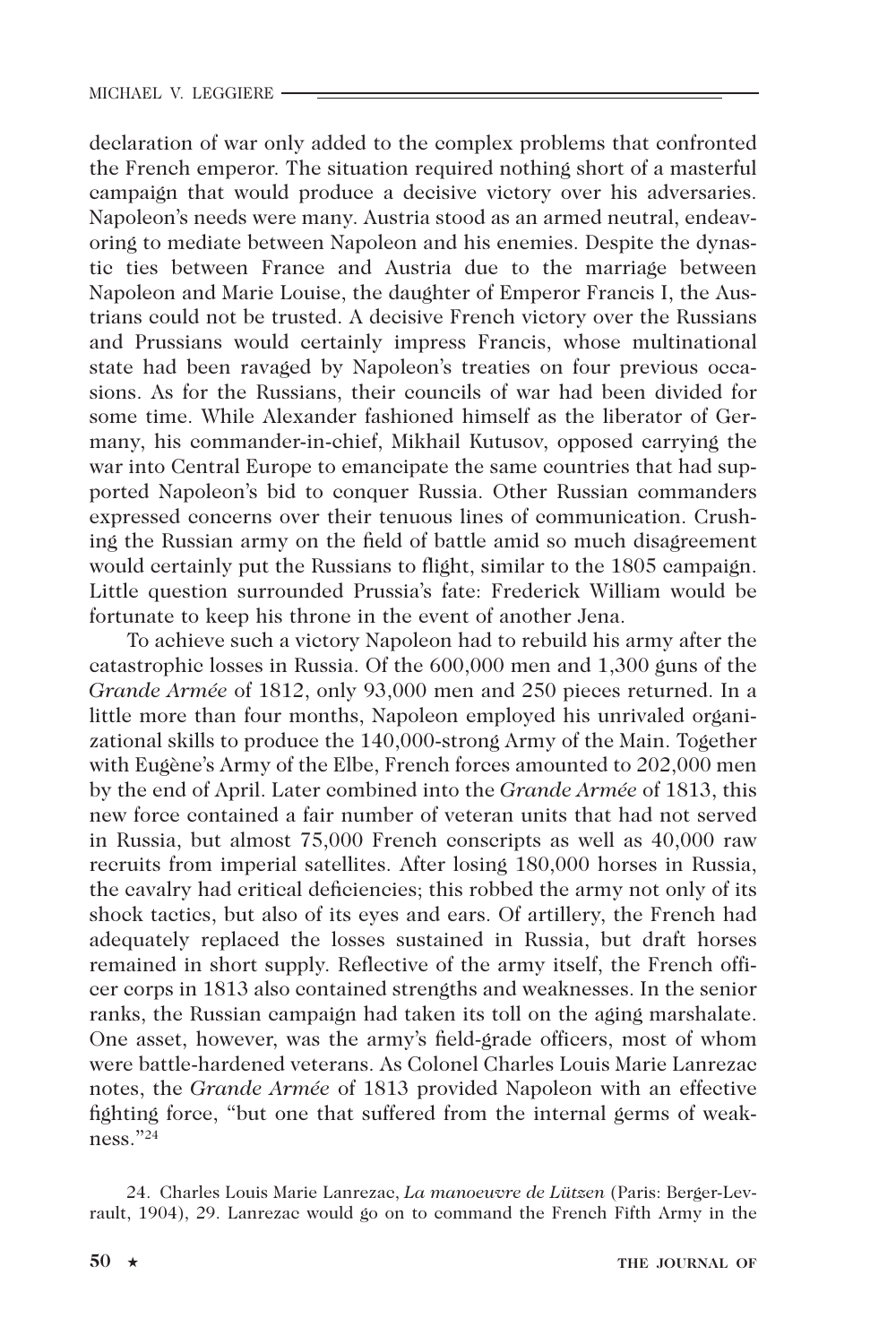# **Napoleon, Berlin, and the "Master-Plan"**

With an army that raised more questions than it answered, Napoleon needed a brilliant strategy to produce another Ulm, Austerlitz, or Wagram. His planning for French operations in 1813 suggests that he believed a strategy of maneuver in North Germany could produce victory. French operations in North Germany can be analyzed in four phases. The first phase of planning, concluded on 11 March, envisioned a drive across the North German plain to Danzig in order to reassert Napoleon's dominance over Prussia and to rescue the Oder and Vistula garrisons. The emperor noted that "after conducting demonstrations to convince the enemy that I will march against Dresden and into Silesia, I will probably march to Havelberg, reach Stettin by forced marches with 300,000 men, and continue the march to Danzig, which I could reach in fifteen days. On the twentieth day of the movement . . . I should have relieved that place and be master of Marienburg, of the Island of Nogat, and of all the bridges of the lower Vistula."25 Napoleon based this operation on the belief that he could retrieve in Danzig a significant portion of the survivors of the 1812 campaign; their combat experience would be invaluable to the raw recruits who filled the ranks of the new *Grande Armée* of 1813. Liberating the 10th Corps from Danzig became an important strategic objective, which had to be achieved quickly. In view of this goal, Bonaparte planned to lead his army from the Main River to the

First World War. His sacking by Marshal Joseph Joffre, the French commander, remains one of the most controversial French command decisions of the Great War.

<sup>25. &</sup>quot;Notes pour le Vice-roi D'Italie," 11 March 1813, *Correspondance,* No. 19697, 25:61–62. Generalmajor Rudolf Friederich, chief of Section II of the Military History Department of the Great German General Staff, claims that the emperor's plan "was only feasible by the complete surprise and total inactivity of his adversaries, as well as by the strength of his own army. But why should [Napoleon] base his calculations on the lack of determination, unity, and mobility of the enemy's commanders? Why should it not be based on Napoleon's energy, his ability to urge his French on to extraordinary deeds? In any case, the moral impression of the sudden appearance of a strong French army on the lower Vistula, almost in the rear of the Allies and threatening their line of retreat, would have been completely extraordinary; its consequences would have been completely unpredictable." According to Generalleutnant Caemmerer, Friederich's colleague in the Military History Department of the Great German General Staff, "had Napoleon accomplished this goal it would have been a fortunate beginning for the campaign." Yorck von Wartenburg claims that this plan "need not fear comparison with his best, either in point of boldness or of brilliance." F. L. Petre comments that an operation in North Germany "at once strikes one as a deviation from the Emperor's general principle of making his objective the enemy's army." R. von Caemmerer, *Die Befreiungskriege: Ein strategischer überblick* (Berlin: E. S. Mittler, 1907), 20; Rudolf Friederich, *Die Befreiungskriege, 1813–1815* (Berlin: E. S. Mittler, 1913), 1:188; Petre, *Napoleon's Last Campaign,* 48; Yorck von Wartenburg, *Napoleon as a General,* ed. Walter H. James (London: K. Paul, Trench, Trüber & Co., 1902), 242, 280–82, 307.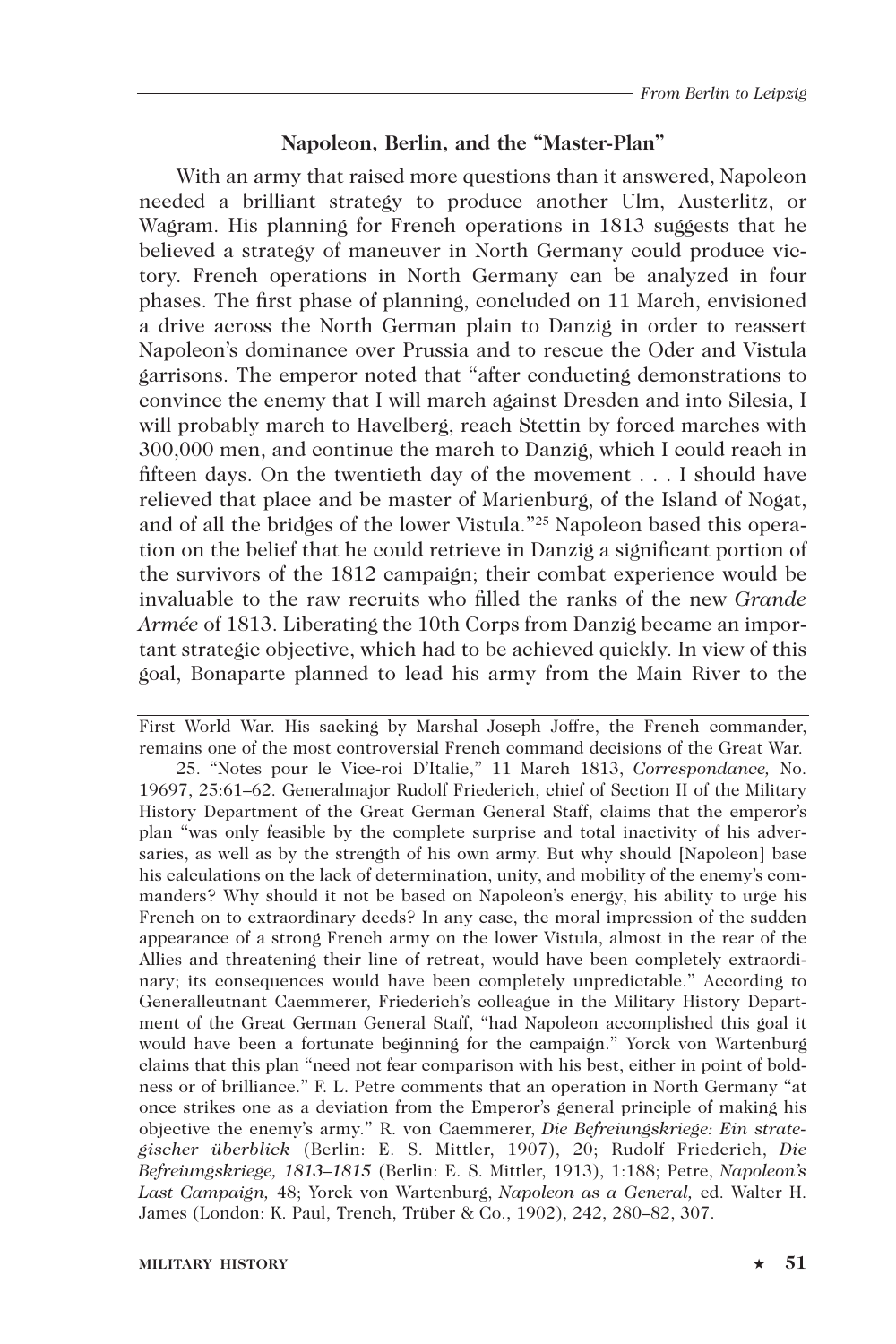Elbe, unite with Eugène south of Magdeburg, proceed through Pomerania, and across the lower Oder. Caught between the French positions at Stettin and Küstrin, the Russians would be forced to abandon the Oder and retreat to the Vistula.

Although Russia's nominal ally Sweden had a small corps in Rügen which could threaten the left of a French force marching east, a Prussian corps positioned at Kolberg would suffice to hold the Swedes in check. Meanwhile, Magdeburg, Spandau, Küstrin, and the Warthe River would cover his right flank. Once the Russians withdrew behind the Vistula, at least half of the Grand Duchy of Warsaw could be liberated. Also, an operation in North Germany would keep the war far from Austria's borders, even though Napoleon did not believe Francis would break his alliance to aid the Russians. Nevertheless, two other variables fatally undermined this plan. First, Napoleon needed some Prussian support for his plan to work, and by 11 March Prussia still had not declared war on France. Second, after Prussia did declare war, the main Russo-Prussian armies did not advance east along the highway from Danzig, but invaded Saxony by way of Kalisch and Breslau, respectively.<sup>26</sup> Thus, Napoleon had to delay this initial operation, which historian David Chandler labels as the emperor's "master plan of 1813." Most commentaries agree with Chandler's assessment that "although circumstances made it impossible to put it into execution  $\dots$  the emperor never forgot it."<sup>27</sup>

Although the first phase of strategic planning ended with the postponement of the "master plan," the objectives that Napoleon considered key to overall French success can be found in his subsequent operations. First and foremost was the suppression of Prussia. After Frederick William's declaration of war in March, Napoleon sought to cripple Prussia through a morale-breaking conquest of Berlin.28 In the event of an

#### 26. Caemmerer, *Die Befreiungskriege,* 19–20.

27. Pelet refers to this project as *la grande opération sur Berlin et sur le Bas-Oder*. Petre adds that "the scheme was never carried out, though we shall find the emperor recurring to modifications of it later on." Colonel Maude, when describing Napoleon's plan to launch a fourth offensive against the Prussian capital rather than pursue an Allied army into Bohemia in late August, maintains that "Berlin, on the other hand, held out all the fascination of his original northern plan." David G. Chandler, *The Campaigns of Napoleon: The Mind and Method of History's Greatest Soldier* (New York: Macmillan, 1966), 875, 878; F. N. Maude, *The Leipzig Campaign 1813* (London, 1908; reprint ed., London: Greenhill, 1993), 204; Jean-Jacques Pelet, "Des principales opérations de la campagne de 1813," *Le Spectateur Militaire* (1826–28): 278; Petre, *Napoleon's Last Campaign,* 47–49.

28. Commentary remains mixed concerning the impact of the fall of Berlin. Colonel Hugo von Freytag-Loringhoven, chief of Section I of the Military History Department of the Great German General Staff and contemporary of Friederich, wrote that the blow to Allied morale that would have been caused by the fall of Berlin cannot be underestimated. Elting and Esposito maintain that "an advance on Berlin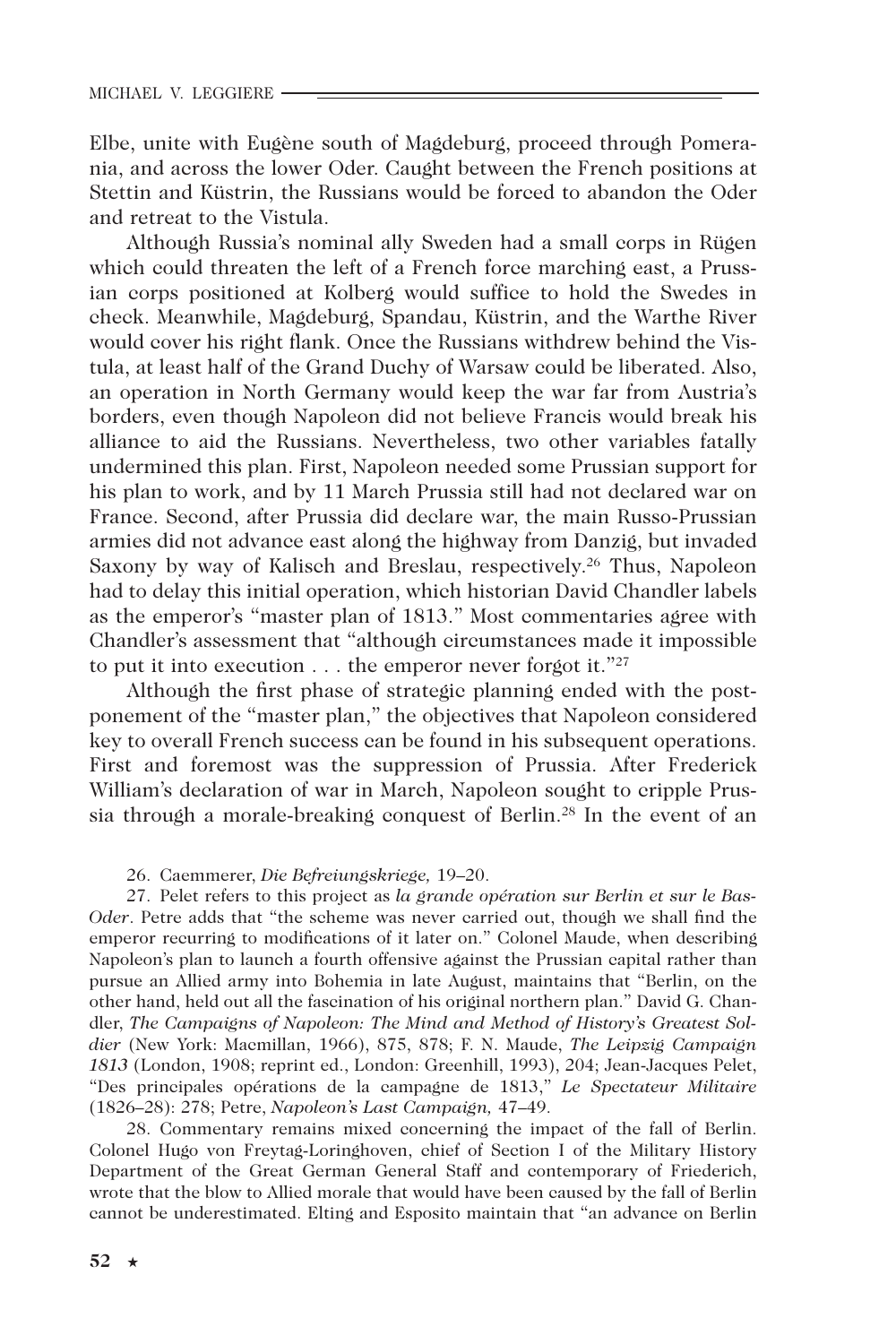offensive against Berlin, he believed the Prussians would abandon their allies and race northward. In this case, Napoleon planned to destroy the Prussians as they marched to defend their capital.29 At the very least, should the Prussian army remain in Saxony, a weakly defended Berlin would fall and presumably disrupt Prussian mobilization. Control of the plain between the Elbe and Oder Rivers provided another consideration. By transferring his base of operations northward to Hanover, Brandenburg, or Pomerania, the Elbe and Oder fortresses would protect his right flank.30 Napoleon's desire to relieve the besieged garrisons on the Oder and the Vistula, and to augment his armies with these French veterans formed another objective.31 Finally, a drive through North Germany to

would enable him [Napoleon] to maintain a more central position, would exploit the resources of a hitherto largely unforaged area." Yorck von Wartenburg, however, adds that Napoleon "undoubtedly over-estimated the effect that the capture of Berlin would have produced. He expected results from the capture of this geographical point, which in a war a victory over the enemy's active forces alone gives. . . . Hitherto, the guiding principle of Napoleonic strategy had always been to render all secondary resistance useless and ineffective by a blow against the enemy's main body. But now, Napoleon neglects the main army, at the very moment when . . . any blow dealt at it might have broken the bond which united the common interests. Yet he permits an operation of secondary importance to take the place of the main operation." Chandler, however, argues that a Berlin offensive "offered palpable advantages." Chandler, *The Campaigns of Napoleon,* 903–6; Vincent Esposito and John Elting, *A Military History and Atlas of the Napoleonic Wars* (New York: Praeger, 1964), 138; Hugo Freyherr von Freytag-Loringhoven, *Kriegslehren nach Clausewitz aus den Feldzügen 1813 und 1814* (Berlin: E. S. Mittler, 1908), 21; Yorck von Wartenburg, *Napoleon as a General,* 280–82.

29. Napoleon to Ney, 13 May 1813, *Correspondance,* No. 20006, 25:293; Napoleon to Ney, 14 May 1813, ibid., No. 20007, 25:293–94.

30. Pelet, "Des principales opérations de la campagne de 1813," 171–72. Pelet notes that by transferring the theater of war north to the lower Oder and possibly as far as the Vistula, "Napoleon henceforth would not have to be concerned about his flank. He could reconfigure his line of operations by Magdeburg on Coblentz, [and] Düsseldorf."

31. For Napoleon's thoughts on relieving these garrisons as the principal objective of his campaigns, see: "Notes pour le Vice-roi D'Italie," 11 March 1813, *Correspondance,* No. 18697, 25:61–63; Napoleon to Eugène, 15 March 1813, ibid., No. 19721, 25:92–93; Napoleon to Rapp, 5 June 1813, ibid., No. 20088, 25:361; Napoleon to Sorbier, 17 July 1813, ibid., No. 20281, 25:491; Napoleon to Davout, 8 August 1813, ibid., No. 20339, 26:13; Napoleon to Ney and Marmont, 12 August 1813, ibid., No. 20360, 26:34; Napoleon to Oudinot, 12 August 1813, ibid., No. 20365, 26:39; "Note sur la situation général de mes affaires," 30 August 1813, ibid., No. 20492, 26:153–57. Pelet cites Napoleon's letter of 29 July 1813 to General Jean Rapp, the commander of Danzig. According to this letter, which was not published in the *Correspondance,* Napoleon assured Rapp that as soon as the armistice expired, "Our first operation will be to seize Berlin [and] to relieve Küstrin and Stettin. We will promptly establish communications with you." Pelet, "Des principales opérations de la campagne de 1813," 171; see also, Freytag-Loringhoven, *Kriegslehren nach Clausewitz,* 21.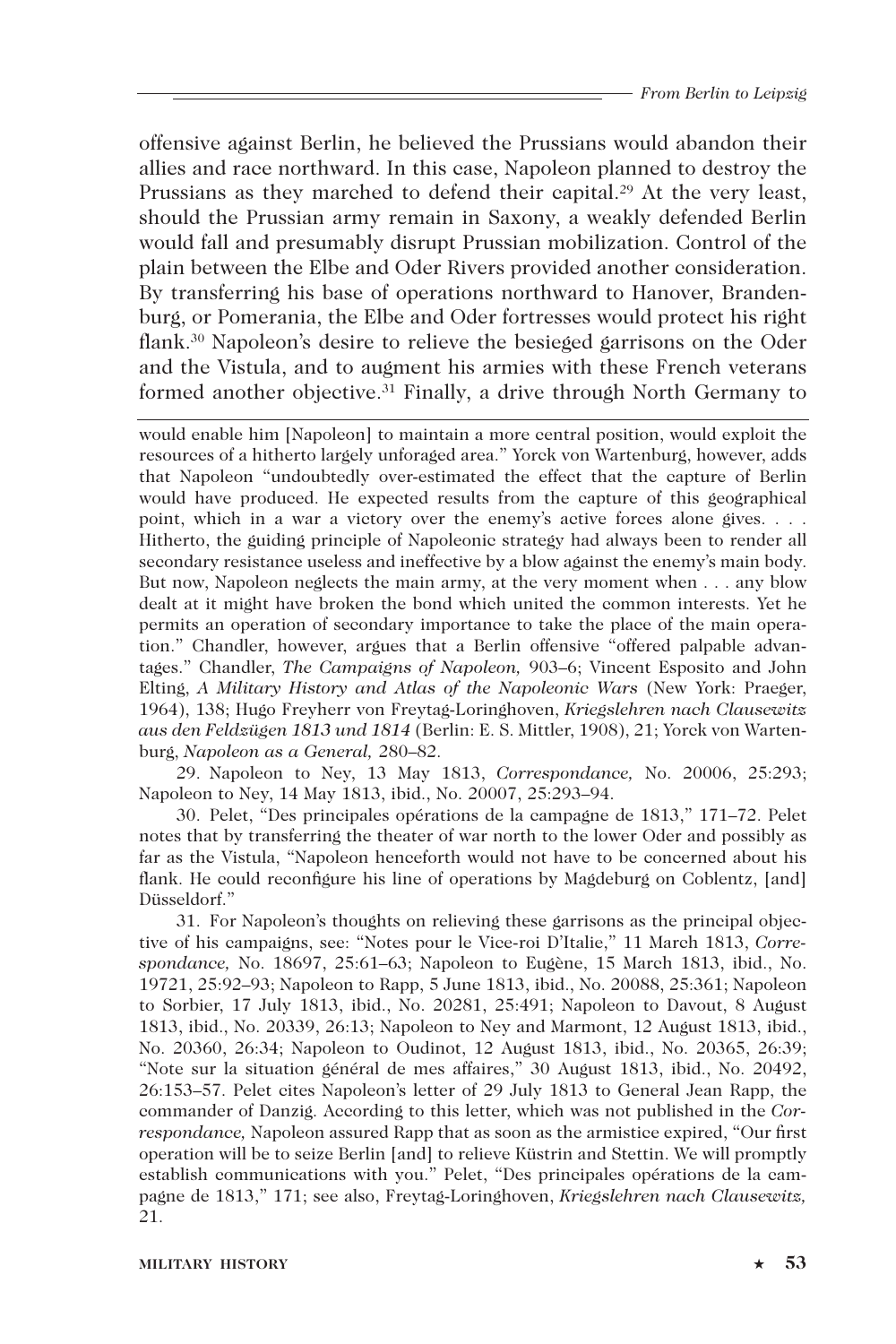the Vistula would threaten Russian communications that stretched across Silesia and Poland.32

### **The Spring Campaign of 1813**

Russian advance troops crossed the Oder and forced Eugène to evacuate Berlin on 5 March. The Viceroy withdrew toward Magdeburg on the Elbe River; Berlin was free from French control for the first time in over six years.33 Kutusov then ordered a general advance to the Elbe in three main groups. General Ludwig Adolf Peter von Wittgenstein's army of 19,000 Russians, supported by 30,000 Prussians under Bülow and Yorck, formed the right wing. General Gebhard Leberecht von Blücher's force of 27,000 Prussians and 14,000 Russians advanced from Silesia to form the left wing; Kutusov's main body of 30,000 men followed Blücher. Wittgenstein would cover Berlin by striking the Elbe southeast of Magdeburg. As soon as Blücher achieved supporting distance, Wittgenstein would cross the Elbe at Rosslau, and both armies would proceed to Leipzig. The Allies hoped this movement would fix Eugène at Magdeburg and prevent him from attempting to retake Berlin.

The appearance of Allied forces in Saxony in late March prompted Napoleon to concentrate his forces on the left bank of the Saale River throughout April. In this second stage of strategic planning, which culminated in the "maneuver of Lützen," the emperor began his counteroffensive on 30 April by leading 120,000 men across the Saale to confront the Allied army near Leipzig. On 2 May occurred his indecisive victory at Lützen. Two days later, Bonaparte directed Ney to Leipzig with orders to proceed to the Elbe fortress of Torgau, which, along with Wittenberg, provided the gateway to Berlin and North Germany.<sup>34</sup> A successful operation against Berlin followed by a drive to the Vistula offered Napoleon one significant strategic advantage. At Lützen, a shortage of cavalry had prevented Bonaparte from unleashing a deadly pursuit to annihilate his adversary. Perhaps more detrimental to Napoleon was the fact that his weak cavalry arm and inexperienced infantry could not maneuver the Allies into accepting battle under conditions favorable to him. Therefore, the emperor hoped an operation in North Germany would create strategic opportunities that had eluded him in Saxony. Numerically superior French forces would allow Napoleon to place an army in North Germany

32. Pelet, "Des principales opérations de la campagne de 1813," 54, 171, 344.

33. Napoleon to Eugène, 9 and 15 March 1813, *Correspondance,* Nos. 19688 and 19721, 25:46–51, 88–93.

34. Napoleon to Ney, 4 May 1813, ibid., Nos. 19956 and 19958, 25: 264–66; Lanrezac, *La manoeuvre de Lützen,* 185–86. Ney's army eventually numbered 84,300 men, while Napoleon commanded 119,000.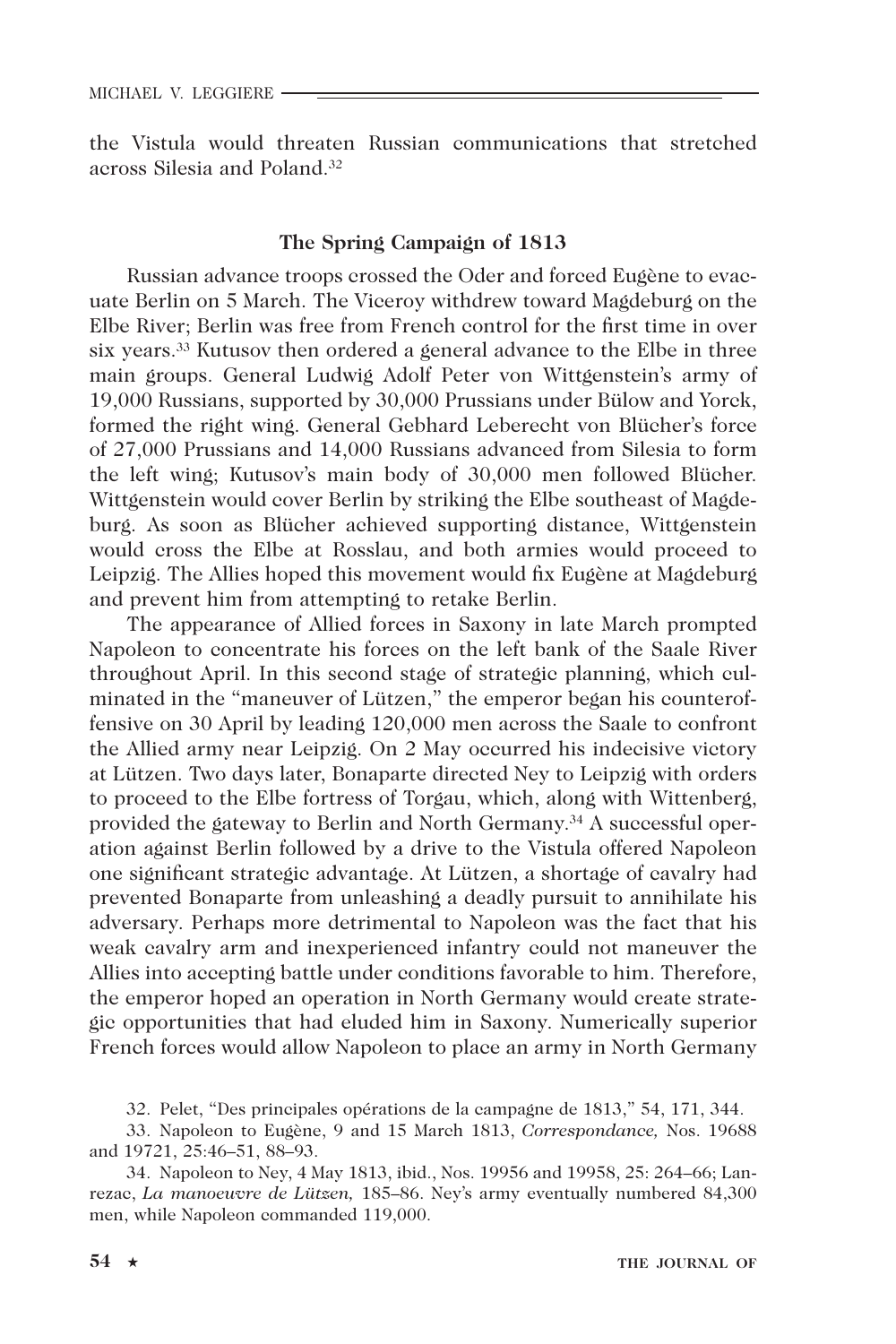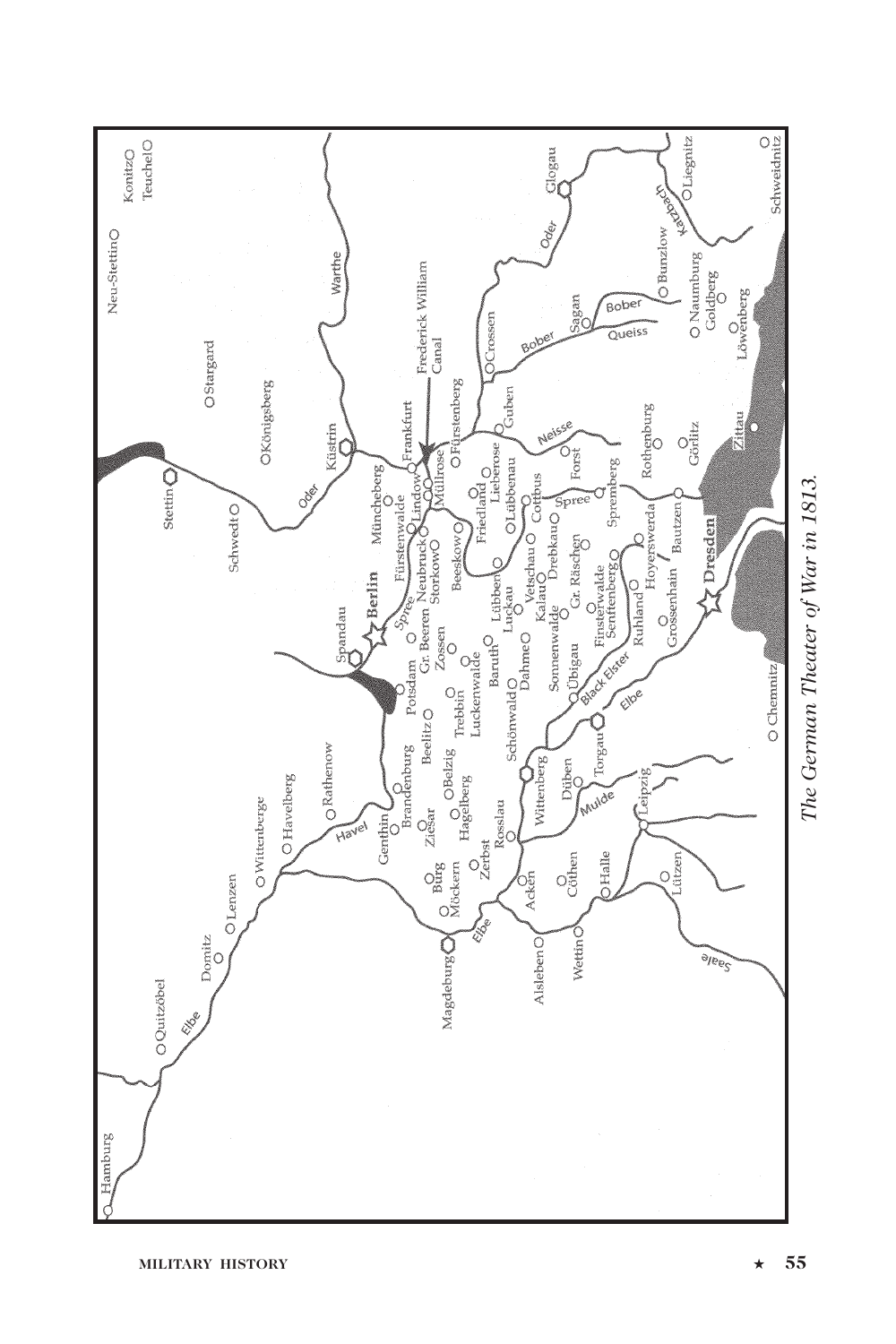that was considerably larger than anything the Allies could muster in opposition, while the army under his personal command still outnumbered the principal Allied force in Saxony. He believed that Ney's movement towards Berlin would induce the Prussians to separate from the Russians and march with all possible speed to cover their capital.<sup>35</sup> Napoleon would then leave a force to observe the Russians and, reunited with Ney, he would lead 175,000 men to destroy what he believed to be between 60,000 and 80,000 Prussians as they marched to Berlin.<sup>36</sup> Should the Allied army remain united and again decide to confront Napoleon in Saxony, Ney would still be within supporting distance. In the last scenario, if a united Allied army continued to retreat, Bonaparte planned to drive it out of Saxony, through Silesia, and as far as Poland. Should Ney enjoy success in North Germany, he might reach the Vistula before the Allies, in which case they would be caught between two numerically superior French armies. Although these calculations appeared sound, success could have been attained only by diverting French forces to North Germany and away from the pursuit of, and possible battle with, the main Allied army in Saxony.

Ney reached Torgau on the eleventh. In this position, his army of four infantry and one cavalry corps could pursue three objectives. First, Ney would prevent the Allies from making a stand on the upper Elbe. Second, his march to Torgau would signal to the Allies the preliminaries of an advance against Berlin, which Napoleon hoped would prompt the Prussians to march to Berlin. Third, Ney was in position to launch a relief operation to Danzig. Yet, in the days following Lützen, Napoleon could not be sure if the Allied army remained united or if the Prussians had abandoned the Russians. Regardless of his uncertainty, the emperor selected three main objectives that he wanted achieved by month's end: occupy Berlin, relieve Glogau on the Oder, and take Breslau. He held Ney's operation as the best means to achieve these goals, and thus ordered him to march to Luckau, halfway between Berlin and Bautzen, to either to strike the Prussian capital or to move into a position to support the *Grande Armée* in Sax-

35. As of 13 May, Napoleon instructed Ney that it was "natural" for the Prussians to separate from the Russians, who were retreating toward Silesia, and advance to Berlin to defend their capital. Pelet adds that "the sovereigns of Prussia and Russia had to choose between two great retreat directions. One for the Prussian states and the lower Oder . . . the other, toward Dresden, Breslau, and Warsaw, was the great line of communication for the Russian depots and reinforcements." Friederich adds that "since the Allies had thus far not separated their armed forces, the threat of invading the Mark might succeed in bringing it about." Napoleon to Ney, 13 May 1813, ibid., No. 20006, 25:292–93; Pelet, "Des principales opérations de la campagne de 1813," 54; Friederich, *Die Befreiungskriege,* 1:249.

36. Lanrezac, *La manoeuvre de Lützen,* 177–78.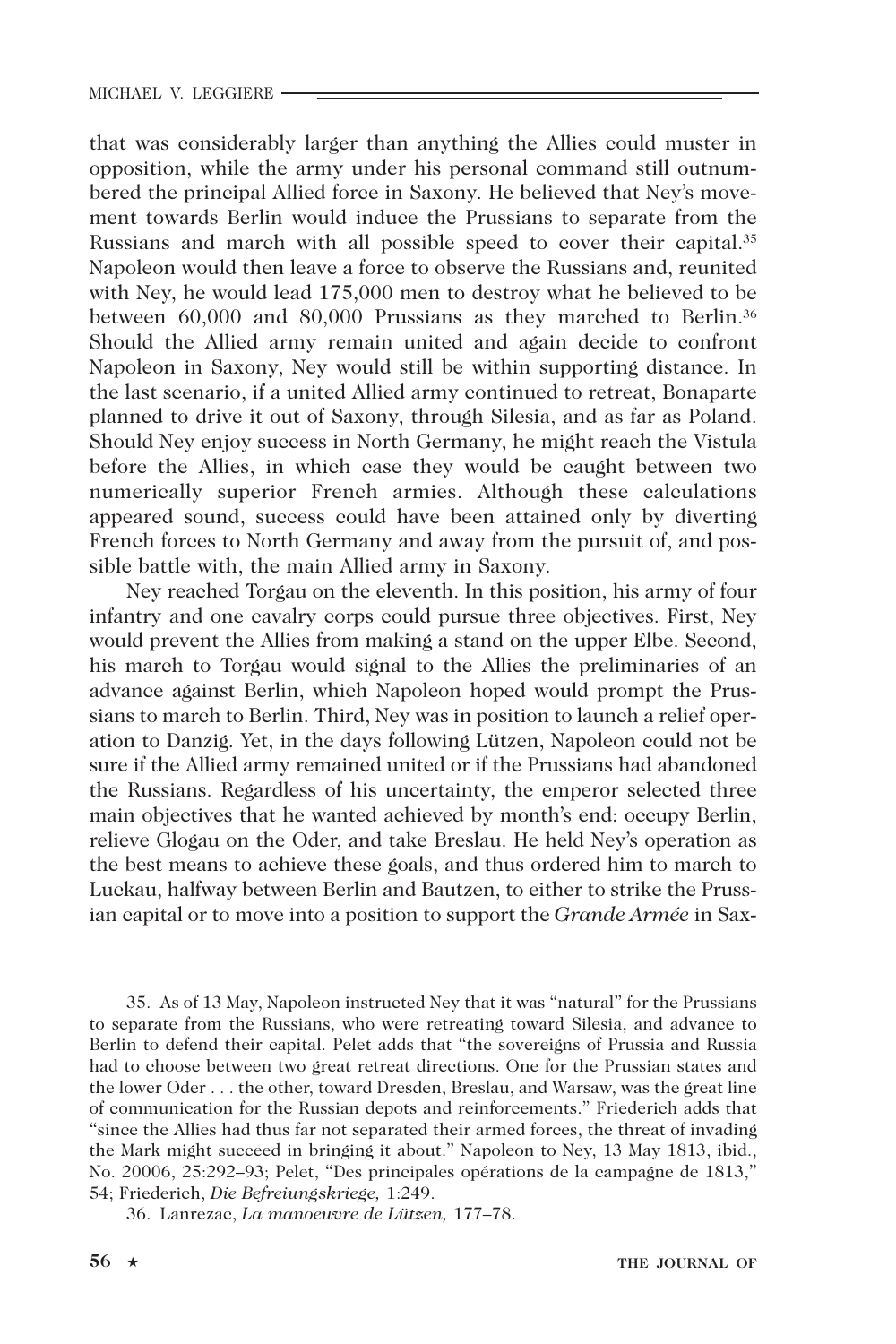ony.37 Twenty-four hours later, confirmed reports arrived that the entire Allied army had marched to Bautzen in two columns. Napoleon believed the Allies would continue their retreat eastward, perhaps as far as Silesia, rather than stand at Bautzen. For this reason, the emperor wanted Ney to continue east, parallel to his route of march, in order to prevent the Allies from making a stand at the Spree, Neiße, Queiß, or Bober Rivers. In addition, Ney could proceed as far as Glogau and sever Russian communications with Warsaw. Consequently, Ney received orders to move the 3d and 5th Corps in the direction of Spremberg—one day's march from Bautzen. As for the other units of Ney's army, the emperor wanted Marshal Victor to take command of the 2d and 7th Corps and General Horace François Sebastiani's cavalry.38 With this third army group, Victor could destroy Bülow near Wittenberg, proceed to the Prussian capital, and execute the "master plan."

As noted, instead of effecting a split among the Allies, Napoleon found his adversaries in a fortified position around Bautzen on the Spree River. Although the emperor intended to engage the Allies at Bautzen and still move against Berlin with Victor's army, an incompetent Ney frustrated the "master plan" by bringing his entire army south to join the battle. Not only was the operation against Berlin postponed at a time that offered the optimum chance of success, but also Ney's confusion, resulting from Napoleon's less-than-clear instructions, cost the emperor the manpower of his 2d Corps, approximately 25,000 men, which could not reach Bautzen in time for the battle.<sup>39</sup> Consequently, this blunder provides the first and most crucial censure of Napoleon's obsession with the "master plan."<sup>40</sup> The operation failed to achieve its objective and pre-

37. Napoleon to Ney, 13 May 1813, *Correspondance,* No. 20006, 25:292–93; Friederich, *Die Befreiungskriege,* 1:262.

38. Napoleon to Ney, 14 May 1813, ibid., Nos. 20007 and 20008, 25:292–94; Caemmerer, *Die Befreiungskriege,* 27–28.

39. Petre notes these forces "would probably have made all the difference at the battle." Petre, *Napoleon's Last Campaign,* 108. Victor was too distant from Bautzen to reach the battle in time to participate; had Napoleon's orders to Ney been clear, Ney could have pulled Victor's corps southward earlier so that Victor could have reached Bautzen. Conversely, had Napoleon clearly explained his intentions to Ney, Ney could have been ordered to continue on to Berlin, which he was closer to than Bautzen.

40. Pelet, who notes that Napoleon "reserved for Ney the most beautiful gem of the victory—the march on Berlin," defends Napoleon's strategy and concludes that not enough documentary evidence exists to prove that Napoleon actually intended for Ney to march on Berlin. He argues that although the emperor informed both his ambassador in Austria and Marshal Davout that Ney was marching on Berlin, these letters were destined to be shown to the Allies or fall into enemy hands. Moreover, Pelet maintains that such letters did not contain the real objective of the operations. "It was also important to communicate with the Saxon garrison in Torgau," wrote Pelet, "and, (if events allow it) with those of Küstrin and Stettin." Pelet believes that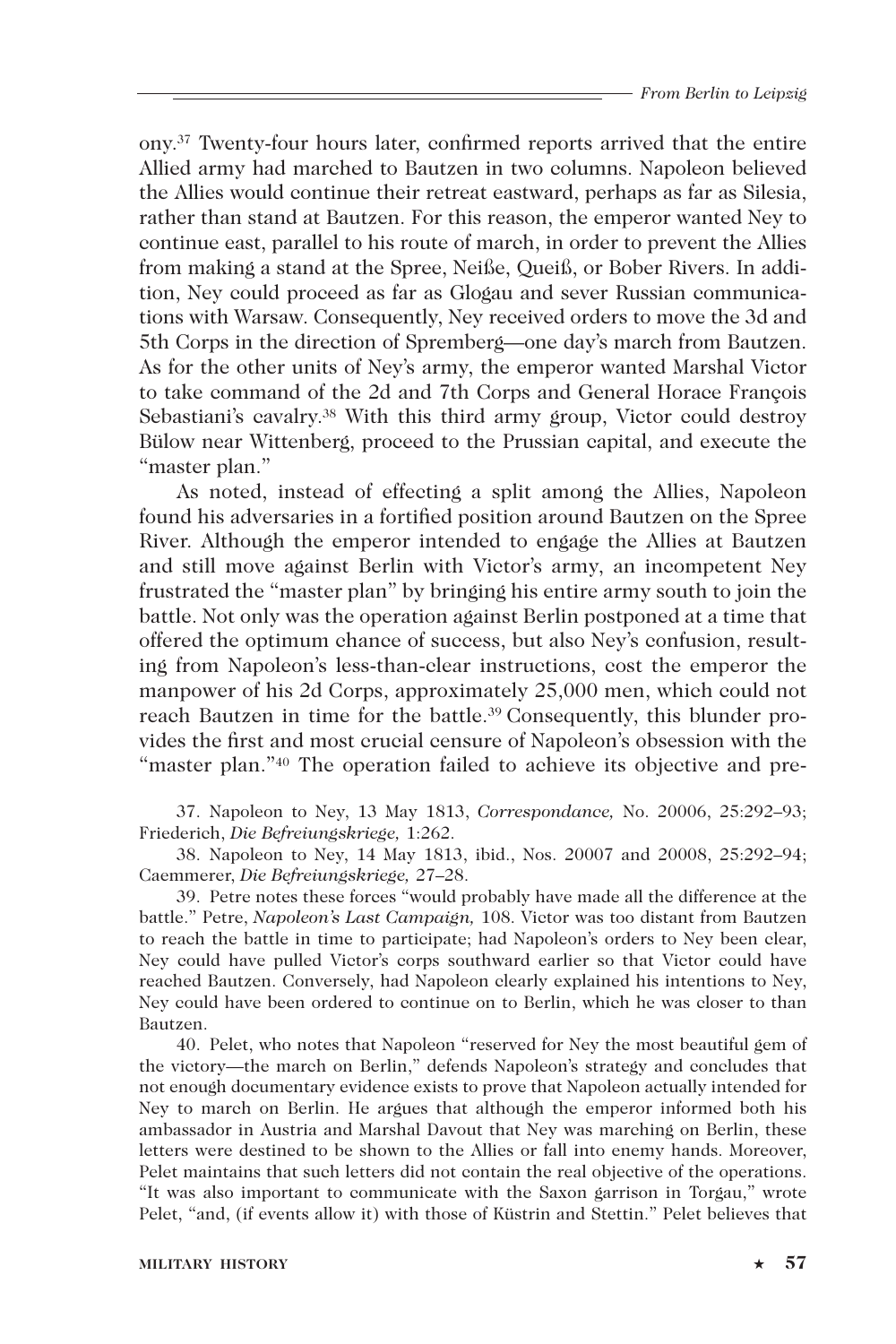vented Napoleon from concentrating all of his available forces at Bautzen. Both Ney and Napoleon have received their due share of criticism for their roles in this miscarriage, yet one common theme of French failure in North Germany was the ineffective officers who commanded the operations; Ney's inability to coordinate the "master plan" provided an early lesson that went unheeded.

After another indecisive victory at Bautzen, Napoleon pursued the defeated Allies into Silesia and ordered Oudinot to conduct a second offensive against Berlin. Oudinot marched *northwest* toward Berlin with his 12th Corps while the *Grande Armée* pursued the Allies eastward. The marshal's subsequent inability to dislodge Bülow and secure the Prussian capital on the eve of the armistice also failed to influence the emperor. In contrast to the 84,000 men that Ney had assembled a few weeks earlier, Oudinot commanded fewer than 25,000 men. Nevertheless, Napoleon believed that Oudinot possessed sufficient combat power to drive the Prussians across the Oder and take Berlin.41 By this time, however, Bülow had been reinforced by reserves and some of the newly raised militia units, and enjoyed a slight numerical advantage over Oudinot. The marshal's only chance for success would have been to isolate and destroy Bülow's brigades once they began to assemble. Thus, with only minimal opportunity to concentrate superior combat power, how did Napoleon expect his marshal to succeed? The answer is that the emperor critically underestimated the combat effectiveness and overall worth of the Prussian troops; he firmly believed the battle-hardened Oudinot would be able to scatter any resistance. Napoleon did concede that the Prussian army had improved greatly since 1806, but he refused

41. Napoleon to Berthier, 24 May 1813, *Correspondance,* No. 20037, 25:312–13.

these concerns probably influenced Napoleon's calculations and thus the directions given to Ney. Again, in these plans the march on Berlin, "which writers hurry to criticize as having no motive," is secondary. "Thus," concludes Pelet, "the question of Berlin and its occupation prior to the armistice has never been answered, at least correctly. The order that was supposedly given to Marshal Ney, was never given, even for a part of his corps; while the march from Torgau to the battlefield, prepared since 14 May, was issued and executed day by day . . . from this moment all [of Ney's army] marched rapidly to the great operation [at Bautzen]. This beautiful maneuver, which has been presented as a grave error, was on the contrary, a masterpiece of strategy." Lanrezac counters that "the emperor committed a grave error (*une faute très grave*) by dividing his army to operate against the main Allied army and against the corps that covered Berlin. He committed this error when he ordered Ney to divide his army and send Victor with the 2nd and 7th [corps] and Sebastiani's cavalry to take Berlin and relieve the Oder fortresses. He should have summoned all [of his forces] to Bautzen." Lanrezac, *La manoeuvre de Lützen,* 238; Pelet, "Des principales opérations de la campagne de 1813," 51, 54, 60.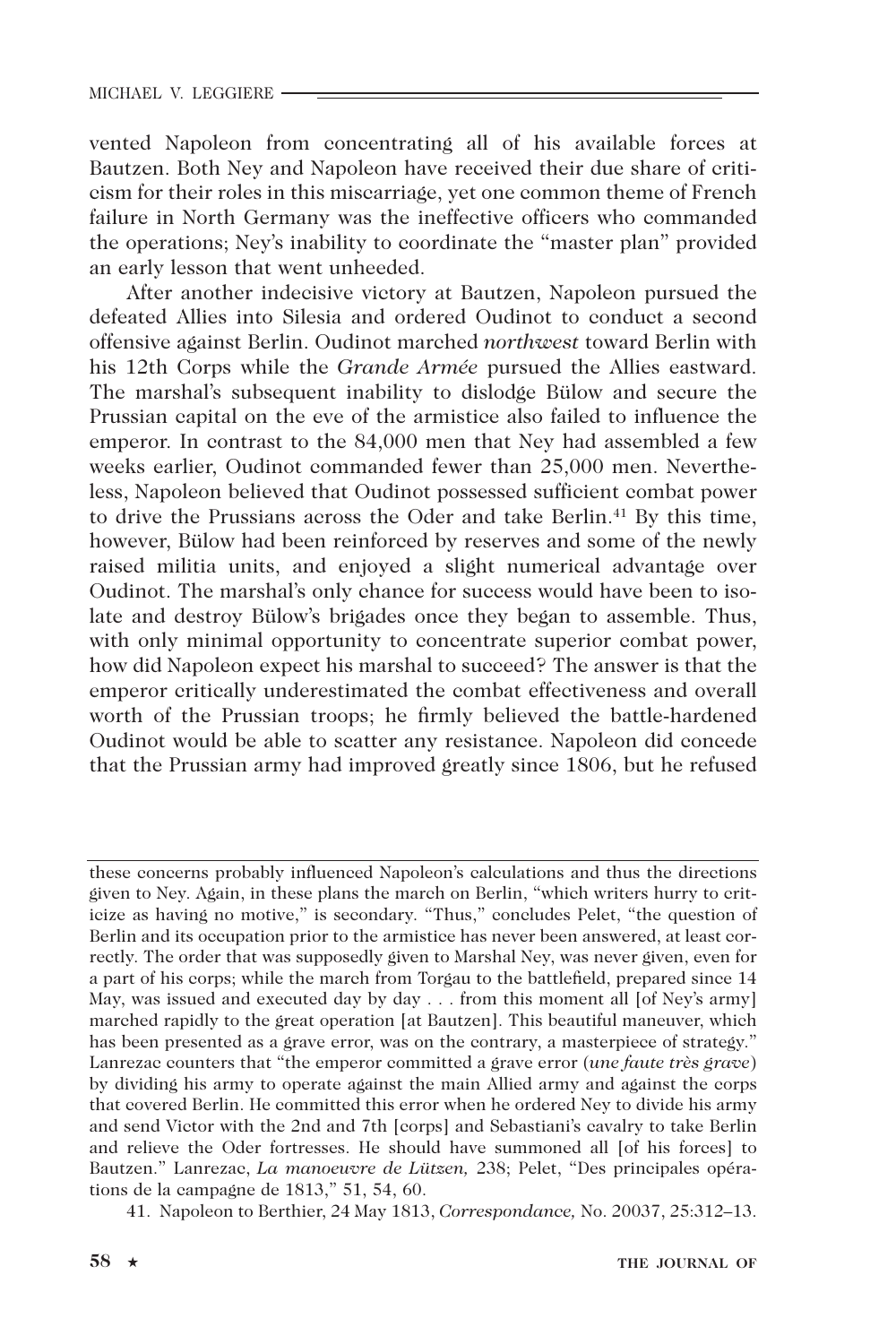to believe that the Prussians could match his troops in the field.42 His contempt for the Prussians undermined the "master plan" and induced Napoleon to recommit the error of allocating numerically inadequate forces against the Allied defenders of Berlin in August and September.

## **Assessment**

During the spring campaign, Napoleon partially resisted the strategy of maneuver so prevalent in the "master plan." Initially, he adhered to the one principle that had brought him so much success in the past: the annihilation of the main enemy army. Once the Prussians and Russians solidified their alliance and launched their offensive, Napoleon turned his attention to destroying their main army in Saxony. Yet, unable to completely disregard his "master plan," Napoleon divided his army for operations against Berlin. The emperor's obsession with Berlin became intertwined with the results he expected from a successful operation in North Germany. Without question, an aggressive move toward Berlin would test both Prussian resolve and the strength of the Allied coalition. Had the Prussians abandoned the Russians in Saxony and raced northward to defend Berlin, the alliance most likely would have imploded. Remembering the fate of their armies in the mountains around Zurich, the Russian reaction to such a retrograde movement by the Prussians might have been to withdraw from the war, just as Tsar Paul had done during the War of the Second Coalition, 1798–1801.43 Moreover, Russian sacrifices, which included Moscow, had been immense during their own war of liberation the previous year.<sup>44</sup> Fortunately for the Allied war effort,

42. Following Lützen, Napoleon made his infamous comment regarding the performance of the Prussian troops: "*Ces animaux ont appris quelque chose,*" cited in Petre, *Napoleon's Last Campaign,* 84.

43. In the fall campaign of 1799, an Austrian army under Archduke Charles marched to Belgium rather than assist the Russians in ousting the French from their stronghold in Switzerland. Consequently, in the Second Battle of Zurich on 26 September 1799, French Marshal André Masséna crushed a Russian holding force of 30,000 men and then routed another force of 28,000 men commanded by the famed Russian General A. V. Suvorov.

44. At a council of war in Charlottenburg on 17 August, the Russian General Ferdinand von Wintzingerode advised that Berlin be treated like Moscow and that the army covering it should fall back before the advance of enemy forces. This attitude of one Russian general may well have been indicative of the entire Russian high command. Hermann von Boyen, *Erinnerungen aus dem Leben des General-Feldmarshalls Hermann von Boyen,* ed. Dorothea Schmidt (Berlin: Brandenburgisches Verlagshaus, 1990), 2:620.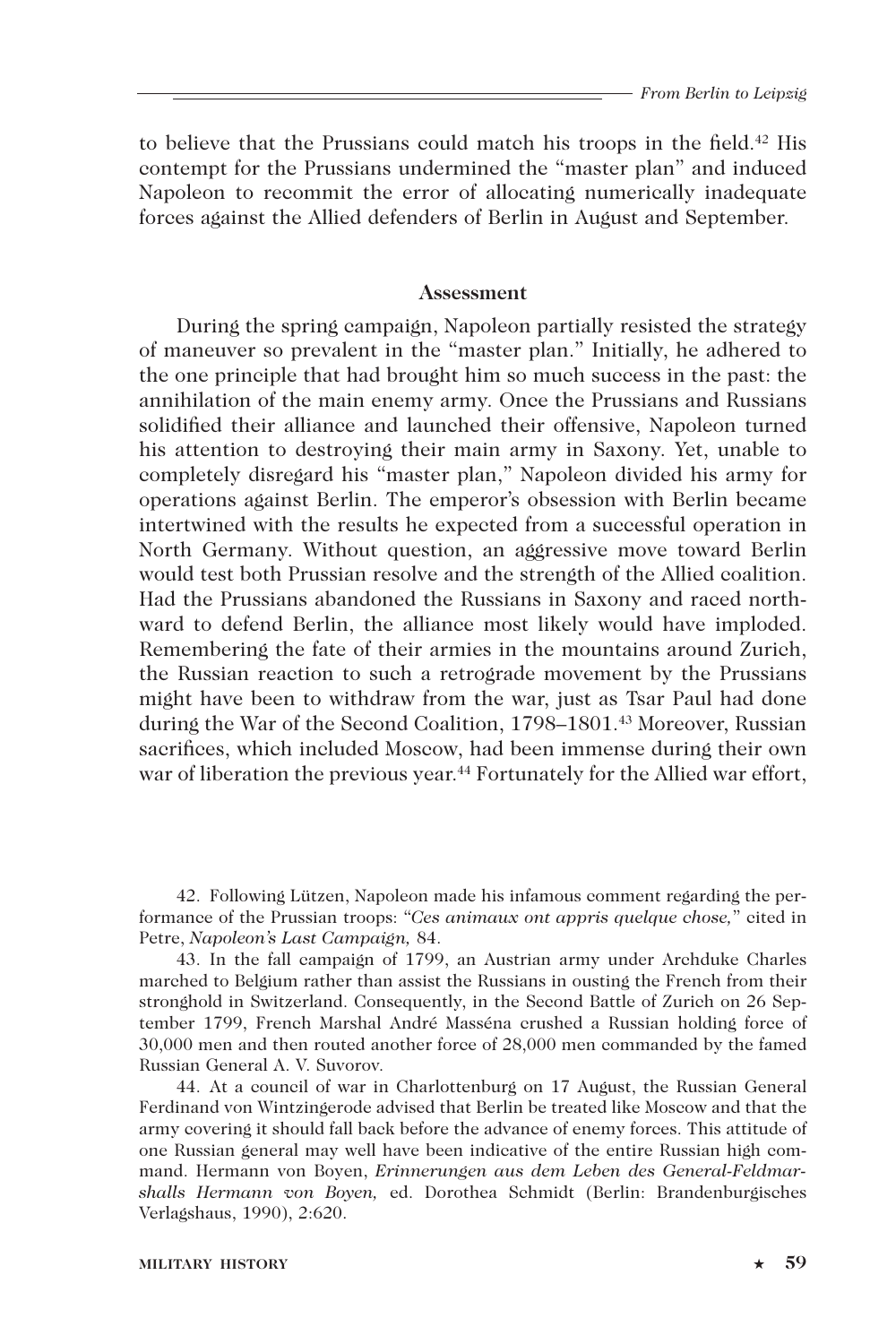Frederick William remained committed to fighting Napoleon in Saxony; no Prussian units left the theater to participate in the defense of Berlin.<sup>45</sup>

As for defenders, only Bülow's small corps guarded Berlin during most of April and May, a point that Napoleon should have considered in his assessment of that city's importance to the Allies. By mid-May, Bülow's corps numbered 16,000 men. Although the corps's size doubled by early June, it is unlikely that Bülow would have been able to stop a concerted French operation against Berlin. As for support, the main Allied army's retreat eastward from Lützen left Bülow isolated in Lusatia. It is quite conceivable that Berlin would have fallen to a French offensive, particularly that of Marshal Ney, during the spring campaign. Unquestionably, its capture would have dealt a serious blow to Prussian morale. However, it is difficult to believe that the loss of the capital would have knocked the Prussians out of the war. Frederick William had not sought terms after the French occupied Berlin in 1806. In January 1813, he had fled to Silesia and prepared for war while imperial forces controlled Berlin. For Frederick William, this was a war to the bitter end. Defeat would mean the end of Hohenzollern rule, if not Prussia's complete dismemberment.

A common belief was that the fall of Berlin would have presented a serious obstacle to Prussian mobilization. Careful consideration reveals the opposite. Mobilization orders for the regular army were issued as early as 12 January 1813. At that time, French units moving eastward to meet the slow Russian advance flooded Brandenburg; Berlin was completely under French control. Consequently, the mobilization occurred mainly in Silesia, where the vast majority of reservists and recruits assembled. After the campaign opened, the mobilization of the Prussian *Landwehr* began, but did not proceed in earnest until the armistice of Pläswitz in June 1813, when the army took control of the militia away from civilian authorities. By the end of the armistice on 17 August, the Prussians had managed to double the size of their combat power by combining the *Landwehr's* 149 battalions and 113 squadrons (120,504 men) with the regular army.<sup>46</sup> Berlin's fall in May or early June undoubtedly would have *impeded* a portion of the militia's mobilization, but would not have crippled the entire process. On 15 March, Frederick William had partitioned his kingdom into four autonomous military governments

45. In *Bernadotte and the Fall of Napoleon* (Cambridge, Mass.: Harvard University Press, 1934), 95, historian Franklin Scott claims that "the Prussians likened their capital to a loose woman already so frequently violated that she had no claim to protection."

46. Curt Jany, *Geschichte der königlich preußischen Armee* (Berlin: K. Siegismund, 1929), 4:90.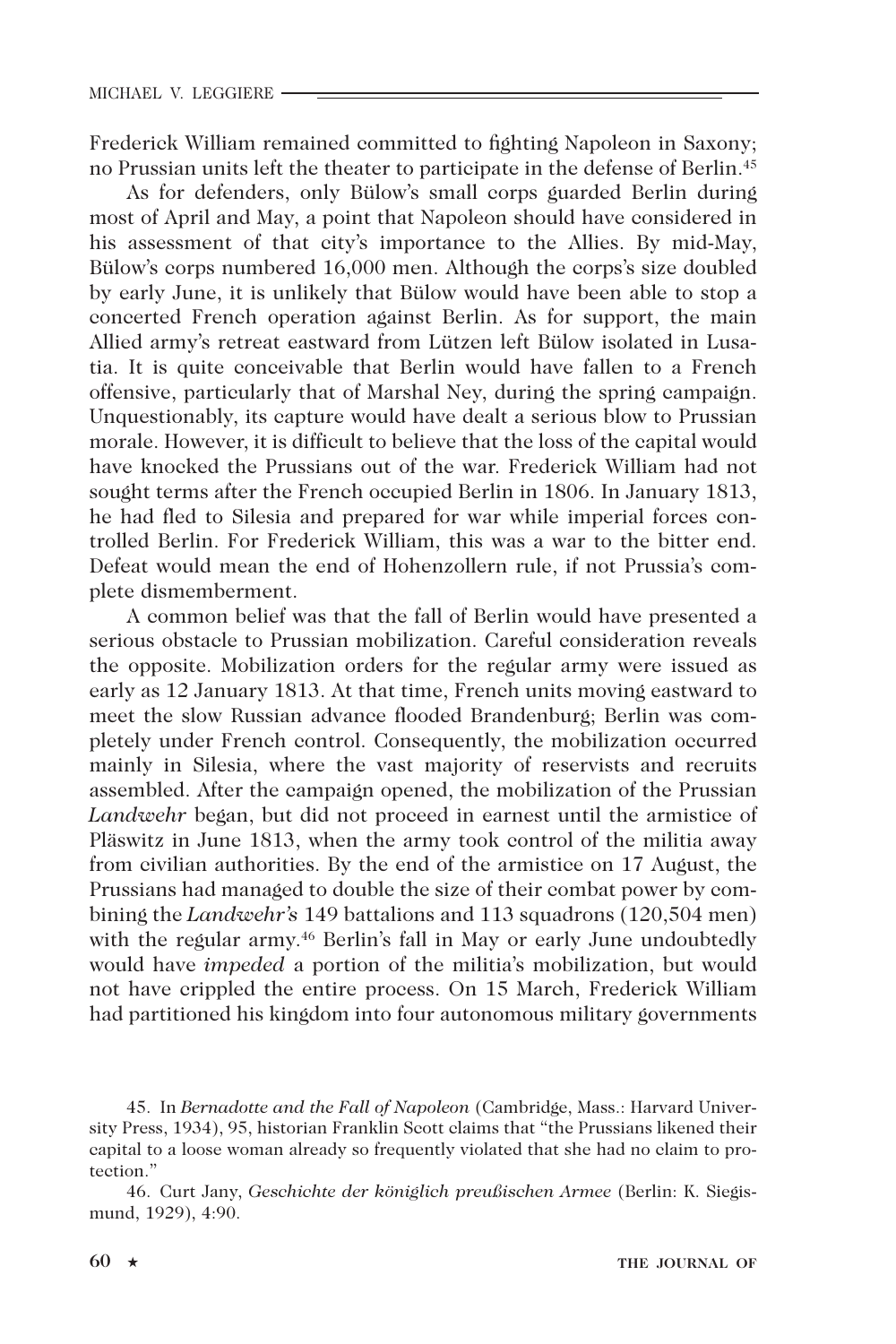whose main tasks were to direct the mobilization of the *Landwehr.*<sup>47</sup> The *Landwehr's* decentralized mobilization minimized Berlin's role. In fact, the entire Kurmark province, with Berlin at its center, produced only 26 battalions and 28 squadrons, or 20,560 men.<sup>48</sup> Compared to the 50,000 men provided by Silesia and the 35,000 recruits raised in the provinces east of the Oder, the Kurmark's contribution was not extraordinary. Thus, in order to truly disrupt the mobilization of the *Landwehr,* Napoleon would have had to secure Silesia and the entire region from the Oder to the Niemen.

The relief of the veteran troops besieged in the Oder and Vistula fortresses represents another exaggerated benefit that has been cited as justification for an operation in North Germany.49 The majority of these garrison troops did not consist of French veterans, but rather of Polish, Lithuanian, Neapolitan, Spanish, Dutch, Italian, Croatian, Saxon, Bavarian, and other assorted German battalions. According to historian John R. Elting, the Oder and Vistula fortresses were "generally weakly garrisoned by the depot battalions of Polish or Lithuanian regiments, linesof-communications detachments, and provisional units of stragglers and replacements." At Danzig itself, the French commander had a paper force of 25,000 "sick, wounded or exhausted survivors of the great retreat out of Russia."50 Hardly fit to serve as mobile field troops, these men probably performed a greater service by merely holding their respective fortresses, which required the Allies to allocate their limited manpower to mask or besiege. Moreover, had Napoleon liberated any of

47. Headquartered in Königsberg, Stargard, Breslau, and Berlin, the military governments corresponded to their respective regions: between the Vistula and Niemen, between the Oder and the Vistula, between the Elbe and the Oder, Upper and Lower Silesia.

48. East Prussia contributed twenty battalions and sixteen squadrons; West Prussia: eleven battalions and nine squadrons; Pomerania: twelve battalions and twelve squadrons; and the Neumark: twelve battalions and eight squadrons. See Jany, *Geschichte der königlich preußischen Armee,* 4:90.

49. According to Lanrezac: "Unquestionably, if the situation was as he [Napoleon] imagined and the maneuver succeeded, it offered great advantages. The fortresses on the Vistula and the Oder, which contained immense stores and whose garrisons formed a veritable army of over 60,000, would be relieved, while the enemy army would be weakened from all of the detachments that would be dispersed or destroyed in the path of the French army, which itself would be reinforced by the 40,000 veteran soldiers who occupied the fortresses." Pelet argues that Napoleon could not abandon the fortresses of the Oder and the Vistula, and the brave soldiers that defended them. Hardened by previous campaigns and by the recent sieges, they would have formed an excellent army. Lanrezac, *La Manoeuvre de Lützen,* 96; see also Pelet, "Des principales opérations de la campagne de 1813," 171, 344–45.

50. John R. Elting, "Myths of the Napoleonic Period," in *Consortium on Revolutionary Europe 1750–1850, Selected Papers* (1995): 503.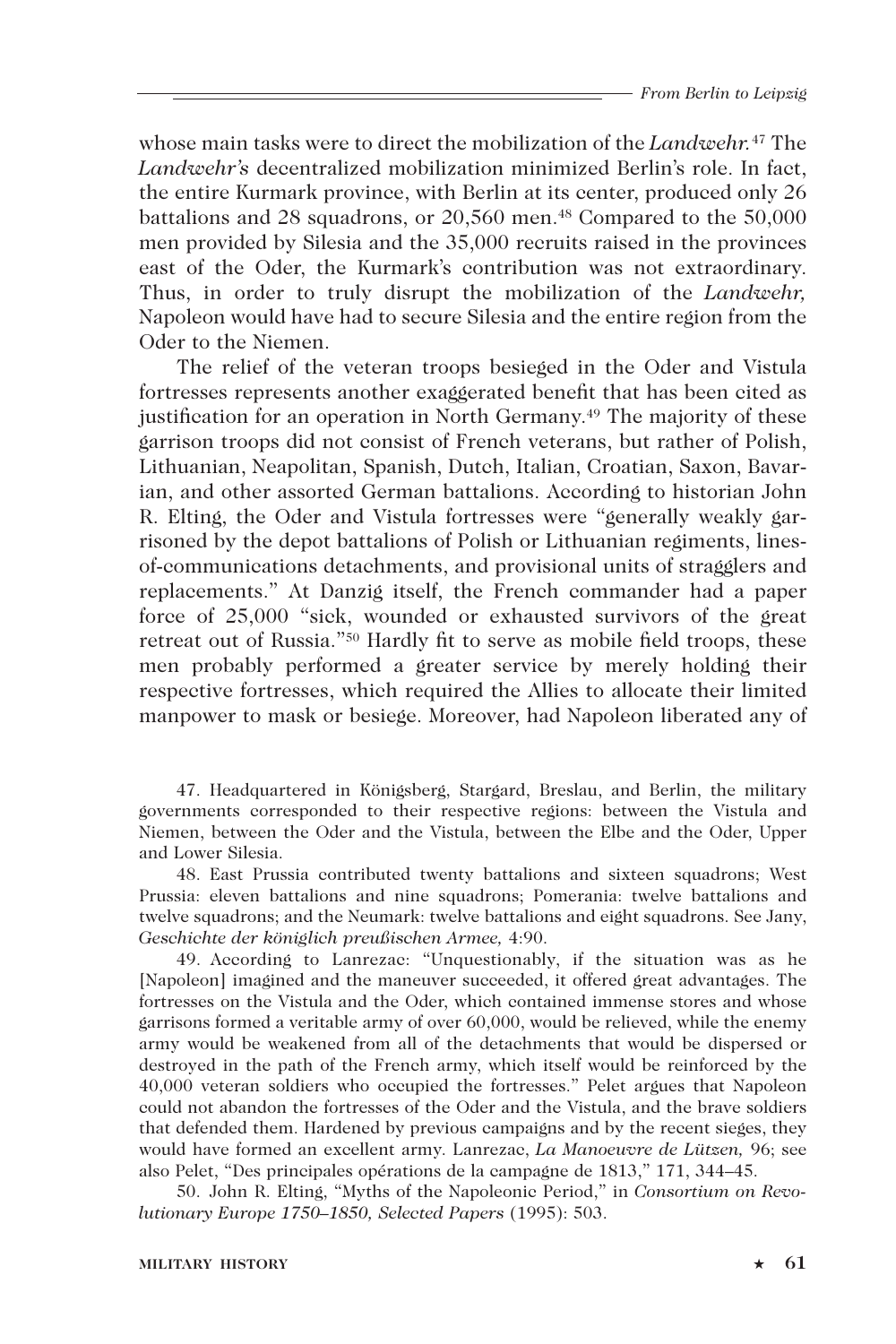the fortresses on the Oder and Vistula, he too would have been obliged to assign garrisons to them.<sup>51</sup>

During the spring campaign, Bonaparte based French operations in North Germany on key elements of the "master plan," such as separating the Allies. Yet the Allies remained united, and following Bautzen withdrew under steady combat. As noted, the emperor planned to drive the Allies from Saxony as far as Poland—but would this have brought the French any closer to victory? Had the armistice not been concluded, the Russo-Prussian army could have withdrawn behind the Vistula, where resistance could have been centered around Graudenz and Thorn. The Allied forces besieging the Oder and Vistula fortresses would have rejoined the field army. Additionally, completed units of the East Prussian, Pomeranian, and Silesian *Landwehr* could have moved into East Prussia along with Russian reinforcements.52 Meanwhile, the *Landwehr* units that were still mobilizing in Pomerania and Silesia could have finished in the fortified camps of Kolberg, Glatz, and Neiße. Behind the French lines, the Prussian *Landsturm* could have played a larger role. Inspired by the Spanish guerrillas, the *Landsturm* could have conducted scorched-earth operations to sabotage and disrupt enemy lines of communication. Consequently, Napoleon might indeed have reached the Vistula, but victory was not guaranteed.

Although the "master plan" appeared feasible in May and early June, when Napoleon's forces outnumbered those of his adversary, the strategy itself was not sound. The emperor's own principles of war, rather than his subordinates' failures, provide the answer.<sup>53</sup> All of Napoleon's strategic planning should have been directed at destroying the main Allied army that operated in Saxony. Any offensive operation should have encompassed the most effective and decisive means of attaining this objective. By annihilating the armed might of his adversary, all secondary objectives such as Berlin would have been attained. Napoleon's overall mission in 1813 was to reassert French hegemony in Central Europe. The emperor possessed the means to destroy the main enemy army and with it the Allied will to fight. Moreover, the terrain of the area of operations meant that the Allied army, confronted by several river crossings during its retreat, eventually would have been caught. In addition, the coalition needed allies. After Lützen, the Prussians and Russians had to prove to the Austrians that the defeat was not crippling. To

52. Caemmerer, *Die Befreiungskriege,* 26.

<sup>51.</sup> Lanrezac, in *La Manoeuvre de Lützen,* 96, counters that the "40,000 veteran soldiers who occupied the fortresses" would be replaced by the same number of conscripts—a fair yet untenable argument in light of Elting's research.

<sup>53.</sup> Although maneuver held out an illusory chance of success in the spring campaign of 1813, the violation of the principles of objective, offensive, and mass overrule its benefits.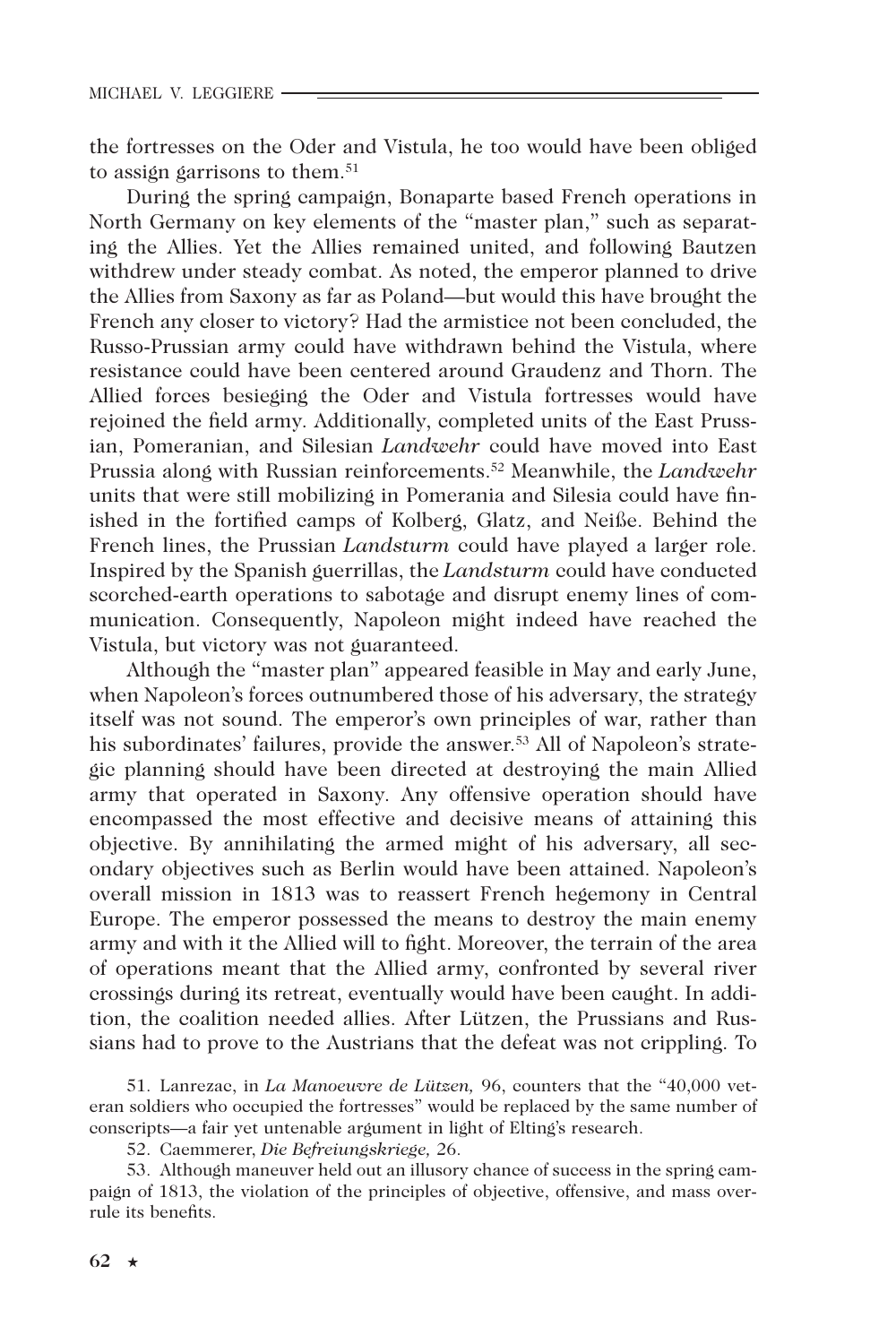accomplish this task and to entice the Austrians to join the Sixth Coalition, the Allies confronted Napoleon at Bautzen. Yet Napoleon, in pursuit of the "master plan," had divided his army and thus forfeited mass. Had the emperor retained Ney's army for the pursuit that followed Lützen, he would have been able to concentrate superior combat power at Bautzen. Without question, Napoleon should have put himself in a position to concentrate superior combat power against the main enemy army at the decisive place and time in order to achieve conclusive results.

#### **The Summer Armistice**

Diplomatically, the armistice proved disastrous for Napoleon. The British agreed to subsidy treaties with the Prussians and Russians that amounted to £7,000,000. In return, the signatories pledged not to sign a separate peace with Napoleon. To increase Allied combat power in Central Europe, the British also ratified a generous subsidy treaty with Sweden, whose flamboyant adopted crown prince, the former French Marshal Jean-Baptiste Bernadotte, had remained idle in Stralsund for the duration of the spring campaign.<sup>54</sup> The Austrians did their part by presenting the Reichenbach protocols to Napoleon as the Allied price for merely initiating serious peace talks.55 After defeating the Allies at Lützen and Bautzen a few months earlier, Napoleon refused to make any major concessions for peace. With the collapse of their self-serving diplomatic initiative, the Austrians finally joined the Sixth Coalition on 12 August. For the first time in his military career, Napoleon faced the combined efforts of the other European powers.

As the failure of diplomacy made it clear that war would settle the great questions of the day, unprecedented military preparations ensued on the Allied side. For operations the Allied sovereigns adopted the Trachenberg Plan, which called for the formation of three principal armies. The forty-two-year-old Prince Karl Philip zu Schwarzenberg received command of all Allied forces, including the main army—the Army of

54. London granted a £1,000,000 subsidy for 30,000 Swedes to fight on the Continent and naval support in Sweden's war against Denmark for Norway, and held out the possibility of Stockholm's acquisition of the Caribbean island of Guadeloupe. Schroeder, *European Politics,* 459.

55. On 27 June, the Austrians, Prussians, and Russians signed the Treaty of Reichenbach, thus authorizing the Austrians to present a minimum program to Napoleon as the Allies' price for a peace conference. The stipulations demanded the partition of the Grand Duchy of Warsaw, Prussia's expansion in Poland, the return of the Adriatic coast (Illyria) to Austria, and the independence of only Hamburg and Lübeck in North Germany rather than the entire 32nd Military District. Should Napoleon refuse these terms, Austria would to join the Sixth Coalition with at least 150,000 men and fight for the harsher Allied peace terms.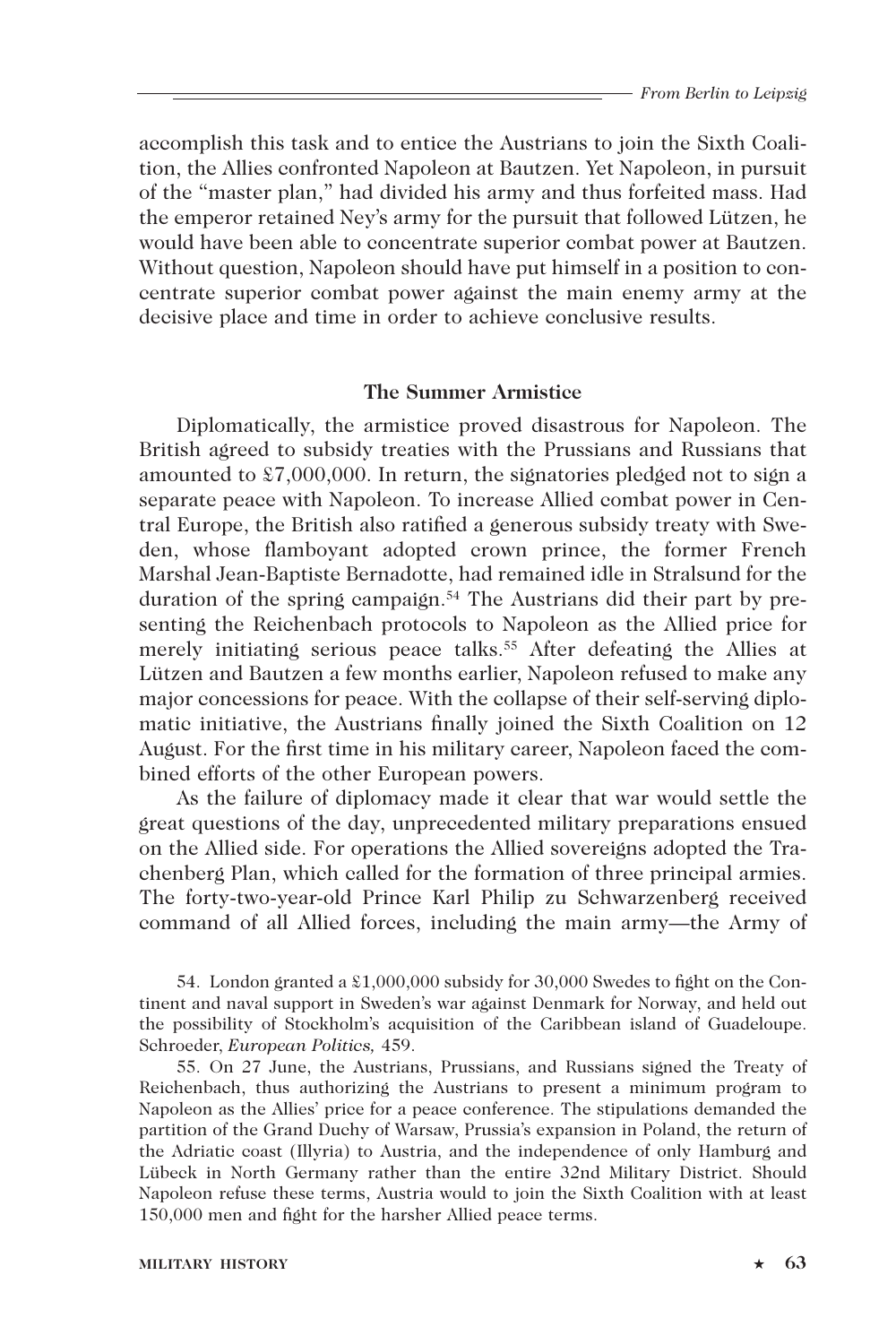Bohemia—which consisted of 220,000 Austrians, Prussians, and Russians. Blücher commanded the Army of Silesia—75,000 Russians and Prussians, while Bernadotte took command of the Army of North Germany-120,000 Prussians, Russians, Swedes, and North Germans.<sup>56</sup> According to the Trachenberg Plan, the three Allied armies would form a wide arc around French forces in Saxony and engage only detached enemy corps; pitched battles with Napoleon had to be avoided. Should the emperor concentrate against any one army, it would retreat, while the other two attacked his flanks and lines of communication. The plan aimed to fragment and exhaust French forces. Although Napoleon had the advantage of interior lines, he would be forced to fight against armies advancing simultaneously on his center, flanks, and communications. Schwarzenberg's army would concentrate in the Bohemian mountains and challenge Napoleon in either Saxony or Silesia. Bernadotte's army would assemble south of Berlin, while another 20,000 observed French forces in Hanover. Once hostilities resumed, he would cross the Elbe and march on Leipzig, while Blücher advanced into Saxony from Silesia.

Although the ring did indeed appear to be closing around the emperor, the armistice proved fruitful for the French cause in terms of reinforcing, resting, and resupplying the *Grande Armée.*<sup>57</sup> By the resumption of hostilities, Napoleon could field an army of 421,961 men to face 530,500 Allied soldiers.<sup>58</sup> His own superior generalship was more than enough to balance the Allied numerical advantage. Allied reserves and besieging forces numbered an additional 110,000 men, while Napoleon had 77,000 troops garrisoned in fortresses on the Elbe, Oder, and Vistula.

With a rested and reorganized army, Napoleon contemplated his opening moves. August ushered in the third phase of campaign planning as the emperor had to chose between offensive or defensive operations

56. The Army of Bohemia, including its reserves and guard units, numbered 127,435 Austrians, 78,200 Russians, and 44,907 Prussians; the Army of Silesia— 66,401 Russians and 38,484 Prussians; and the Army of North Germany, including the brigades blockading Küstrin and Stettin—91,318 Prussians, 29,357 Russians, and 23,449 Swedes. The Allies created these multinational armies both to prevent Napoleon from defeating them piecemeal, and to limit politically motivated acts of national self-interest. Barthold von Quistorp, *Geschichte der Nord-Armee im Jahre 1813* (Berlin: E. S. Mittler and Son, 1894), 3:1–60.

57. French musters for the first week of June provide proof of the exhausted state of the *Grande Armée* of 1813—nearly 90,000 names filled the sick list.

58. A. J. F. Fain, *Manuscrit de 1813* (Paris: Delaunay, 1824), 230–31; Pelet, "Des principales opérations de la campagne de 1813," 165; Freytag-Loringhoven, *Kriegslehren nach Clausewitz,* 4–5. Pelet's figures for the French army include 312,306 infantry, 69,707 cavalry, 35,528 artillery, 4,087 engineers, and 3,333 staff. Fain puts Allied strength at 420,000 infantry and 110,500 cavalry. Freytag-Loringhoven estimates Allied field forces at 512,000 men compared to Napoleon's 448,000.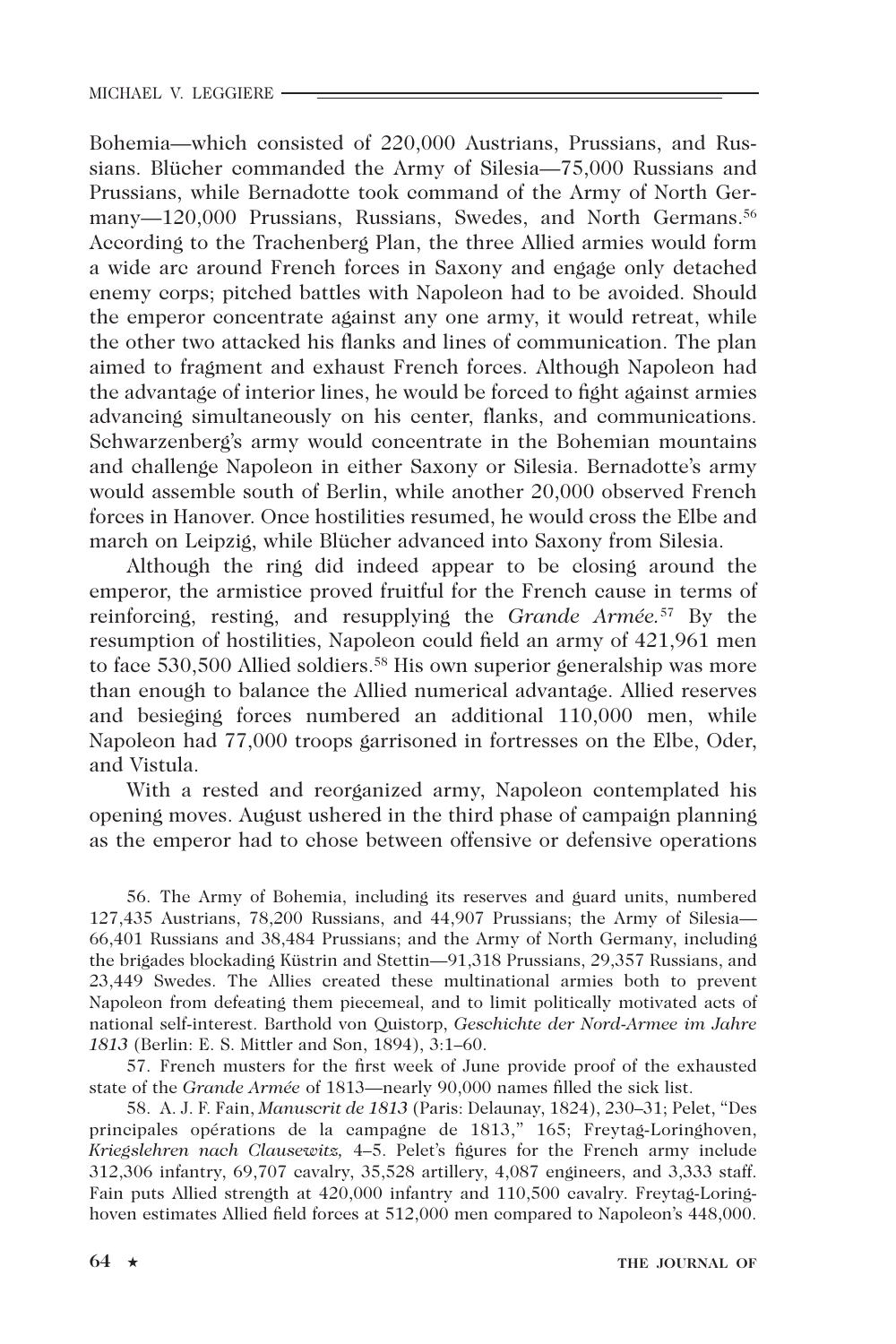for the resumption of hostilities. An offensive against the Allied army in Silesia would not have been feasible since his situation would become completely untenable as soon as the Allied armies in Bohemia and Brandenburg advanced against his rear. A degree of success again appeared to be offered by an operation against Berlin and North Germany. With the loss of Berlin and the transfer of the theater of war to the lower Elbe and the Oder, Prussia, which Rudolf Friederich terms "the emperor's main adversary," would be most affected. Frederick William's resources would decrease in equal proportion as Napoleon's increased. Moreover, the French would subdue northwest Germany, where insurrection and anti-French sentiment were rife. Nevertheless, an operation in North Germany likewise posed difficulties. Should he defeat the Army of North Germany, Napoleon's own role in the offensive had to end after the fall of the Prussian capital. Albeit without the emperor's personal supervision, the operation in North Germany then had to proceed according to the "master plan" so that Bernadotte's Russians and Prussians would be thrown over the Oder and his Swedes driven from the continent, while at least a part of the French army continued on to Danzig. Such an operation would have taken weeks and provided Schwarzenberg and Blücher time to unite, disrupt the French army's communications, and spark rebellion in South Germany. For this reason, unless Napoleon decided to abandon his position in Saxony altogether, he could go only as far as Berlin before his presence would be required in Saxony. Ultimately, a simultaneous strategical and tactical offensive against Berlin and North Germany in the direction Napoleon wanted—offered a dubious prospect for success. In effect, the situation demanded a strategic defensive.59

Nevertheless, the plan Napoleon finally drafted refused to sacrifice the offensive and again ignored the principle of mass. Bonaparte planned to open the campaign with another operation against Berlin, while the bulk of his forces remained echeloned between Dresden and the Katzbach River. Oudinot's Army of Berlin would advance against the Prussian capital, which Napoleon expected to fall by 22 August.<sup>60</sup> To support Oudinot, Marshal Louis Davout would advance from Hamburg to Berlin with the 37,500 men and 94 guns of his 13th Corps. An auxiliary force of 9,000 men commanded by General Jean-Baptiste Girard would operate from Magdeburg in conjunction with 5,000 Poles from Wittenberg under General Jean Dombrowski.<sup>61</sup> Both generals would facilitate

59. Friederich, *Die Befreiungskriege,* 2:42.

60. Oudinot's Army of Berlin consisted of the 4th, 7th, and 12th Corps and the 3d Cavalry Corps for a total of 54,191 infantry, 9,008 cavalry, 4,243 gunners, and pioneers with 216 guns. Quistorp, *Geschichte der Nord-Armee,* 3:63–71.

61. Berthier to Girard, 12 August 1813; Berthier to Lemarois, 13 August 1813; and Berthier to Davout, 13 August 1813, C<sup>17</sup> 179, AAT; Napoleon to Berthier, 11 August 1813, *Correspondance,* No. 20348, 26:24; Napoleon to Oudinot, 12 August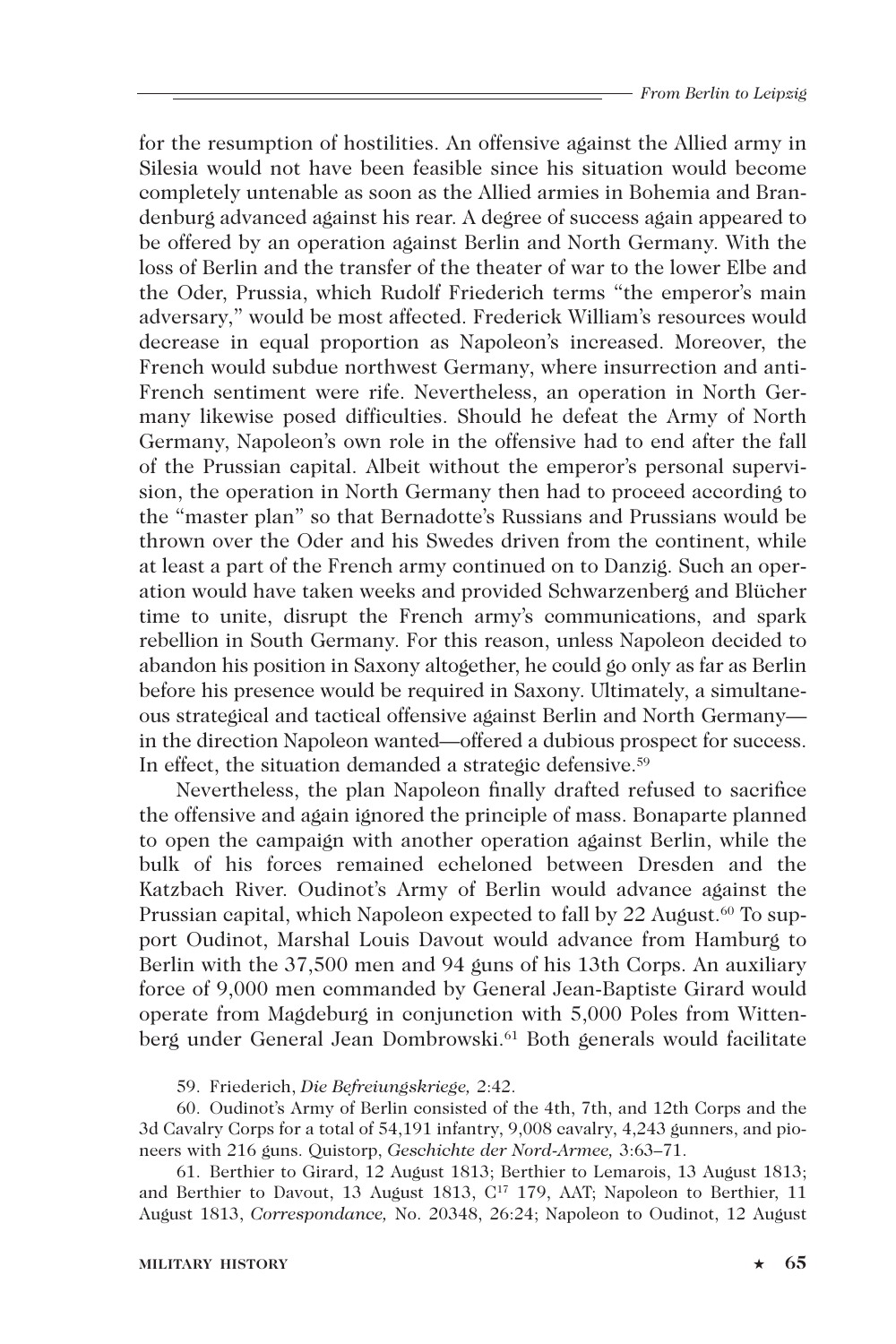Oudinot's offensive by uniting, advancing, and forming a link between Oudinot and Davout.62 Satisfied with the arrangements for the North German theater, Napoleon then revised his plans for the Saxon campaign. Rather than hold 300,000 men in a defensive posture around Dresden, he created another army to facilitate Oudinot's operations and pressure the Allied army in Silesia. Later placed under Macdonald's command and christened the "Army of the Bober," this force consisted of four infantry and one cavalry corps, or 130,000 men and 408 guns.<sup>63</sup> Situated in two lines on the Katzbach and Bober Rivers, this army would shield Oudinot's right flank from the enemy army in Silesia.64 Thus, Napoleon allocated seven infantry and two cavalry corps for the secondary objective of Berlin.65

It is clear that the results Napoleon expected from the "master plan" continued to influence his strategy. Although Austria's accession to the opposing alliance changed the strategic situation considerably, Napoleon still believed that a successful operation in North Germany would have a decisive impact on his operations in Saxony. In August, he hoped that a drive through Berlin and North Germany to at least the Oder, and perhaps as far as the Vistula, would draw the Russians eastward and away from the Austrians. Although the aggressive move toward Berlin in the spring had not induced the Prussians to separate from the Russians, such calculations still influenced Napoleon's planning in August. He continued to believe that a *coup de théâtre* in North Germany would force the Russians back on their lines of communication and provide a test of the coalition's strength. Allied numerical superiority would be balanced by a

1813, ibid., No. 20365, 26:37–38; Napoleon to Berthier, 13 August 1813, ibid., Nos. 20371 and 20373, 26:42–44, 45; Napoleon to Davout, 12 and 13 August 1813, ibid., Nos. 20353, 20357 and 20374, 26:28, 32–33, 47–48.

62. According to Freytag-Loringhoven, "Oudinot was no match for the task he received, and Napoleon placed too much emphasis on the successful cooperation of the three separate groups of Oudinot, Girard, and Davout—in war [the success] of such things is impossible to predict." Friederich adds that due to their distances from Berlin, "the cooperation of these three army groups was only possible in a strategic sense rather than a tactical sense." Caemmerer claims that Napoleon viewed this campaign against the Army of North Germany as a "concentric operation" between the various French army groups. Caemmerer, *Die Befreiungskriege,* 43; Freytag-Loringhoven, *Kriegslehren nach Clausewitz,* 21; Friederich, *Die Befreiungskrieg,* 2:46.

63. Berthier to Poniatowski, 13 August 1813, C17 179, AAT; Napoleon to Berthier, 23 August 1813, *Correspondance,* No. 20442, 26:414–15; Petre, *Napoleon's Last Campaign,* 172. These units included the 3d, 5th, 6th, and 11th Corps, and the 2d Cavalry Corps.

64. Napoleon to Berthier, 13 August 1813, *Correspondance,* No. 20371, 26:42–44; Napoleon to Ney, Saint-Cyr, Macdonald, and Marmont, ibid., No. 29373, 26:45–47; Petre, *Napoleon's Last Campaign,* 172.

65. Napoleon to Berthier, 23 August 1813, *Correspondance,* Nos. 20441, 20442 and 20443, 26:414–18.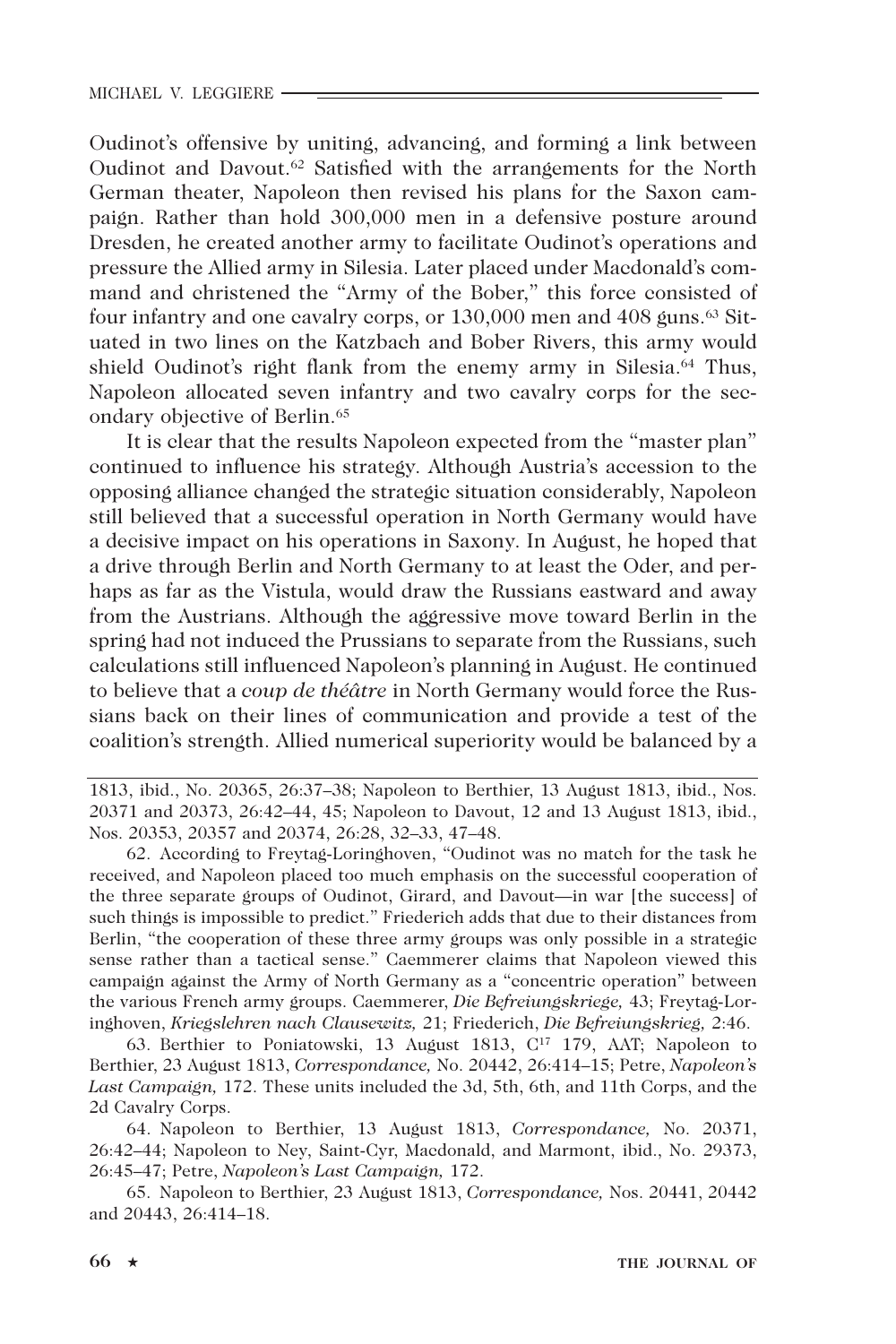decisive victory over the Allied forces assigned to defend Berlin. The prize of such a victory would have been the vast resources of the majority of Prussia. Lastly, the issue of the stranded garrisons in the Oder and Vistula fortresses held the illusory promise of further expanding his ranks with battle-hardened veterans.<sup>66</sup>

## **The Autumn Campaign of 1813**

In less than two weeks after the expiration of the armistice, defeats at Groß Beeren (23 August), the Katzbach (26 August), Hagelberg (27 August), and Kulm (30 August) negated Napoleon's own great victory at Dresden (26–27 August). Oudinot's Army of Berlin, Macdonald's Army of the Bober, and Girard's division were defeated within a span of four days. Bernadotte's Army of North Germany checked Oudinot at Groß Beeren, Blücher's Silesian Army smashed Macdonald's army as it struggled to cross the Katzbach River, and General-Major Karl Friedrich von Hirschfeld's mostly *Landwehr* brigade routed Girard's force as it hurried east from Magdeburg to support Oudinot's operation against Berlin. Careful scrutiny of Napoleon's strategy suggests that these battles never would have taken place had he forced himself to concentrate on the annihilation of the main Allied army, which, by 16 August, he knew to be the enemy force situated in Bohemia.<sup>67</sup>

Oudinot's operation had a well-defined objective, yet Davout, Girard, and Dombrowski failed to achieve their objectives so that when the marshal's army converged on Berlin on 23 August, it faced a numerically superior foe. Moreover, Oudinot's army advanced to Berlin along three roads that ran through difficult terrain and prevented mutual support; his isolated columns were repulsed at Blankenfelde, defeated at Groß Beeren, and held at Ahrensdorf. The demoralizing effects of defeat, however, proved far worse than Oudinot's modest losses.<sup>68</sup> Although his corps only needed a few days to reorganize, the reverse at Groß Beeren completely disheartened Oudinot, who ordered the entire Army of Berlin

66. Pelet speculates that if the Allies had to abandon Berlin and withdraw to the right bank of the Oder, "then our fortresses could be unblocked. The veteran troops of the garrisons, replaced by conscripts, could strengthen the army. These [veterans] could enter on-line as in 1807, covered by the Lower Oder and the fortresses that belonged to us. The war could have then shifted to the other bank of the river, and [we could have] rapidly gained the Vistula, where 50,000 Poles were waiting and ready to arm." Pelet, "Des principales opérations de la campagne de 1813," 171.

67. Napoleon to Macdonald, 16 August 1813, *Correspondance,* No. 20390, 26:69–70.

68. Prussian casualties at Groß Beeren numbered 1,049 men and six guns. French losses amounted to 3,076 men, fourteen guns, and fifty-two loaded ammunition carts. Nr. 97, Rep. 19 A, GStA.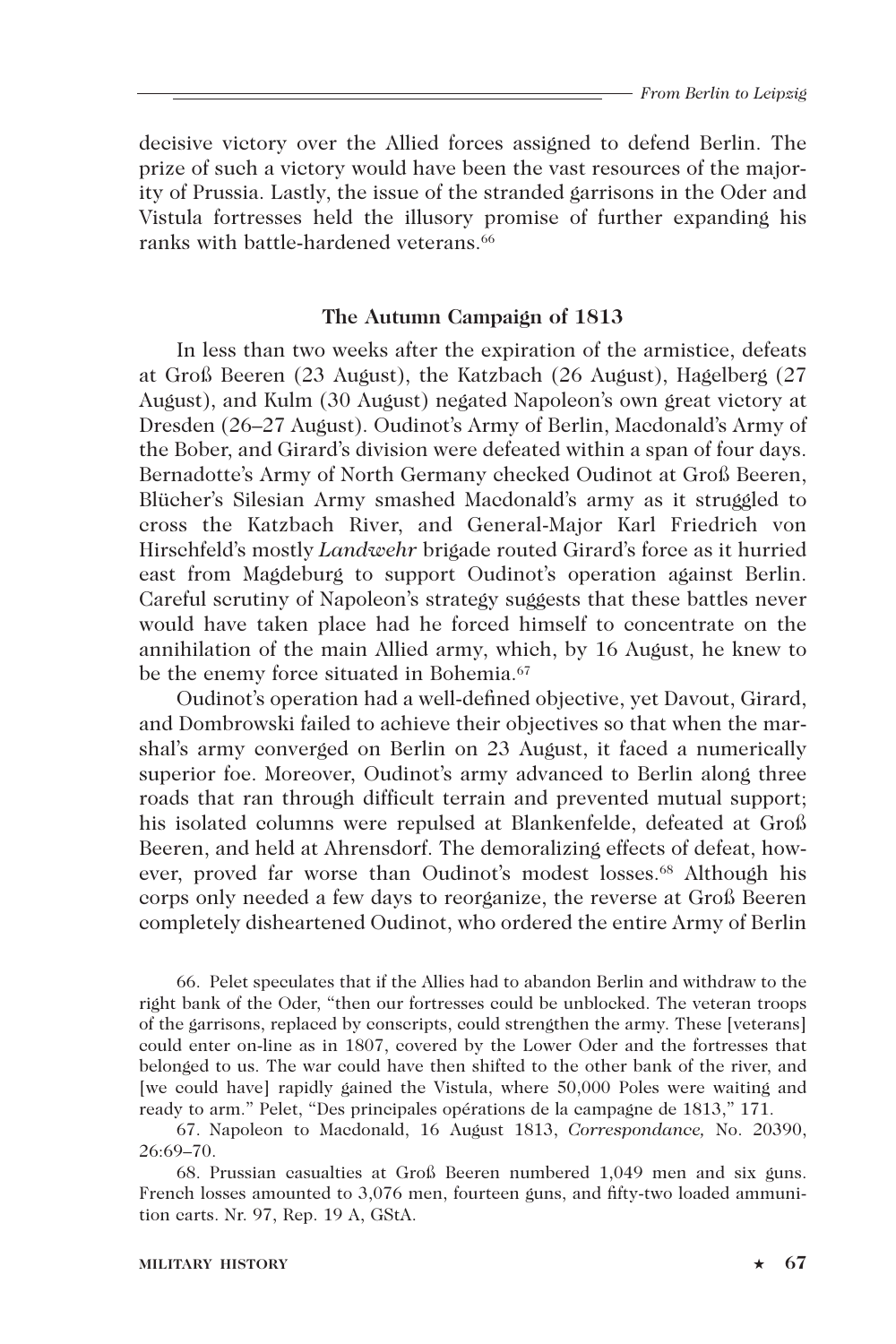to retreat to the safety of Wittenberg.<sup>69</sup> Unfortunately for Oudinot, his humiliation did not end once his army reached the fortress. The retreat to Wittenberg rather than to Luckau exposed Macdonald's communications and limited Napoleon's ability to pursue Schwarzenberg, since Bernadotte's army was now able to advance to the Elbe and threaten the rear of the *Grande Armée*. A disgusted Napoleon commented that few could be as stupid as Oudinot; a few days later he ordered Ney to take command of the Berlin Army.70

As for Napoleon's operations between 16 and 22 August, he led the *Grande Armée* east to destroy Blücher, who withdrew in accordance with the Trachenberg Plan.<sup>71</sup> By 23 August, reports convinced the emperor that the Army of Bohemia, which he knew had been advancing since the seventeenth, was making for his base at Dresden. After instructing Macdonald to push the Silesian Army—which he now correctly estimated at 100,000 men—east of the Bober River to shield Oudinot's operation, Napoleon departed for the Saxon capital.72 Despite his orders, Macdonald pressed the offensive. While attempting to negotiate the rain-swollen Katzbach, the marshal stumbled into Blücher's Silesian Army on 26 August. Macdonald lost 15,000 men and his army collapsed.

On the following day Girard's isolated division of 8,000 infantry, 900 cavalry, and twenty-three guns encountered Hirschfeld's *Landwehr* brigade in the little-known engagement of Hagelberg, southwest of Berlin. Combat lasted for five hours, during which the musket-butt proved more effective than the bayonet. After Girard fell seriously wounded, the rout began. Under the cover of darkness, the French managed to withdraw, but not before Girard lost 3,000 dead and wounded, 3,000 prisoners, 6,000 muskets, eight guns, twenty powder wagons, and his baggage. Hirschfeld's losses totaled 1,750 men. Hagelberg provided a great victory for the *Landwehr* and rewarded the Prussians for their diligent work during the armistice.73

69. Oudinot to Berthier, 26 August 1813, C2 154, AAT.

70. Napoleon to Berthier, 2 September 1813, *Correspondance,* No. 20502, 26:162–63.

71. Napoleon to Macdonald, 16 August 1813, ibid., Nos. 20390 and 20391, 26:69–70. Napoleon actually believed that at most Blücher's army numbered only 50,000 men—almost half of its actual size.

72. Napoleon to Berthier, 23 August 1813, ibid., No. 20442, 26:115–16.

73. Sources for the encounter at Hagelberg include: Friederich, *Die Befreiungskriege,* 2:167–71; Carl von Plotho, *Der Krieg in Deutschland und Frankreich in den Jahren 1813 und 1814* (Berlin: C. F. Amelang, 1817), 2:151–55; Quistorp, *Geschichte der Nord-Armee,* 1:407–22; C. A. von Wagner, *Plane der Schlachten und Treffen von der preußischen Armee in den Feldzügen der Jahre 1813, 1814 und 1815* (Berlin: G. Reimer, 1821), 2:93–108.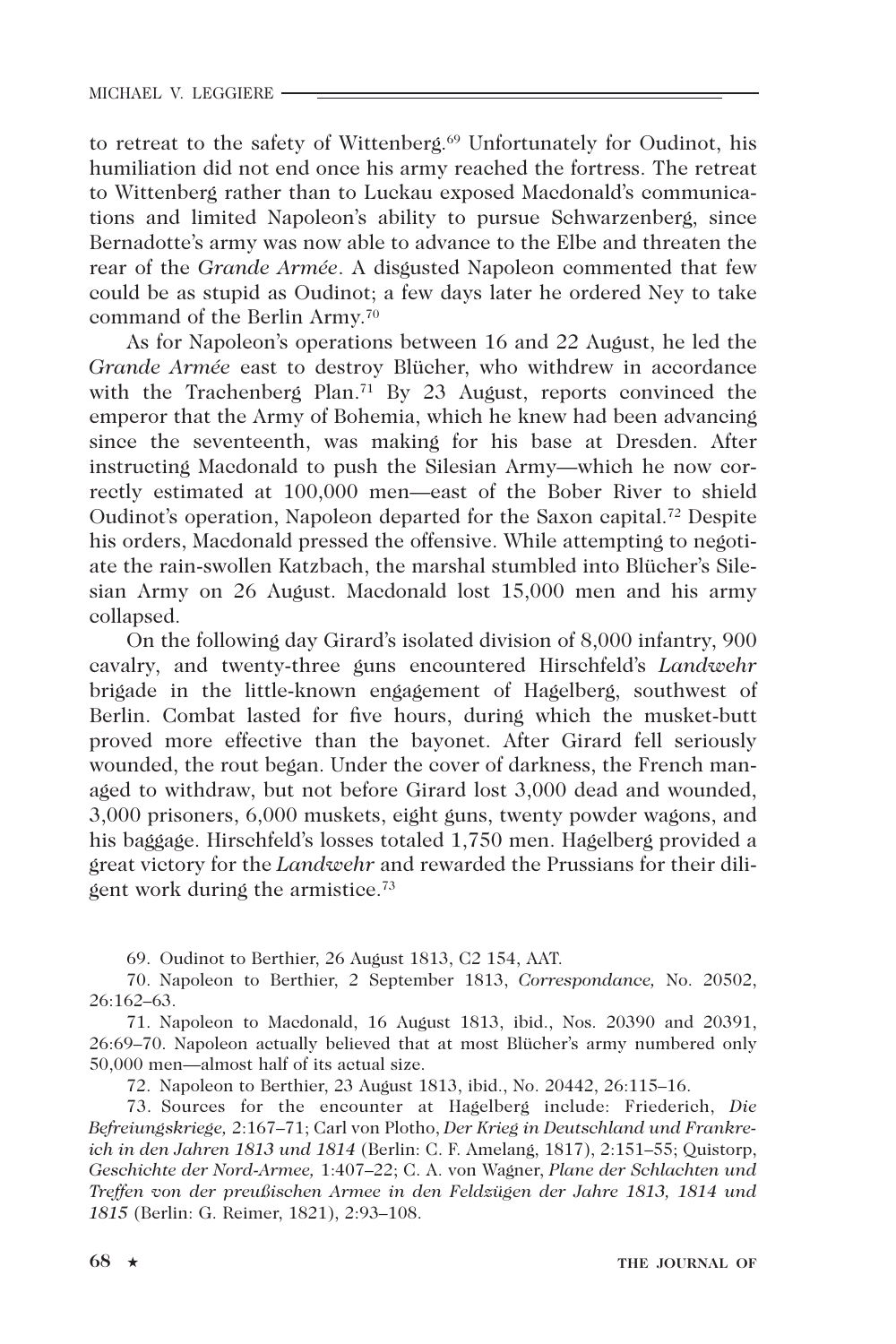The individual failures of Oudinot, Macdonald, and Girard do not provide sufficient reason to condemn the emperor's strategy. Indeed, an argument can be made to vindicate the "master plan" and blame his lieutenants. However, Bonaparte's inability to relinquish the offensive, combined with his obsession to initiate the "master plan" with a bold stroke against Berlin, caused these defeats. Napoleon left Macdonald isolated, extended, and exposed in the east with orders to push back the Silesian Army and then maintain a defensive posture to protect Oudinot's flank. Here, Napoleon would have been better served by economy of force. Macdonald's army should have taken a more central position on the Spree River. In addition, the Army of the Bober should have been reduced in size so that the emperor could have concentrated more combat power against the main Allied army during the battle of Dresden. Yet Napoleon believed the offensive against Berlin required a substantial French force to cover Oudinot's right flank. As for Oudinot's failure, he would have had difficulty concentrating sufficient combat power to decisively defeat Bernadotte's Army of North Germany. Once again, economy of force would have better served Napoleon. Despite the advantages that a successful operation in North Germany might have offered, it still remained a secondary theater. A decisive French victory over the main Allied army was still the best and proven means of unraveling the enemy coalition. Thus, the Army of Berlin should not have existed. One corps of 25,000 men in conjunction with Girard's division and Davout's corps would have sufficed to hold the Elbe from Torgau to the North Sea.<sup>74</sup> Consequently, in the case of both Macdonald and Oudinot, Napoleon should have modified their objectives and allocated minimum essential combat power for their secondary efforts. Although Napoleon inflicted over 30,000 casualties on the Army of Bohemia during the battle of Dresden, a decisive victory eluded him and the defeated army slipped away.75 Had the emperor possessed a few additional corps—the manpower spared by reducing the Army of Berlin and the Army of the Bober—the main Allied army might have been crushed.76

The fourth and most controversial phase of strategic planning culminated in the *"Note sur la situation générale de mes affaires"* of

74. See: Auguste Marmont, *Mémoires du Maréchal Marmont Duc de Raguse,* ed. J. B. F. Koch (Paris: Perrotin, 1848–50), 5:140; Freytag-Loringhoven, *Kriegslehren nach Clausewitz,* 26.

75. Here I use the term "decisive" to denote a complete victory that rendered one belligerent incapable of continuing the war as in the case of the battles of Marengo, Austerlitz, Friedland, Wagram, and Waterloo.

76. As the main Allied army retreated from Dresden into Bohemia during the night of 30 August, Napoleon dispatched General Dominique Vandamme's 1st Corps in pursuit. While Vandamme engaged the Russian rearguard, General Friedrich von Kleist's Prussian 2d Corps ran into the rear of Vandamme's column near Kulm. Vandamme, himself taken prisoner, lost approximately 15,000 men.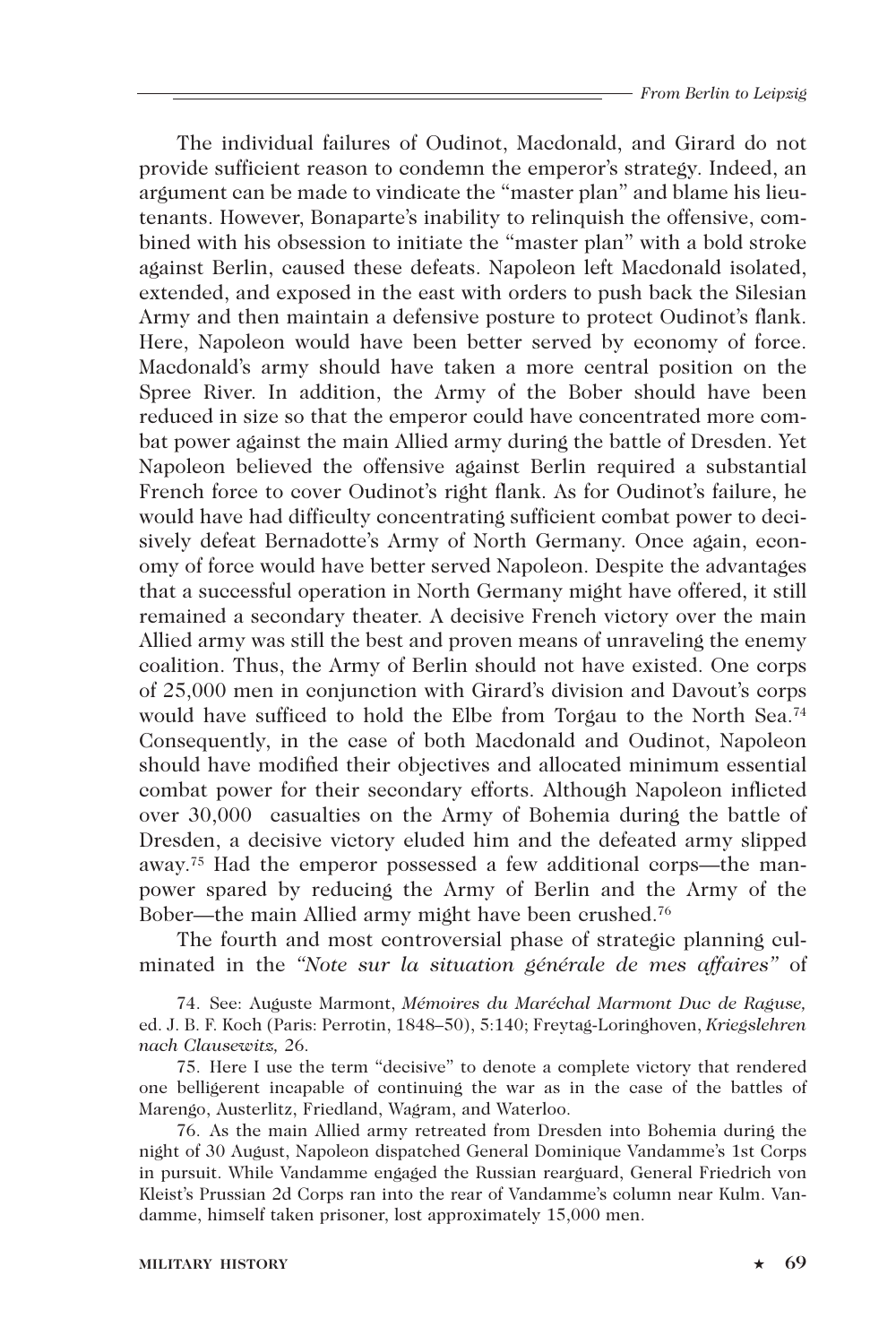30 August, in which the emperor considered either an offensive against Prague or another march on Berlin as his next step. Both projects sacrificed the principle of annihilating the main enemy army, which would have provided the most direct means of achieving total victory. Absent from either is discussion of a decisive battle with any one of the three Allied armies. Geographic points dominate the emperor's objectives, similar to the eighteenth-century wars of maneuver. His objections to a march on Prague contain both reasonable military considerations as well as his continued obsession with the "master plan." Since the Bohemian Army would reach Prague before his forces, he could not be guaranteed this geographic objective either. Moreover, by crossing into Bohemia, he would sacrifice his central position and place himself at the end of a line that extended to Hamburg—a line that the same lieutenants who had just suffered defeats would have to hold in order to secure his flank and rear. Another concern was that he would be pushed westwards and forced to campaign between the Elbe and the Rhine. As for his subordinates, Napoleon judged the condition of Macdonald's army to be far more favorable than it was, and he did not want to leave Oudinot's army completely isolated at Wittenberg. It appeared exceedingly risky to leave these two army groups so far north of the Bohemian mountains for any length of time. The Prague operation also meant the certain loss of his garrisons in the Oder fortresses since his army "would not be on the way to Danzig." Lastly, although in his "Note" Napoleon does not view the Prague option as an offensive against Schwarzenberg, it can be inferred that he had convinced himself of the dangers of seeking a decisive battle in Bohemia.77 At the most, he would be able to assemble only 160,000 men for such an operation—not enough to achieve numerical superiority over Schwarzenberg. Consequently, he could not be guaranteed success in a second battle with the Army of Bohemia. Furthermore, should the Allies avoid a confrontation, both the emperor and the main French army would be further removed from the center of his operations. Although these considerations would have certainly prevented a commander schooled in the eighteenth-century art of war from conducting such an operation, it is hard to believe that the same man who executed the maneuvers of the First and Second Italian Campaigns, as well as those that led to Austerlitz and Friedland, shirked such a challenge. Clearly Napoleon the emperor bested Napoleon the general as political considerations overruled military initiative.

77. This assertion can be based on the fact that on two occasions—in late August after the battle of Dresden and in mid-September—Napoleon considered but rejected the idea of an offensive in Bohemia. On 10 September, the emperor confronted a portion of the Bohemian Army in the Teplitz Valley. Fortunately for the Allies, Bonaparte did not attack. Both armies faced each other for the next few days until Napoleon returned to Dresden.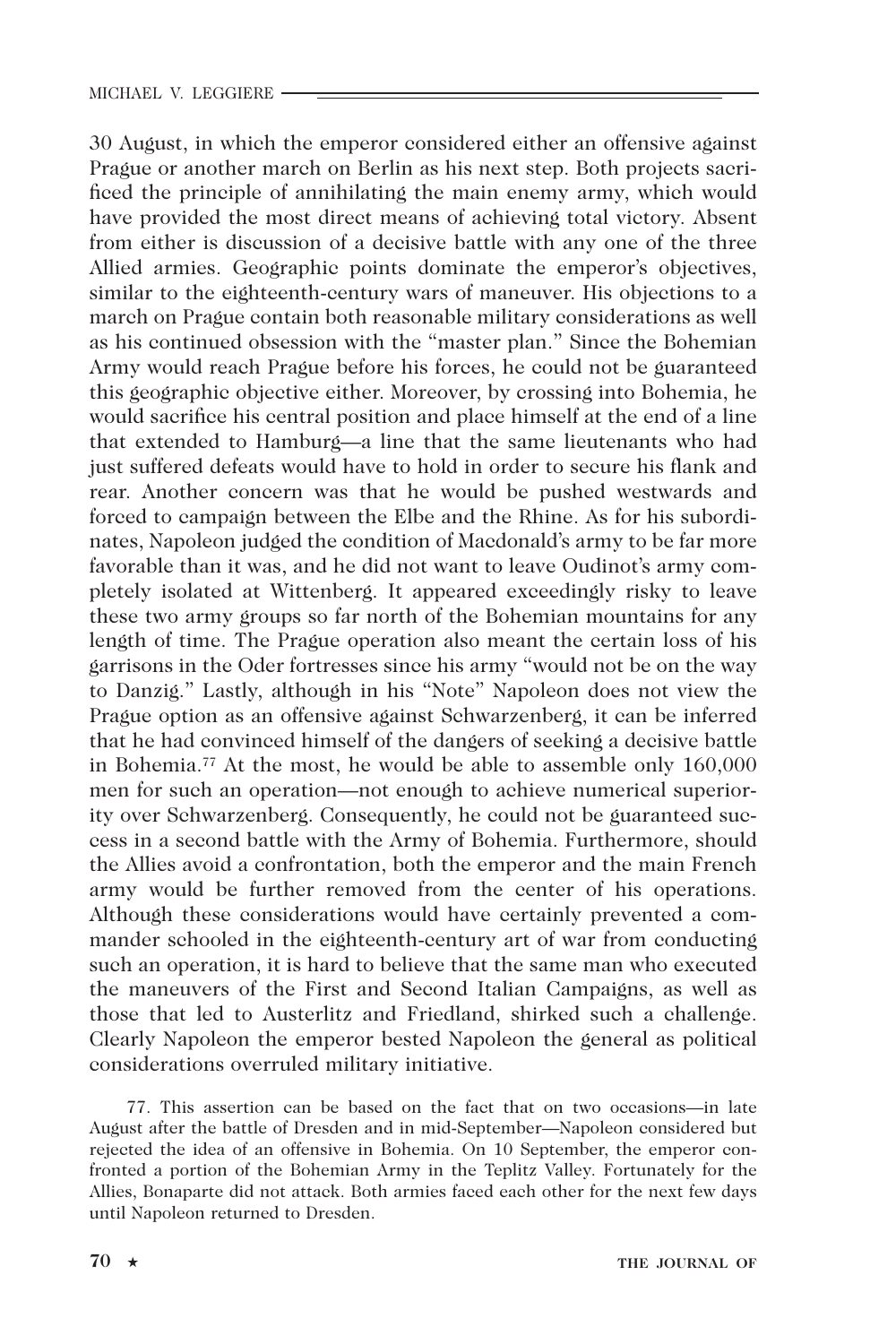In justifying the advantages of marching on Berlin, the emperor's "Note" returned to the key elements of the "master plan."78 A victory over the Army of North Germany and the timid Bernadotte appeared certain. An offensive in this direction would allow him to remain in a central position in the middle of his operation's base and near his magazines. He deemed that the fall of Berlin would produce a moral victory, which would erase the memory of Groß Beeren and the Katzbach, and make a huge impression on the *Rheinbund* princes. The Oder fortresses could be relieved and Davout could clear the way to Danzig. Furthermore, by taking Berlin and driving to the Vistula, Napoleon envisioned the ultimate dissolution of the Bohemian Army. After the loss of their capital, he thought the Prussian contingent of Schwarzenberg's army would depart Bohemia and make for Brandenburg. As for the Russians, they would fall back on their lines of communications once a French army threatened Poland. If Allied resolve proved stronger and Schwarzenberg should hold his army together to lead a new offensive against Dresden, Napoleon would have a force of four corps commanded by his brother-in-law, Joachim Murat, to slow the Allied advance. As for Blücher, Bonaparte underestimated the dissolution of Macdonald's army after its defeat on the Katzbach and so hoped the marshal could hold the Neiße against the Silesian Army. Should his lieutenants succeed, Napoleon predicted that fourteen days would suffice for him to take Berlin, resupply Stettin, and return to the Saxon theater to confront either Blücher or Schwarzenberg. Thus, with the ever-present lure of the "master plan," the emperor decided to allow the Army of Bohemia to recover after its drubbing at Dresden, while he personally commanded the march on Berlin. He planned to lead 30,000 men from Dresden, unite with the Army of Berlin, and resume Oudinot's aborted operation against Berlin.79

78. In 1863, the historians of the Historical Section of the Prussian General Staff concluded that "because of the clarity of Napoleon's [Berlin] plan, the observation cannot be dismissed, that its great preference for an offensive against Berlin provides the proof that it had to be the spirit of Napoleon's [strategy] long before." "Die Operationspläne Napoleons von der Schlacht bei Groß Beeren bis zur Schlacht bei Dennewitz," *Beiheft zum Militair-Wochenblatt. Redigirt von der historischen Abteilung des Generalstabes* (1863): 24.

79. "Note sur la situation général de mes affaires," 30 August 1813, *Correspondance,* No. 20492, 26:153–57; Friederich, *Die Befreiungskriege,* 2:200. The implacable Pelet again defends Napoleon's decision: "Napoleon saw the failure of his main project, namely that on Berlin and on the lower Oder, which would have rendered him the master of North Germany and the arbiter of Europe. Oudinot and Macdonald, who cooperated in its execution, had been beaten. The disaster of Kulm negated the victory at Dresden. Meanwhile, Oudinot's army was neither defeated nor broken, it could have continued. It was protected by the indecision of the victor. Napoleon hoped that a daring chief could take Berlin. He wanted to support the operation personally. Placing himself between Bernadotte and Blucher, he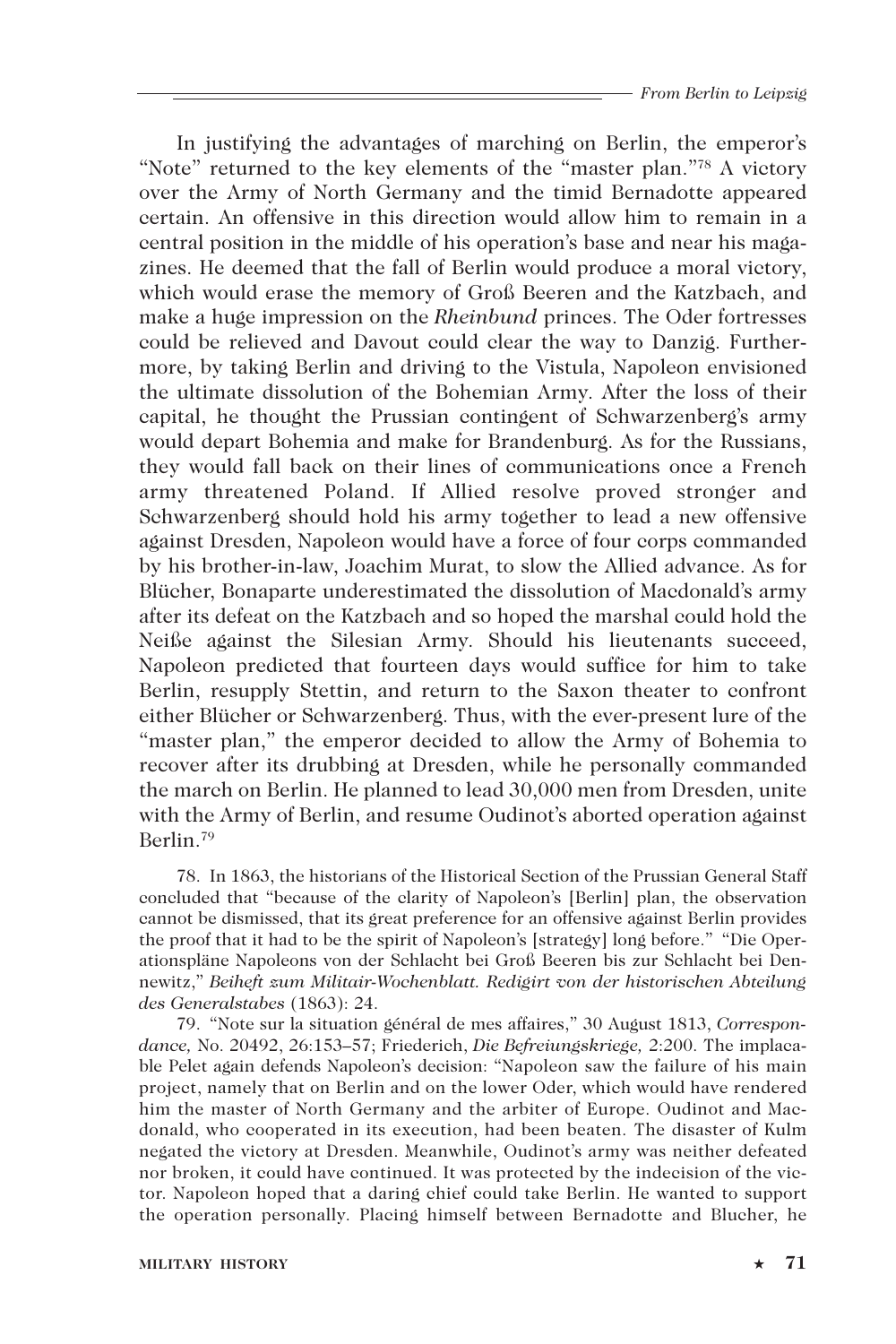As a result of Macdonald's plea for help, however, Napoleon never had the opportunity to execute the Berlin offensive as planned in his "Note" of 30 August. He neither marched north nor provided reinforcements. Ney, who assumed command of the Army of Berlin on 3 September, never received word of the emperor's change of plans. Therefore, when he began his operation on the fourth, he ordered the Army of Berlin to march eastward in order to unite with Napoleon, who, according to Ney's information, would reach Luckau on the sixth.80 Instead of his emperor, Ney found the two Prussian corps of the Army of North Germany, which defeated him at Dennewitz on the sixth. This battle once again illustrates the disastrous combination of the "master plan" with officers incapable of independent command. Ney's debacle can be attributed to events in southeastern Saxony, where Blücher maintained pressure on Macdonald's beleaguered Army of the Bober. Not only did Blücher's offensive require Bonaparte's personal intervention in order to save the army, but Napoleon also discovered that the Army of Bohemia was again on the march toward Dresden. Left to his own devices, Ney succumbed to his fiery personality, which cost him victory at Dennewitz, where approximately 45,000 Allied soldiers defeated three French corps commanded by one of the period's most charismatic leaders. Ney's losses amounted to 8,000 dead and wounded, 13,500 prisoners, fifty-three guns, and 412 supply wagons. Large quantities of material and smallarms were left on the battlefield and used to fill shortages in the Prussian *Landwehr.*<sup>81</sup> For all practical purposes, Napoleon's "master plan" had to be abandoned for good in the wake of Dennewitz.

Napoleon's situation became critical after less than one month of campaigning. The success of the Trachenberg Plan depleted the ranks of the *Grande Armée*; the French had lost 150,000 men and three hundred

prepared to defeat the former and to stop the progress of the latter. During the month of September, the emperor sought to resume the execution of this plan; all intelligence indicated increasing advantages. The Poles and even the Lithuanians awaited us. In Austria, the party that had declared war would be easily shaken if the Russians and Prussians were forced to defend their country. Middle Germany would remain all the more faithful. Finally, our blockaded fortresses needed to be resupplied." Freytag-Loringhoven adds that in choosing Berlin over Prague, "success could be far more easily attained if the emperor appeared in the north, reinforced the Army of Berlin with his Guard, and personally assumed command. If he could decisively defeat the North Army and take Berlin, he could relieve Küstrin and Stettin, and even Danzig. Should the Allied army again invade Saxony, he hoped to return there within fourteen days to deliver a decisive blow." Freytag-Loringhoven, *Kriegslehren nach Clausewitz,* 90; Pelet, "Des principales opérations de la campagne de 1813," 344–45.

80. Napoleon to Berthier, 2 September 1813, *Correspondance,* No. 20502, 26:162–63.

81. Nrs. 97 and 100, Rep. 91 A, GStA. Prussian casualties amounted to 9,700 killed and wounded.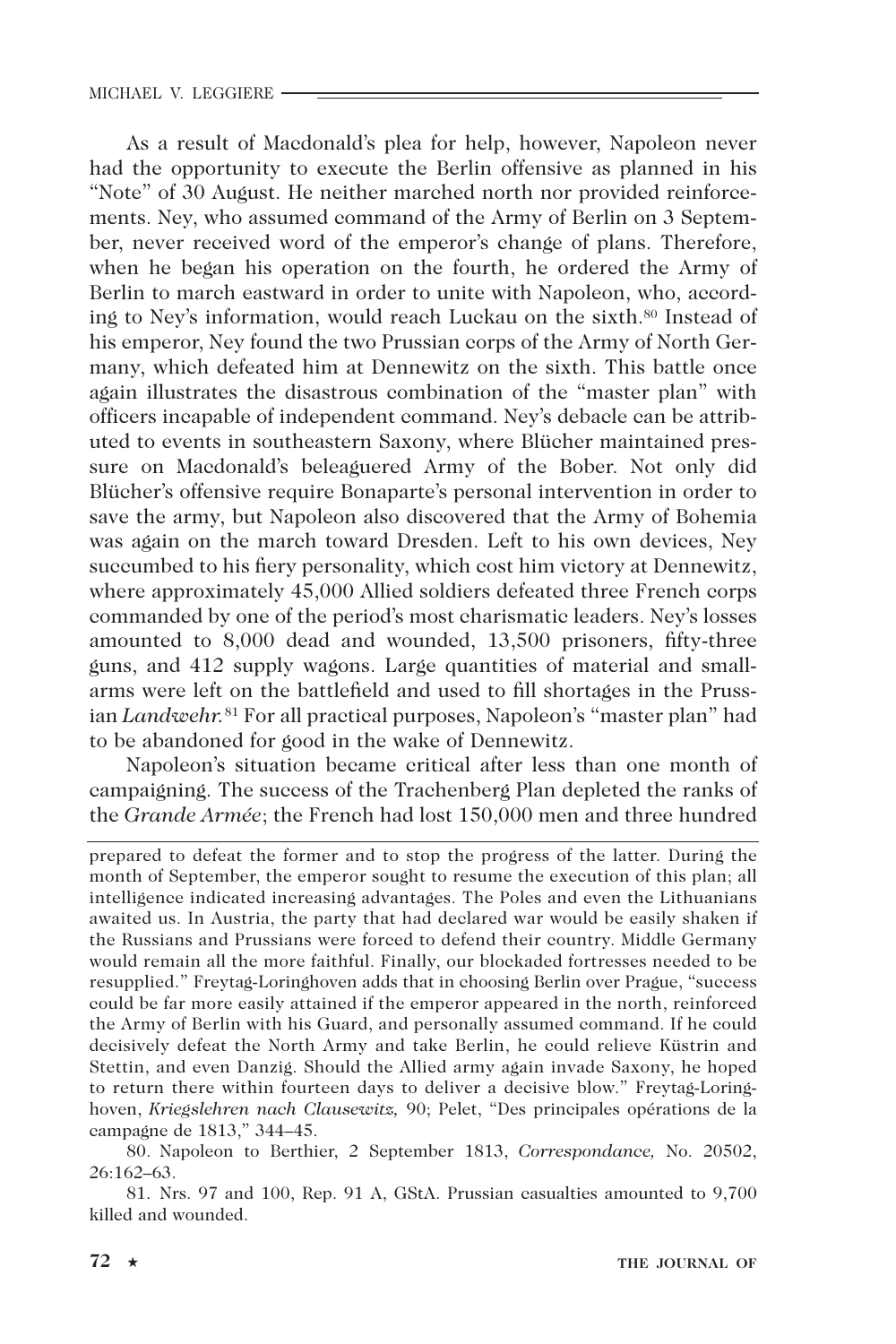guns since the expiration of the armistice—an additional 50,000 names filled the sick roles.<sup>82</sup> While French commanders suffered defeats at Groß Beeren, the Katzbach, Hagelberg, Kulm, and Dennewitz, the emperor raced back and forth between the Elbe and the Bober Rivers in futile attempts to achieve the decisive victory that had eluded him thus far. Under normal conditions the constant marches and counter-marches would have exhausted his conscripts both mentally and physically. Yet the conditions remained far from normal. Heavy rains washed out roads, and Cossacks menaced the lines of communication. Although the poor conditions forced Napoleon to grant his men plenty of rest, the slow starvation of the army could not be ignored. Supply shortages and the exhaustion of the Saxon countryside prompted Napoleon to write: "The army is no longer fed; to view it in any other way would be mere selfdeception."83

#### **Assessment**

In August and September, a bold offensive against Berlin did not offer the same promise of easy success as it had in May or early June, when Bülow's 30,000 men defended the vast area between the Elbe and the Oder. Instead, the new Army of North Germany guarded Berlin. Despite the emperor's calculations and personal feelings, implementation of the "master plan" now required a major French undertaking and a decisive victory. As for Berlin itself, although the psychological impact of its fall would have been much worse for the Allies in August or September than in the spring campaign, possession of the city would have afforded Napoleon no real political advantage.84 By late August, Berlin would have been nothing more than a geographic point unless Napoleon abandoned Saxony and established a new base in Hanover, Brandenburg, or Pomerania.85 Moreover, Berlin no longer served any crucial function in the mobi-

82. Chandler, *Campaigns of Napoleon,* 916.

83. Napoleon to Daru, 23 September 1813, *Correspondance,* No. 20619, 26:236–38.

84. According to Friederich, *Die Befreiungskriege,* 2:42, "the capture of Berlin would present only moral rather than material success; like Moscow in the year 1812, Berlin possessed neither strategic nor political value."

85. As for this option, Friederich presents an interesting scenario: "Due to the inability to attack the Russo-Prussian army in Silesia and to the difficulty of invading Bohemia, it would have been more advisable to concentrate the main force along the Magdeburg-Hamburg line, to advance from there, avoid the terrain problems that hindered Oudinot's subsequent offensive, to march against Bernadotte, eliminate this adversary and then, after the whole of North Germany was again brought under French dominion, to proceed from the north in broad front against the enemy arm[ies]. The great decisive battle would be fought in the beginning of September between the Elbe and the Oder, but under essentially more favorable conditions for Napoleon since at this time he would possess an army which equaled the allied army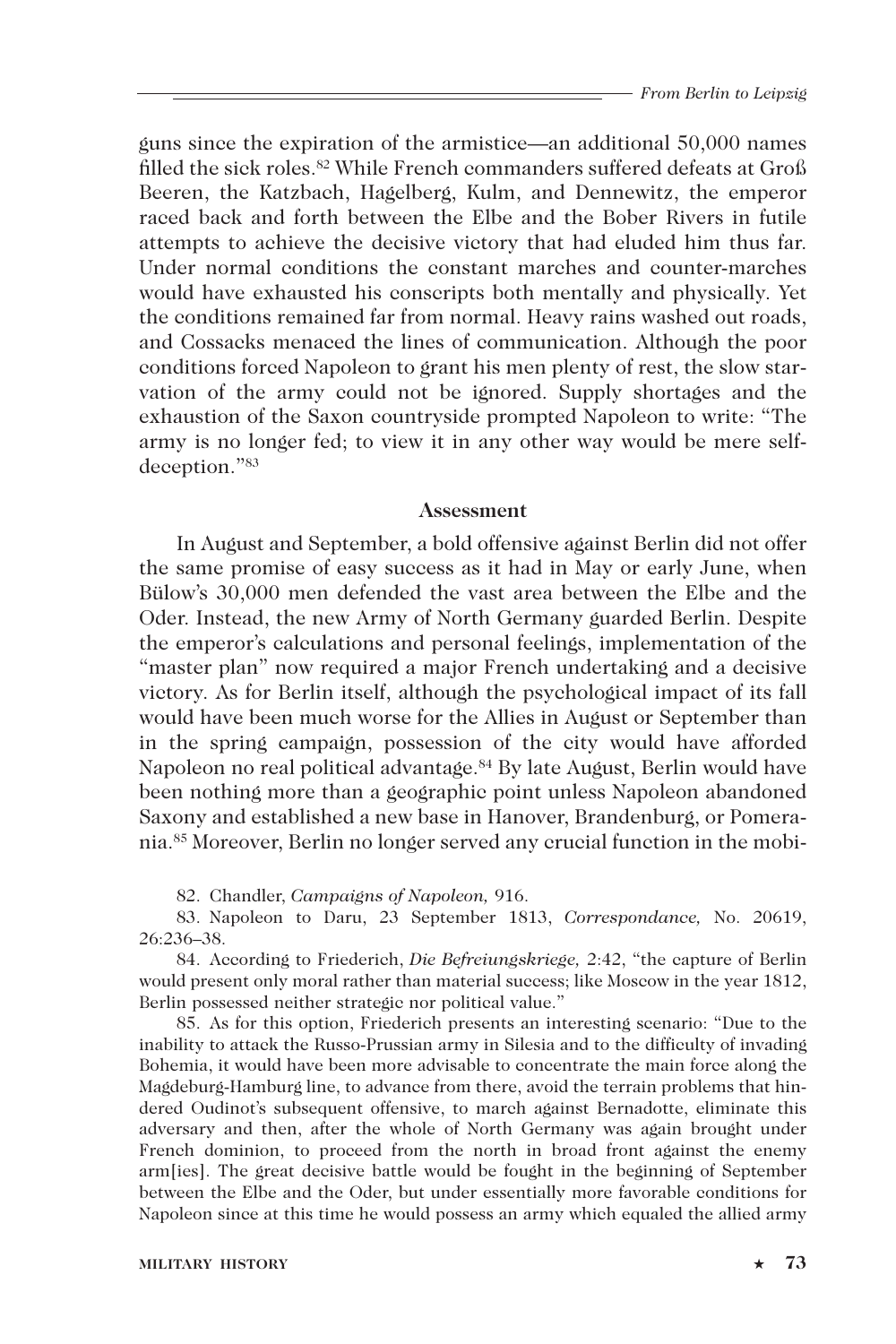lization of either the regular army or the *Landwehr*. In fact, the Baltic fortress of Kolberg, rather than Berlin, housed the arms, ammunition, and supplies that arrived from Great Britain.

A purely defensive strategy would have afforded the emperor the best chance for success in the autumn campaign. "It seems to me," wrote Napoleon to his marshals on 12 August, "that to bring about a decisive and brilliant result, the best way is to remain in close formation and allow the enemy to approach."86 Five days later, he again endorsed a defensive posture, commenting that "no one can turn an army of 400,000, planted on a system of fortresses, on a river like the Elbe, and able to deploy at will by Dresden, Torgau, Wittenberg, and Magdeburg."87 Yet Bonaparte could not refrain from adding an offensive element to his defensive strategy, mainly an operation against Berlin, which required a considerable force to protect the flank of the army that executed this operation. Consequently, the question once again reverts back to Napoleon's alleged obsession with Berlin, North Germany, and the presumed execution of the "master plan." In August and September, the attempt to implement the "master plan" with the conquest of Berlin as its first objective was simply an error in judgment. Rather than commit significant combat forces to a secondary objective, Napoleon desperately needed to adhere to the one principle that had brought him so much success in the past: the concentration of superior combat power for the annihilation of the main enemy army.

By far, Napoleon's most feasible strategy in the fall campaign of 1813 would have been to exploit his central position. Similar to the Rossbach-Leuthen phase of Frederick the Great's autumn campaign of 1757, had Napoleon maintained a defensive posture, utilized his central position to its fullest advantage, and practiced economy of force with Oudinot and Macdonald, he could have exploited a few key characteristics that had governed previous coalitions. The Allies needed a decisive victory. Eventually, they had to come to him in order to liberate Central Europe. A prolonged war of attrition and maneuver would have deflated Allied enthusiasm. Such a war also might have encouraged the subordination of military goals to politically motivated acts of national self-interest, the bane of previous coalitions. During their councils of war in July, when the Allies formulated their Trachenberg Plan, the Russians and Prussians understood that the collective fate of Central Europe hung in the balance. Despite Napoleon's setbacks in Russia and Iberia, only an unprecedented cooperative effort could liberate Central Europe from French control. Although the Austrians limited Allied war objectives and pre-

in numbers, and whose morale and cohesion would not have been shaken by defeats, hunger, and fatigue." Ibid., 46.

<sup>86.</sup> Napoleon to Ney, 12 August 1813, *Correspondance,* No. 20360, 26:34–36.

<sup>87.</sup> Napoleon to St. Cyr, 17 August 1813, ibid., No. 20398, 26:77–78.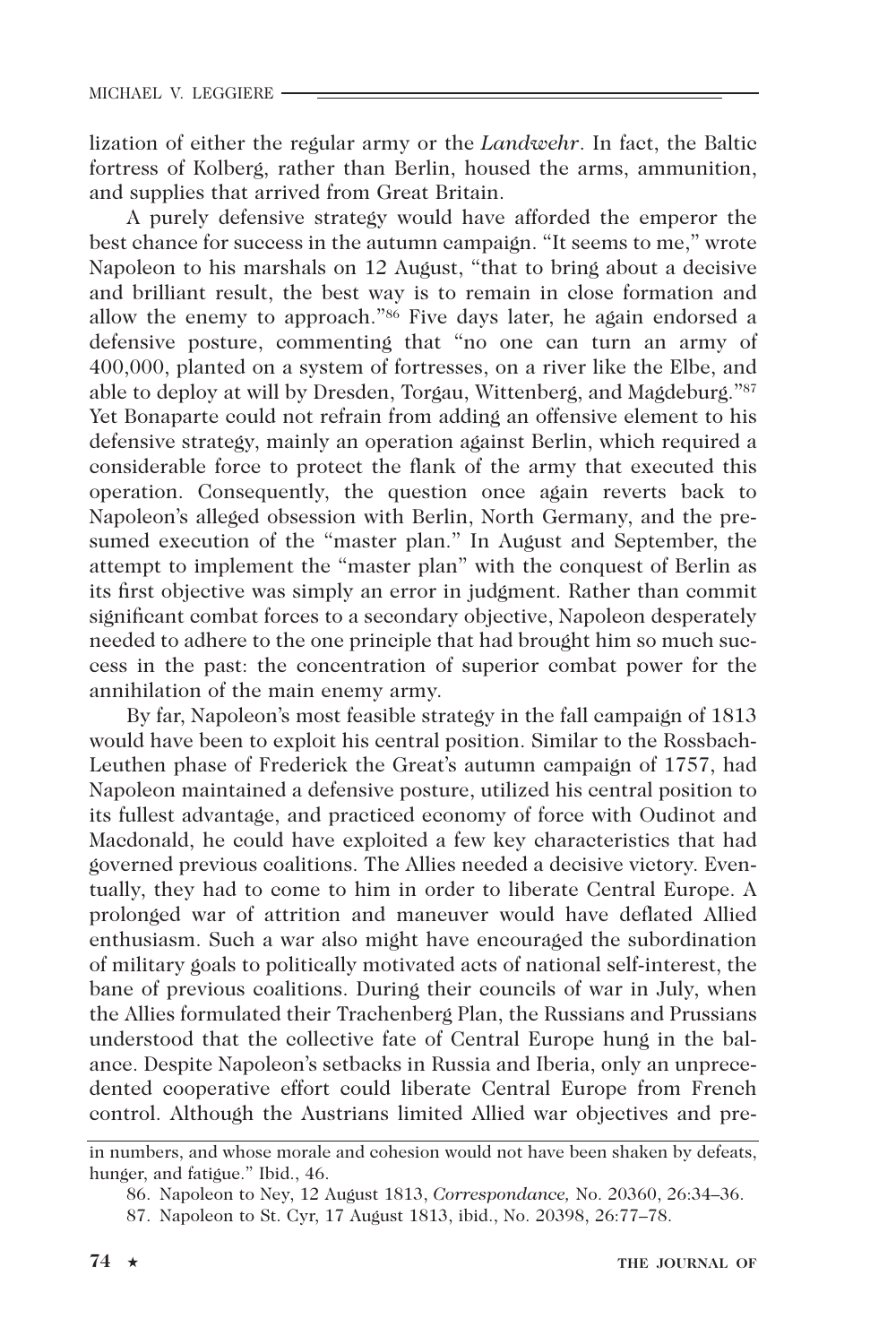ferred caution in order to avoid another Ulm, a combination of prudence and calculated aggression characterized the Allied war effort in 1813. Finally, the continental allies certainly had to consider their British paymaster. In view of Great Britain's tremendous financial investment in the Sixth Coalition, London would not subsidize a prolonged war of attrition in Central Europe, particularly since General Sir Arthur Wellesley was brilliantly executing the new "continental strategy" in Iberia.<sup>88</sup>

After the Russian disaster, loyalty to Napoleon wavered in the courts of his allies and satellites. The fall of Berlin certainly would have ensured continued payment of the blood tax by providing the *Rheinbund* princes with a grim reminder of the emperor's power. Yet, the capture of this city would not have evoked the same gestures of fealty that would have inundated Bonaparte's headquarters in the wake of another Austerlitz. Instead, the allocation of troops for operations against Berlin actually damaged imperial relations with the *Rheinbund*. With few exceptions, Napoleon's exploitation of the troops of his own allies provided a constant point of contention in imperial diplomacy. The Army of Berlin contained more foreign units than French divisions.89 Saxon, Bavarian, Hessian, Westphalian, Württemberger, Polish, and Italian regiments made this army a multinational force; the implications of its defeat shook Central Europe, particularly the *Rheinbund*. Dissatisfaction with the French mounted, and the defeat at Dennewitz fueled anti-French sentiment. Consequently, another casualty that must be attributed to the "master plan" was the alliance Napoleon had forged with the German princes. News of Dennewitz induced the Tyrol to support Austria's efforts against the French. Moreover, after Dennewitz, Bavaria made overtures to the Allies, and eventually joined the Sixth Coalition as Austria's ally.

The battle of Dennewitz marked not only the ultimate failure of the "master plan," but it also provided a crucial turning point in the War of the Sixth Coalition. In its aftermath, both sides changed strategy. Blücher brought his Army of Silesia and the Army of North Germany over the Elbe and into the Saxon theater; his decisions in early October and the efficient work of the Prussian General Staff throughout the

88. In 1813, the British sent over £1,000,000 in military stores to the Baltic for use by the Prussians and Russians; in all £11,294,416 of the 1813 military budget went to Great Britain's Allies as advances, while an additional \$11,335,412 were distributed as direct loans. Philip J. Haythornthwaite, *The Napoleonic Sourcebook* (New York: Facts on File, 1990), 195.

89. Once again, this may be viewed as proof of Napoleon's contempt for the fighting quality of the Allied troops attached to the Army of North Germany. To spare his own French divisions, he allocated two Saxon divisions and one each of Bavarian, Württemberger, and Italian origins. Oudinot's 12th Corps had two French divisions to one Bavarian, while the 7th Corps had two Saxon to one French; the 4th Corps contained one division each of French, Italian, and Württemberger troops.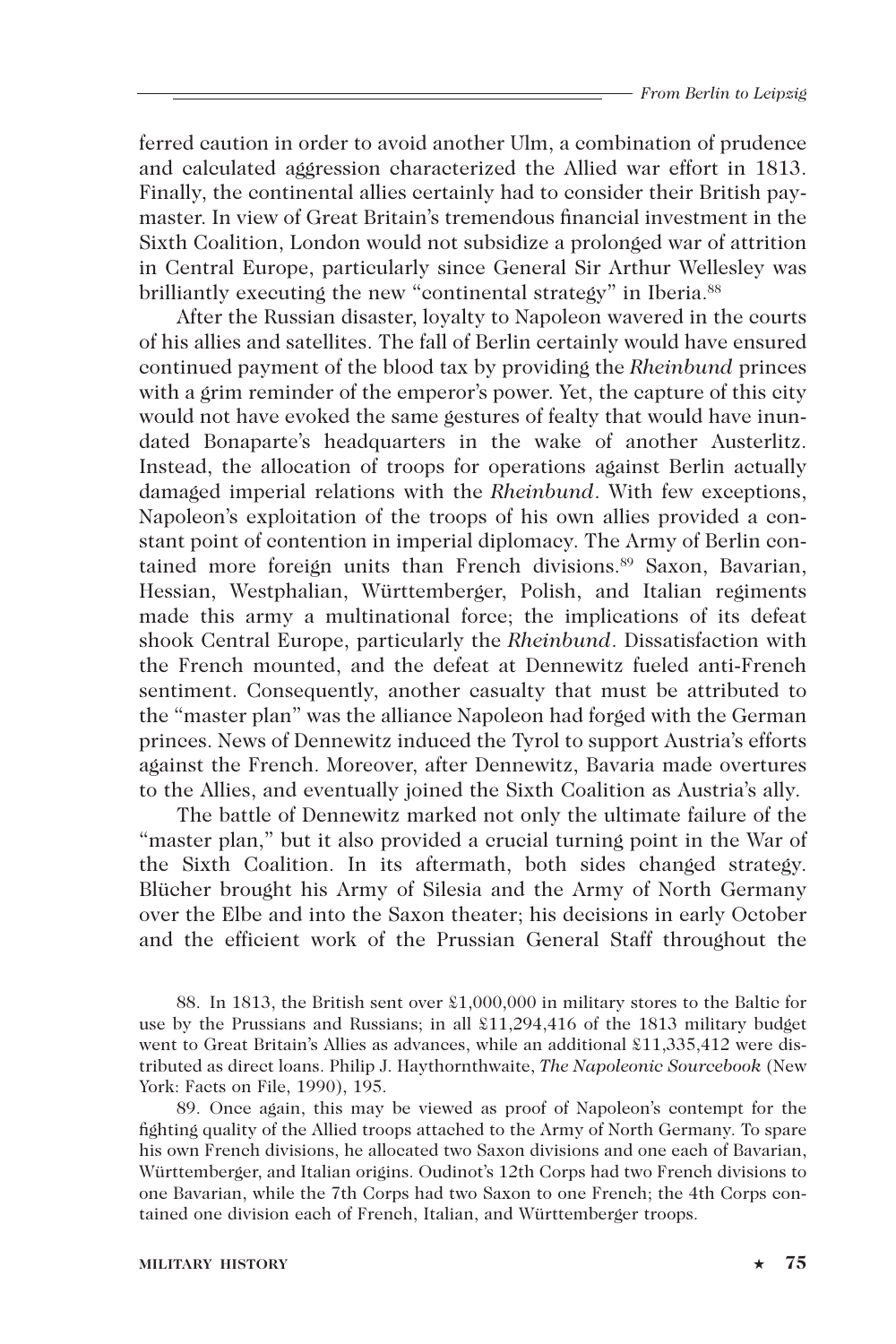campaign made the battle of Leipzig possible. For his part, Napoleon made one final attempt to catch Blücher's army south of the Elbe. By 9 October, Bonaparte had 140,000 men poised to destroy the Allied forces south of Wittenberg. Both Blücher and Bernadotte escaped by retreating across the Saale River, thus exposing Berlin and all of North Germany. Only a corps of mostly Prussian militia stood between Napoleon and Berlin, and the long-awaited execution of the "master plan." Yet the time to exploit any of the dubious advantages it offered had passed. Moving north over the Elbe certainly would have saved the garrisons in Torgau, Wittenberg, Magdeburg, Küstrin, and Stettin, as well as Davout's corps in Hamburg. Murat's four corps probably would have been able to escape eastward from Leipzig to Torgau. In a virtual *coup de théâtre,* Napoleon could have exchanged places with the Allies, stranding the Bohemian, Silesian, and North German armies in the depleted Saxon countryside, and holding the right bank of the Elbe against them from Hamburg to Dresden. The time for running, however, had passed; no maneuver, flank march, or surprise attack could truly alter the course of the war unless it led to the destruction of one or more of the Allied armies. At this late stage of the campaign, Napoleon finally realized that it mattered little if he reached the Vistula; he still had to destroy the enemy's ability to wage war. Mounting war weariness in France meant that a decision had to be reached soon. Instead of wasting his scant resources by evacuating the theater, he decided to draw the Allies to Leipzig for an epic struggle: the Battle of the Nations. Knowing that Schwarzenberg was slowly advancing on this city, the emperor accepted the fact that he would soon be surrounded by enemy armies. After months of chasing an elusive enemy that had smashed his own lieutenants, Napoleon welcomed the prospect of a showdown  $90$ 

# **Epilogue: Vengeance or Brilliance?**

Throughout 1813, Napoleon based his operations in Germany on a strategy of maneuver rather than annihilation. Whether the goal was Danzig, Stettin, or Berlin, the principal French objective in Germany was never the destruction of the main enemy army. This striking deviation from Napoleon's principles of war meant that had Ney or Oudinot effected a *coup de théâtre* and gained the Vistula, the French would still

90. Battle raged around the Saxon city of Leipzig from 15–19 October 1813. At its height, Napoleon's forces numbered 195,000 men with seven hundred guns, opposed to 365,000 Allied soldiers with fifteen hundred guns. Heavily outnumbered and pressed on all points, Napoleon ordered the *Grand Armée* to commence its retreat through the city and on to the Rhine River, leaving behind 73,000 killed, wounded, and captured. The Allies lost an estimated 54,000 men. Defeat at Leipzig cost Napoleon control of Germany and brought the Allies to France's natural frontiers.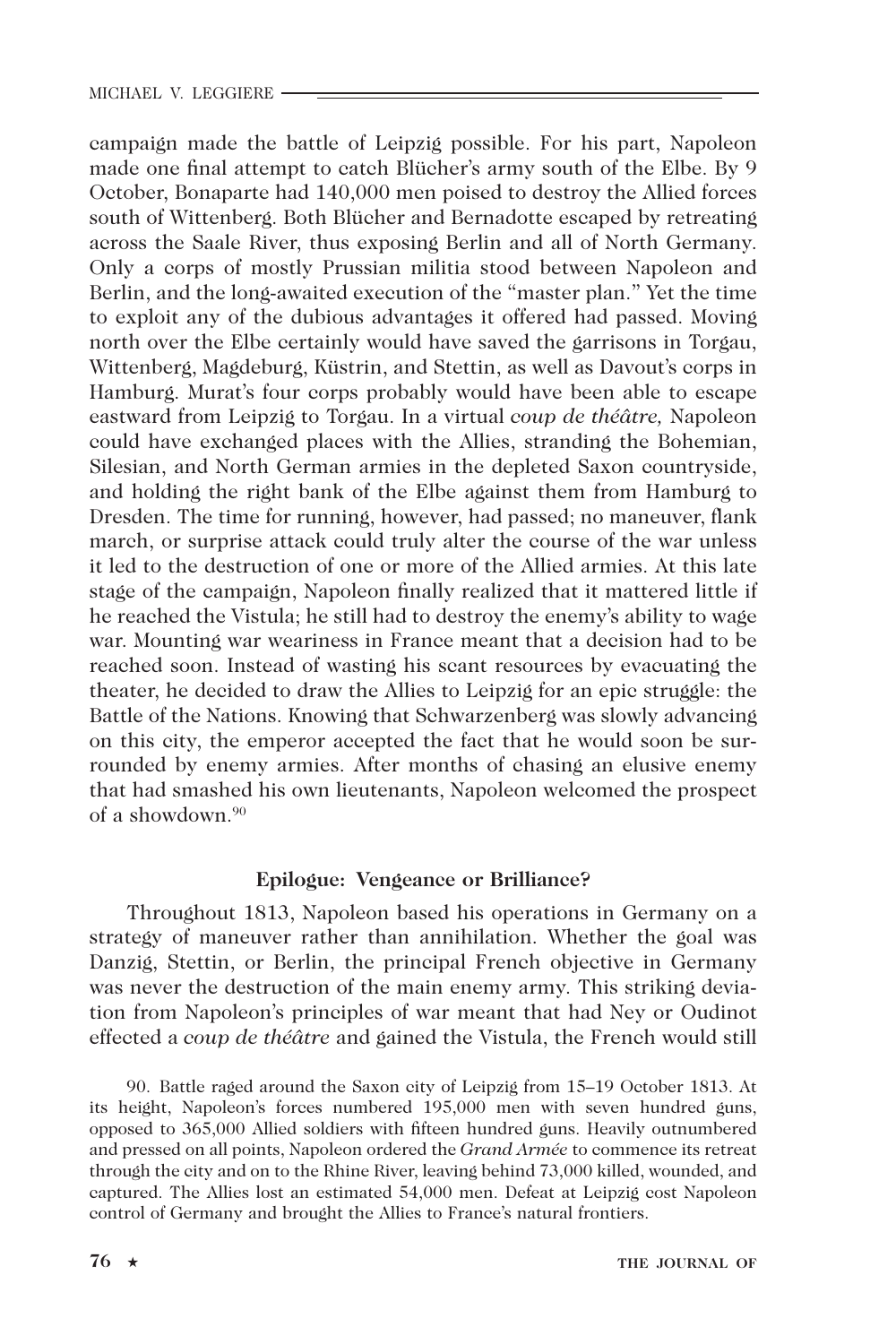have had to defeat the enemy army. Such a victory had to be over the main Allied army so that one of the belligerents would be forced out of the war, similar to the consequences of Austerlitz in 1805 and Wagram in 1809. Carl von Clausewitz teaches that "the grand objective of all military action" should be the destruction of the enemy's armed forces.<sup>91</sup> Many times in Napoleon's career, the fate of the enemy's capital meant little to the outcome of the war when compared to the fate of the enemy's army. In 1805, Napoleon had conquered two-thirds of Austria and gained Vienna, but it was the decisive victory at Austerlitz that had brought Francis to terms. By November of the following year, the *Grande Armée* controlled Berlin and one-half of Prussia, yet met resistance in Silesia and East Prussia where the remnant of Frederick William's army held on until the Russians arrived. That conflict did not end until Napoleon broke the Tsar's military might at Friedland in 1807. Conversely, the capture of Moscow in 1812 did not force Alexander to the peace table since the Russian army, although badly mauled, had marched away from Borodino.<sup>92</sup> In 1813, Berlin certainly did not serve as the central hub of Allied power, although in the opening months of the war, possession of the city did influence Russo-Prussian planning until the defeat at Lützen and subsequent retreat across Saxony. Ultimately, Berlin never served as a decisive strategic point, which, according to Antoine Henri de Jomini's definition, exercised "a marked influence either upon the result of the campaign or upon a single enterprise."93

That the fall of Berlin in 1806 and the destruction of the Prussian army did not compel Frederick William to seek terms certainly challenges the increasing importance that Napoleon attached to the city's capture in 1813. In the campaigns of 1806 and 1807, Berlin did not serve as Prussia's center of gravity, which Clausewitz defines as "the hub of all power and movement on which everything depends." Furthermore, Frederick William willingly subordinated himself and his state to the Russians in 1813, thus making the army of his protector the coalition's

91. Carl von Clausewitz, *On War,* ed. and trans. Michael Howard and Peter Paret (Princeton, N.J.: Princeton University Press, 1976), 577.

92. Ibid., 595.

93. Antoine Henri de Jomini, *The Art of War* (Philadelphia, 1862; reprint ed., London: Greenhill Books, 1992), 85–88. Jomini notes that "in strategy, the object of the campaign determines the objective point. If this aim be offensive, the point will be the possession of the hostile capital, or that of a province whose loss would compel the enemy to make peace. In a war of invasion the capital is, ordinarily, the objective point. However, the geographic position of the capital, the political relations of the belligerents with their neighbors, and their respective resources are considerations. . . [that are] intimately connected with plans of operations, and may decide whether an army should attempt or not to occupy the hostile enemy capital."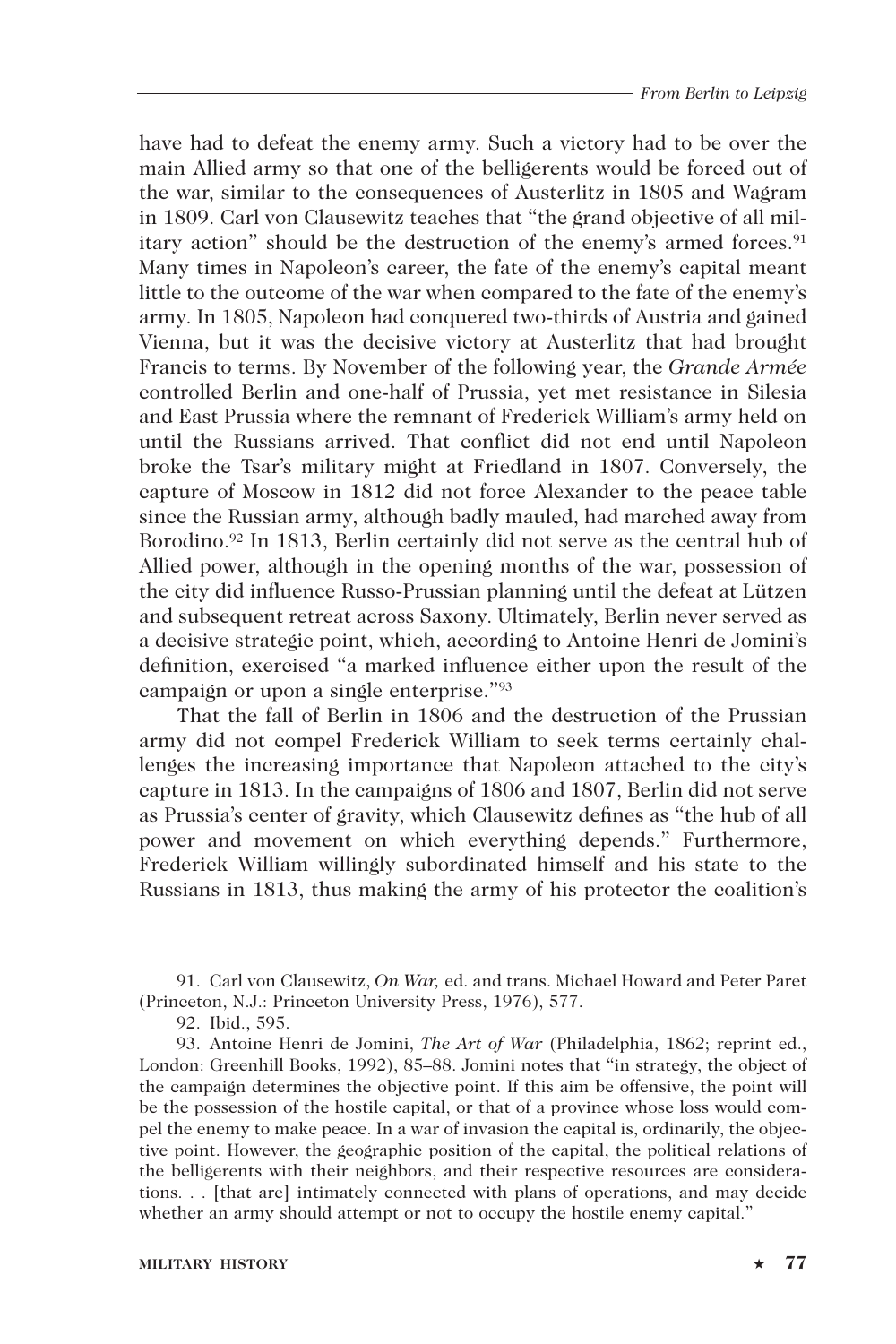center of gravity.94 Should the Russian army suffer a decisive defeat, the war would be lost, just as in 1807. After the Austrians joined the conflict, both Frederick William and Alexander had to accept the lead of Austria's eminent statesman, the new *de facto* prime minister of the coalition, Clemens von Metternich. Thus, in the case of this autumn campaign, the coalition's center of gravity shifted to the Army of Bohemia, which not only was the largest of the three armies fielded by the Allies in August, but also represented the principal Austrian commitment, since no Austrian corps served in the other two Allied armies.

Perhaps more important than Austrian military preponderance was the "community of interest" that solidified the Sixth Coalition in 1813. Serving as the coalition's center of gravity more so than any single army, this community of interest was formed by the Allied desire to liberate Central Europe from French control. An argument can be made in support of Napoleon's early attempts to employ the "master plan" to disrupt this community of interest by dividing the Allies. Political unity certainly had not been a characteristic of previous coalitions. In 1813, however, Bonaparte confronted a coalition marked by an unprecedented degree of unity.95 Beginning with the Treaty of Kalisch in February and extending to the Teplitz Accords in September, Allied unity steadily increased.96

94. By signing the Treaty of Kalisch, Prussia became Russia's junior partner. This was logical in view of Frederick William's vulnerable position, financial weakness, and poor foreign policy record. In return for Russia's pledge to restore his state, the greatnephew of Frederick II accepted a subordinate role. "To be safe in the arms of the strong power," explains historian Enno Kraehe, "the weak one must be absolutely unswerving and devoted in its loyalty." More importantly, the treaty did not enslave the Prussians as Napoleon had the previous year, nor did it diminish the state to a Russian satellite. Tsar Alexander pledged to fight for Prussia's restoration in terms of territory and population. Muir, *Britain and the Defeat of Napoleon,* 247–48; Enno Kraehe, *Metternich's German Policy* (Princeton, N.J.: Princeton University Press, 1963), 1:157.

95. Nevertheless, beyond the goal of liberating Central Europe, the counsels of Napoleon's adversaries remained divided during 1813 and well into 1814.

96. Austria, Russia, and Prussia agreed to the Teplitz Accords on 7 September 1813. The general terms called for the material restoration of Austria and Prussia to their pre-1805 status, the restoration of the states of northwestern Europe to their 1803 status, the abolition of the *Rheinbund* and the independence of the German states between the Rhine and the western frontiers of Austria and Prussia, and the partition of the Grand Duchy of Warsaw along lines that would be negotiated at a later date. The three eastern powers vowed not to make a separate peace with Napoleon, and each agreed to keep an army of 150,000 men in the field until the end of the war. The goal of the alliance, however, was not the ultimate destruction of France. Austria needed a powerful (and preferably) Napoleonic France to limit Russian expansion. Schroeder, *European Politics,* 478; Thomas Nipperdey, *Germany From Napoleon to Bismarck, 1799–1866,* trans. Daniel Nolan (Princeton, N.J.: Princeton University Press, 1996), 71; Kraehe, *Metternich's German Policy,* 1:203; Henry Kissinger, *A World Restored: Metternich, Castlereagh and the Problems of Peace* (Boston: Houghton Mifflin, 1958), 97–98.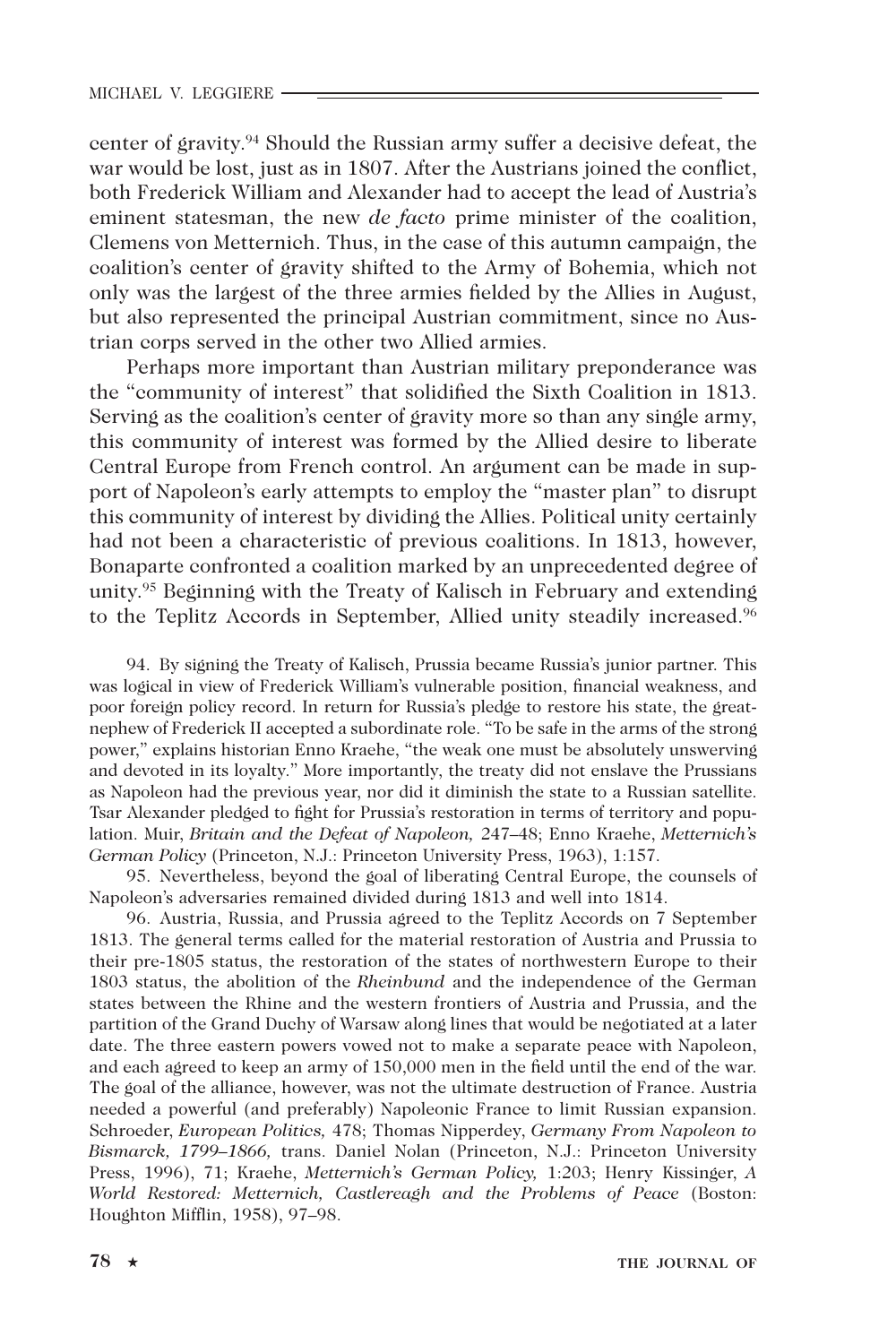Very early in the campaign, during the Lützen-Bautzen cycle, the Prussians demonstrated that they would not pursue national interests that could jeopardize the coalition's community of interest. Since the Prussians did indeed subordinate their own needs to the greater community of interest, Napoleon should have viewed his adversaries as a single entity and thus concentrated his principal efforts into one decisive blow, which would have been the most effective means to achieve victory.

Another consideration must be given to the nature of Prussia's war effort. Was the struggle a popular uprising, in which case Napoleon could have considered Prussian public opinion when determining his adversary's center of gravity? In fact, as late as 8 September, the French Foreign Minister, Hughes-Bernard Maret, informed his colleague, Minister of War Henri Clarke, that

the Russian army is not our [most] dangerous enemy. It has suffered greatly and can not yet replace its losses. Apart from its numerous cavalry, it will play a subordinate role. Prussia, however, has made great efforts; an intense enthusiasm has supported the decision of the monarch to go to war. Prussia's armies are numerous, its generals, its officers, and its soldiers are animated by the best spirit.<sup>97</sup>

Thus, in Napoleon's view, the fall of the Prussian capital certainly would have been detrimental to public opinion. A local determination to protect the capital, which featured a joint civil-military homeland defense network, the damming of rivers to flood the surrounding countryside, and the volunteer enlistment of the educated youth, suggests popular acceptance of the war against the French Empire.98 However, despite the populist beginnings of the conflict, Frederick William transformed the people's war into an eighteenth-century *Kabinettskrieg* early in the struggle. The long road that eventually led to the triumph of conservatism in Prussia began on 19 March, when the Russians and the Prussians signed the Treaty of Breslau—the diplomatic supplement to the military alliance forged at Kalisch. For Prussia, the Kalisch and Breslau agreements—conventional state treaties—meant that the struggle ultimately would be a cabinet war rather than a people's war.<sup>99</sup> Thus, the Prussian state would continue to fight with or without the people, just as it did in 1806–7, when French invasion and occupation hardly moved an apathetic populace.

Napoleon knew little of this for sure, and hindsight always benefits the critic. In the final analysis, the operations against Berlin and the

97. Cited in Freytag-Loringhoven, *Kriegslehren nach Clausewitz,* 14.

99. Kraehe, *Metternich's German Policy,* 1:156–60; Schroeder, *European Politics,* 453–56.

<sup>98.</sup> On 17 March, Frederick William issued his *An mein Volk* proclamation that summoned the Prussian people to fight for their freedom and make sacrifices for their King, Fatherland, and honor.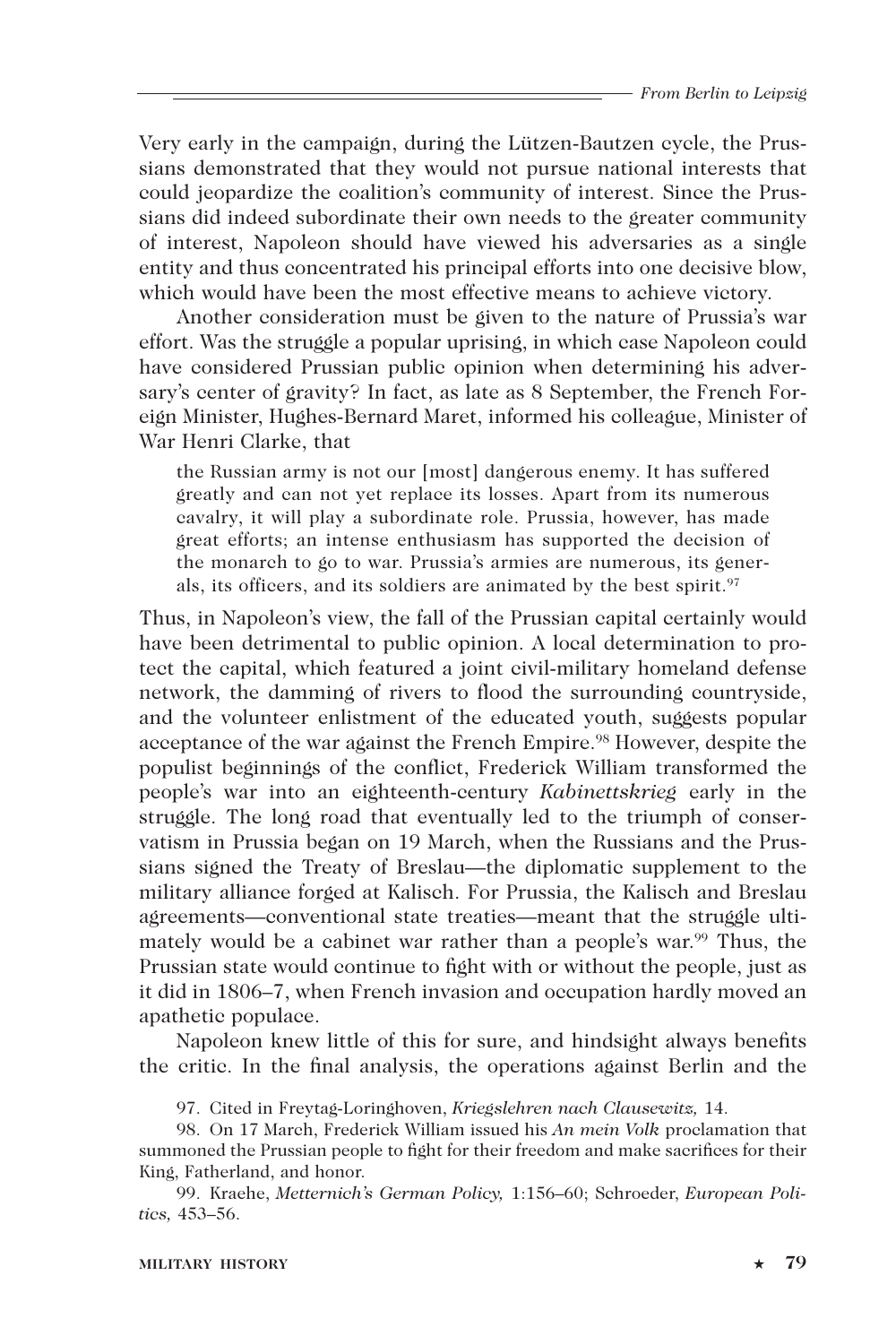ensuing battles that resulted from Napoleon's almost obsessive wish to implement his "master plan" should not be judged by the losses incurred by the French armies involved, but rather by how they limited the emperor's own ability to achieve decisive victory. Napoleon never directed his principal effort against Berlin, yet the city's fall, as well as the resources he allocated to that objective, proved to be central considerations in his planning. The logical extension of this assertion is the question: had Napoleon's skills deteriorated? In tactics, he suffered no rival, for the opposing commanders in Central Europe could not match him on the field of battle. In operations and strategy, however, the Allies finally produced a system which combined with numerical superiority to exhaust both the emperor and his army. The Trachenberg Plan kept Bonaparte off balance and robbed him of one of his greatest maxims initiative. Although the Allies deserve praise for their successful operational art of war more than Napoleon deserves blame for his inability to counter it, defeat in 1813, particularly in North Germany, can be attributed to the marshals whom Napoleon selected to lead the operations. While Davout, perhaps the greatest of Napoleon's lieutenants, languished in Hamburg, Ney, Oudinot, and Macdonald, men who at best were qualified to command a corps, led French armies in critical campaigns.100 Although successive blunders exposed the incompetence of Ney and Oudinot in the spring campaign, Napoleon selected the same commanders for the Berlin operations during the autumn campaign. His failure to appoint an officer capable of commanding the Army of Berlin symbolizes the lapse in judgment that plagued the emperor's last campaigns.101 Ney, particularly after the defection of his chief of staff, Jomini, could not coordinate independent operations. The fact that Oudinot, Ney, Macdonald, and, to a lesser extent, Davout failed to meet their master's expectations in 1813 underscores Bonaparte's failure to grasp the importance of an adequate general staff system. Lastly, Napoleon's ambiguous instructions did not help his lieutenants. French commanders in 1813 were impeded by Napoleon's fatal tendency to underestimate the numbers of his adversaries and overestimate his own.

One final question concerns the role of revenge. Was vengeance for Prussia's betrayal in the early months of 1813 central to Napoleon's plan-

100. Napoleon to Eugène, 15 March 1813, *Correspondance,* No. 19721, 25:88–89. Davout's original purpose was to occupy and hold Hamburg in order to protect the left wing of the *Grande Armée.* After Napoleon reestablished himself in Saxony in May, Davout remained at Hamburg with troops of limited quality to prevent any Allied operations against Westphalia, Holland, and Belgium.

101. Napoleon was well aware of the shortcomings of his chief lieutenants. On 22 August, he wrote that his greatest obstacle was the lack of confidence his generals had in themselves: "[W]herever I am not present in person, the enemy's forces appear considerable to them." Napoleon to Maret, 22 August 1813, ibid., No. 20437, 26:112–13.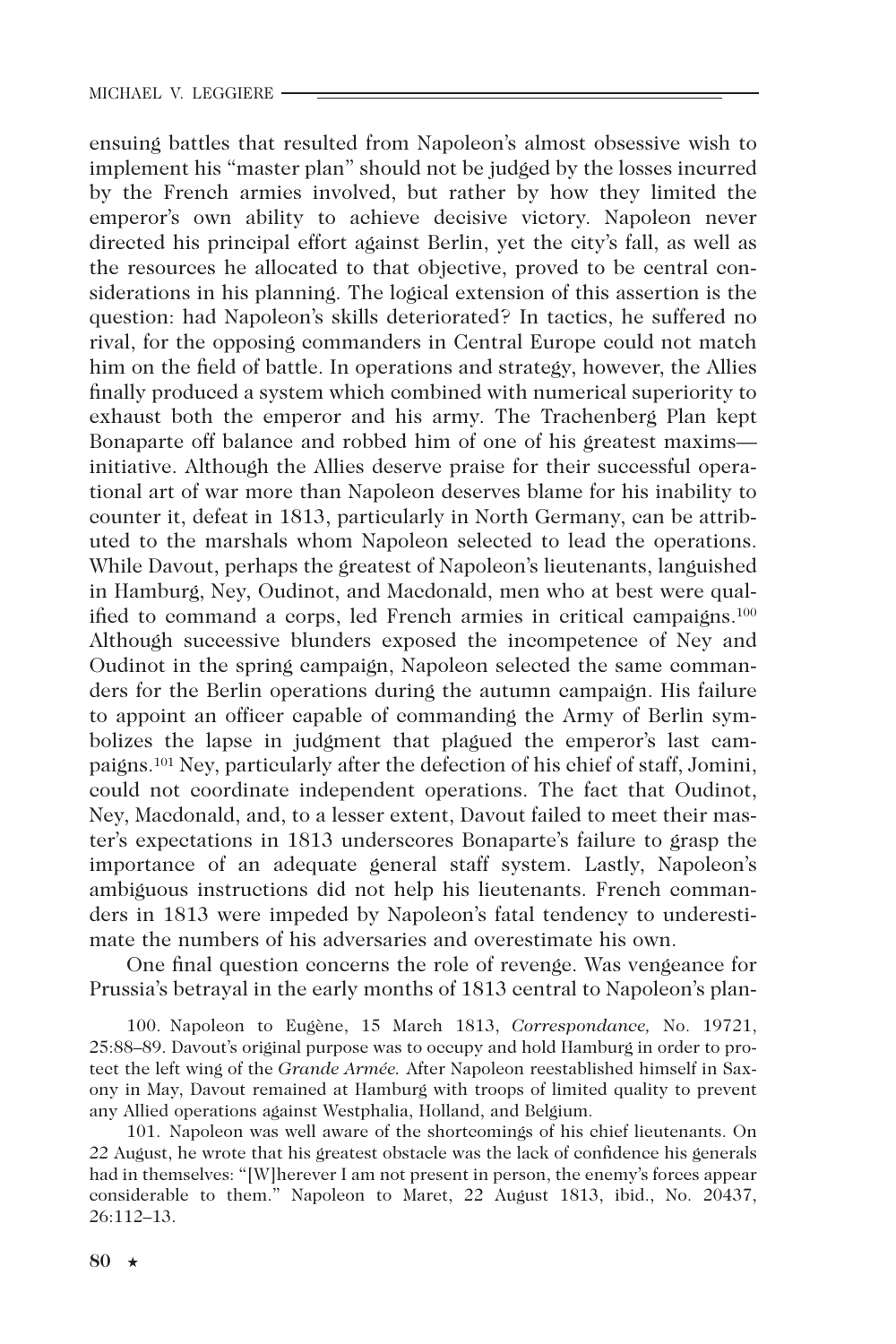ning? Did Napoleon's contempt for the adopted Crown Prince of Sweden and commander of the Army of North Germany, Jean-Baptiste Bernadotte, a Frenchman by birth who had achieved international fame as one of Napoleon's own marshals and kinsman through marriage, influence the emperor's strategy? Jomini maintains that "in most campaigns some military enterprises are undertaken to carry out a political end, sometimes quite important, but often very irrational. They frequently lead to the commission of great errors in strategy."102 Although Napoleon based his strategy on the "master plan," such personal vendettas doubtlessly made the Berlin operation more appealing. When Prussia had finally declared war on France in March, Napoleon's personal secretary, Baron Fain, claims that

the emperor felt relieved after receiving this belated declaration; he satisfied himself with the response that he preferred a declared enemy rather than a treacherous ally. In private, however, he accepted the defection as just punishment for the mistake he had made at Tilsit, in allowing the House of Hohenzollern to remain on the throne, and then to bring them into his alliance. "This is not the first time," stated Napoleon, "that kindness has been a bad advisor in politics."103

Fain adds that, consequently, "Napoleon never lost sight of Berlin."104 Other eyewitnesses claim that a vindictive Napoleon was determined to open the campaign by taking the capital of his former ally. Marshal Auguste Marmont noted that "passion prompted him to act quickly against Prussia. He desired the first cannon shots to be fired against Berlin, and that a startling and terrible vengeance should immediately follow the renewal of hostilities." Another contemporary, General Jean-Jacques Pelet, states that after Lützen, "Frederick William had reason to fear the revenge of a justly angered victor." As for historians, Chandler maintains that Napoleon had a "vindictive desire to see a disloyal monarch and a treacherous ex-marshal heavily punished . . . the irrational tendencies of a vendetta against Prussia and Bernadotte were undoubtedly present in the plan: Napoleon wanted revenge on his former ally and colleague for their treachery." Colonel F. N. Maude claims that the planning behind Oudinot's operation against Berlin in August was so uncharacteristic of Napoleon that it must represent his complete contempt for Bernadotte's military ability. Maude views Napoleon's selection of the Berlin project over an operation against Prague as a plan "heightened by the satisfaction to be derived from administering prompt chastisement to Bernadotte." Owen Connelly notes that Napoleon responded

<sup>102.</sup> Jomini, *The Art of War,* 91.

<sup>103.</sup> Fain, *Manuscrit de 1813,* 1:103.

<sup>104.</sup> Ibid., 1:417.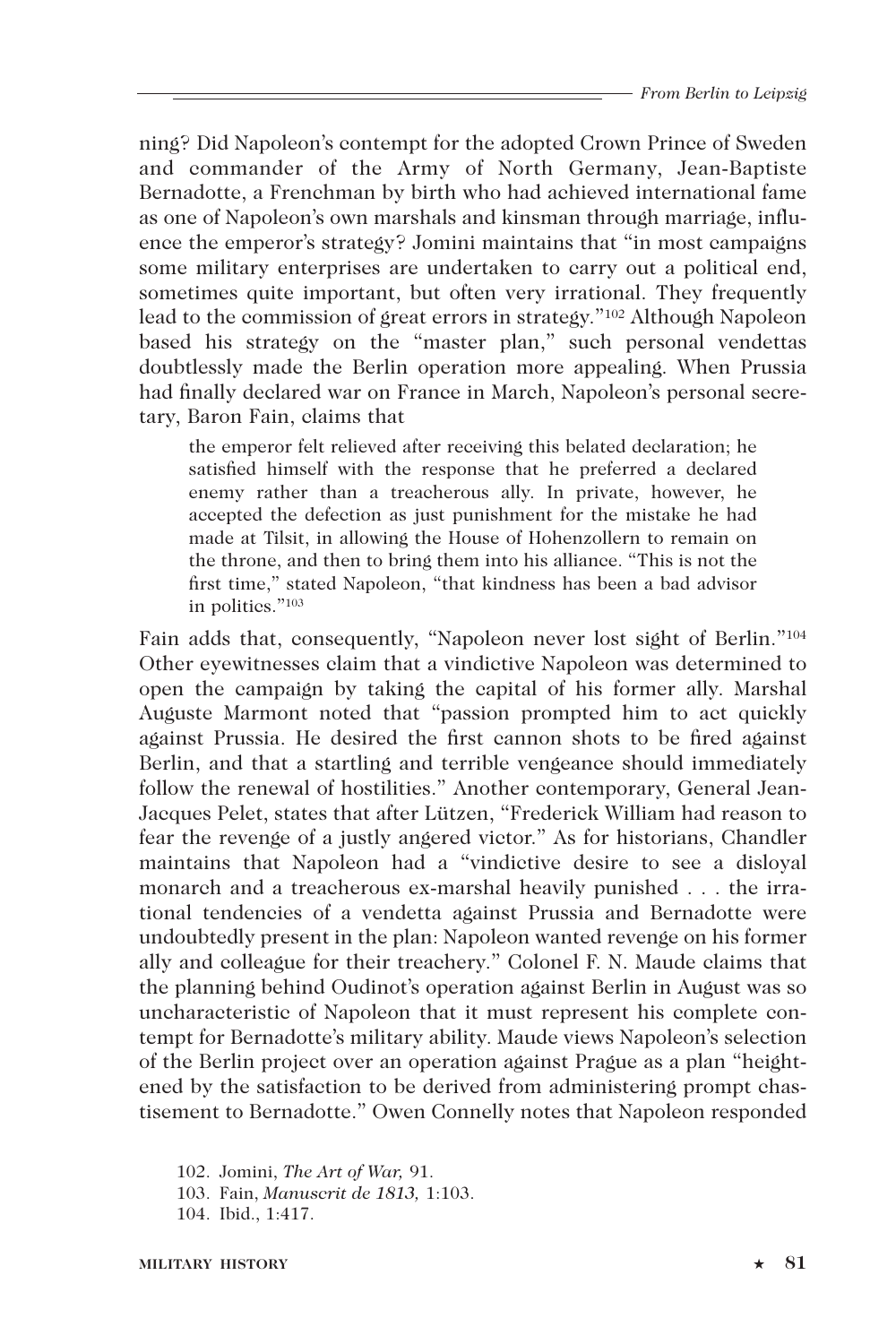"to an obsession with taking Berlin—to punish the Prussians."105 With the exception of one brief yet contemptuous statement that predicted his former marshal's conduct in the upcoming campaign ("he will make a show"), Napoleon's own letters offer little insight into his personal feelings.106 Other than a forceful directive for Oudinot to use his heavy artillery to bomb Berlin into submission, the emperor refrains from using especially vituperative language when referring to the Prussians.<sup>107</sup>

Whether vengeance was a secondary or even a tertiary motive in Napoleon's strategy will never be known for certain. Yet, the history of Napoleon's relations with Prussia suggests that he harbored not only animosity, but also perhaps a deep-rooted jealousy of Prussia's military heritage and possibly even the fame of Frederick the Great. Numerous commentaries can confirm Chandler's observation that Frederick the Great was one of the few commanders for whom Napoleon "always professed the deepest respect."108 However, Napoleon's conduct toward Prussia was marked by a heavy-handed vindictiveness that was absent in his relations with the other powers; only the 1809 Treaty of Pressburg, which ended the fourth of Napoleon's wars with Austria, can be compared to the Franco-Prussian Treaty of Tilsit. Although Napoleon never dethroned the Hohenzollerns as he did the Bourbons of Spain and Naples—an interesting point in itself—the Prussians seemingly always bore the brunt of his wrath. Napoleon never forgave Frederick William for his betrayal in 1805. Punishment came in the Schönbrunn and Paris Treaties, which reduced Prussia to a French satellite and impressed Frederick William into Napoleon's war against Great Britain. In 1806, as Frederick William fled eastward after the disaster at Jena-Auerstädt, Napoleon paid homage to Frederick the Great by visiting the royal tomb at the *Garnisonkirch* in Potsdam. There, he could not help himself from confiscating Frederick's sword, decorations, general's sash, and the colors of his Royal Guard—all of which were forwarded to the Invalides in Paris. As F. L. Petre concludes, Napoleon could have "forgone the petty satisfaction of removing from Prussia the poor relics of her former glory," but he "could never cast aside his desire for trivial triumphs."109 Meanwhile, in Berlin itself, the French stripped the Prussian capital of its

105. Chandler, *The Campaigns of Napoleon,* 902–3; Owen Connelly, *Blundering to Glory: Napoleon's Military Campaigns* (Wilmington, Del.: Scholarly Resources, 1987), 186; Marmont, *Mémoires,* 5:140; Maude, *The Leipzig Campaign,* 163–64, 204; Pelet, "Des principales opérations de la campagne de 1813," 54.

106. "Il ne fait que piaffer," cited in Maude, *The Leipzig Campaign,* 164.

107. Berthier to Oudinot, 13 August 1813, C<sup>17</sup> 179, AAT; Napoleon to Oudinot, 12 August 1813, *Correspondance,* No. 20365, 26:39.

108. Chandler, *The Campaigns of Napoleon,* 499.

109. Petre, *Napoleon's Conquest of Prussia, 1806* (London, 1907; reprint ed., London: Greenhill Books, 1993), 229.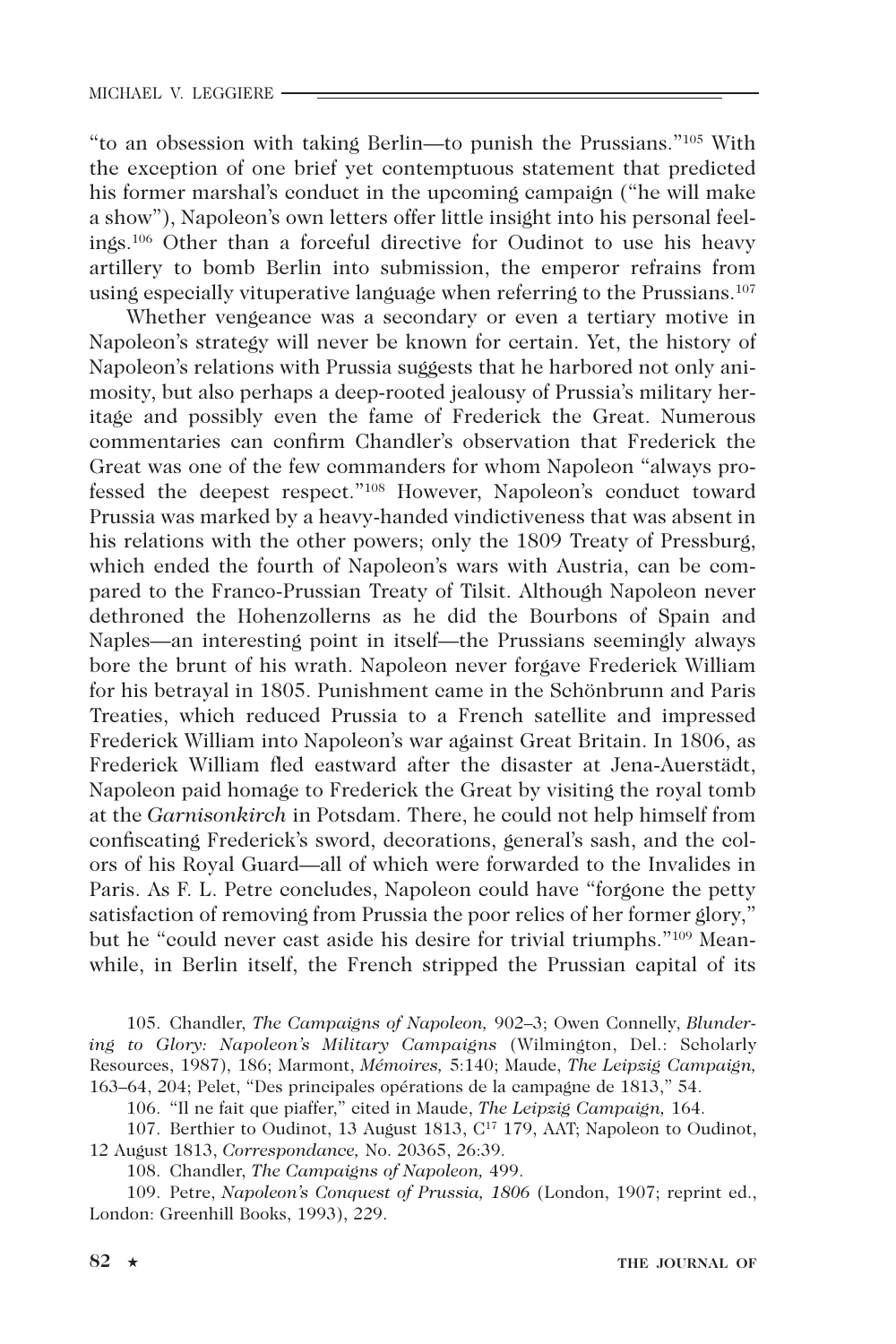wealth and few treasures, including the Quadriga, which had only recently been placed atop the Brandenburg Gate; the goddess of victory was shipped to Paris and did not return until 1814. At Tilsit, Napoleon purposefully continued to humiliate the Prussians at any opportunity. Frederick William was not invited to the first day of negotiations when the epic meeting between Napoleon and Alexander took place on the great raft moored in the Niemen. Prussia's envoys could not sign the treaty until two days after the Russians had concluded their negotiations with Napoleon—a symbolic act for all of Europe to see. Napoleon held the king in contempt, courted the queen while she begged for concessions, and treated both royals as beneath him. In the negotiations, Bonaparte made it extremely clear that any concession was granted as a favor to the Tsar. Chandler claims that Napoleon, who "was determined to have his pound of flesh, immediately published to the world the extent of Prussia's dismemberment and humiliation. . . . Prussia was virtually dismembered for the greater aggrandizement of France, or rather for the satisfaction of the ambitions of the Bonaparte family."110

Another factor that influenced Napoleon's planning in 1813 was his disdain for the troops that guarded Berlin. His lack of respect for Bernadotte's Army of North Germany—which he referred to as a rabble—made the revival of the "master plan" so attractive.111 Despite the admirable performance of the Prussian troops during the spring campaign, Bonaparte's contempt for them and their allies remained unmitigated. In mid-August, when the emperor asked Laurent Gouvion de Saint-Cyr to comment on the plans for the offensive against Berlin, the marshal claims to have cautioned Napoleon not to underestimate either the numbers or the quality of the Army of North Germany.112 Napoleon critically undervalued the large contingents of hastily trained *Landwehr* regiments that in part comprised the two Prussian corps attached to the Army of North Germany. His scorn emerges in his 2 September refer-

#### 110. Chandler, *The Campaigns of Napoleon,* 587–89.

111. Yorck von Wartenburg, *Napoleon as a General,* 2:281. In describing Napoleon's operation against Berlin in August, Colonel Maude states: "Meanwhile, separate columns, aggregating nearly 120,000 men, should converge on Berlin from Hamburg, Magdeburg, Wittenberg, and Bautzen. This latter feature of his plan was so entirely at variance with all his own previous practice, that we can only suppose he adopted it out of complete contempt for the Prussian *Landwehr* in front of him." Colonel Freytag-Loringhoven notes that "Napoleon underestimated the Prussian *Landwehr,* but correctly judged that he did not have to fear bold operations from the commander of the Army of North Germany." Freytag-Loringhoven, *Kriegslehren nach Clausewitz,* 21; Maude, *The Leipzig Campaign,* 163.

112. Laurent Gouvion de Saint-Cyr, *Mémoires pour servir à l'histoire militaire sous le directoire, le consulat et l'empire* (Paris: Anselin, 1834), 4:59.